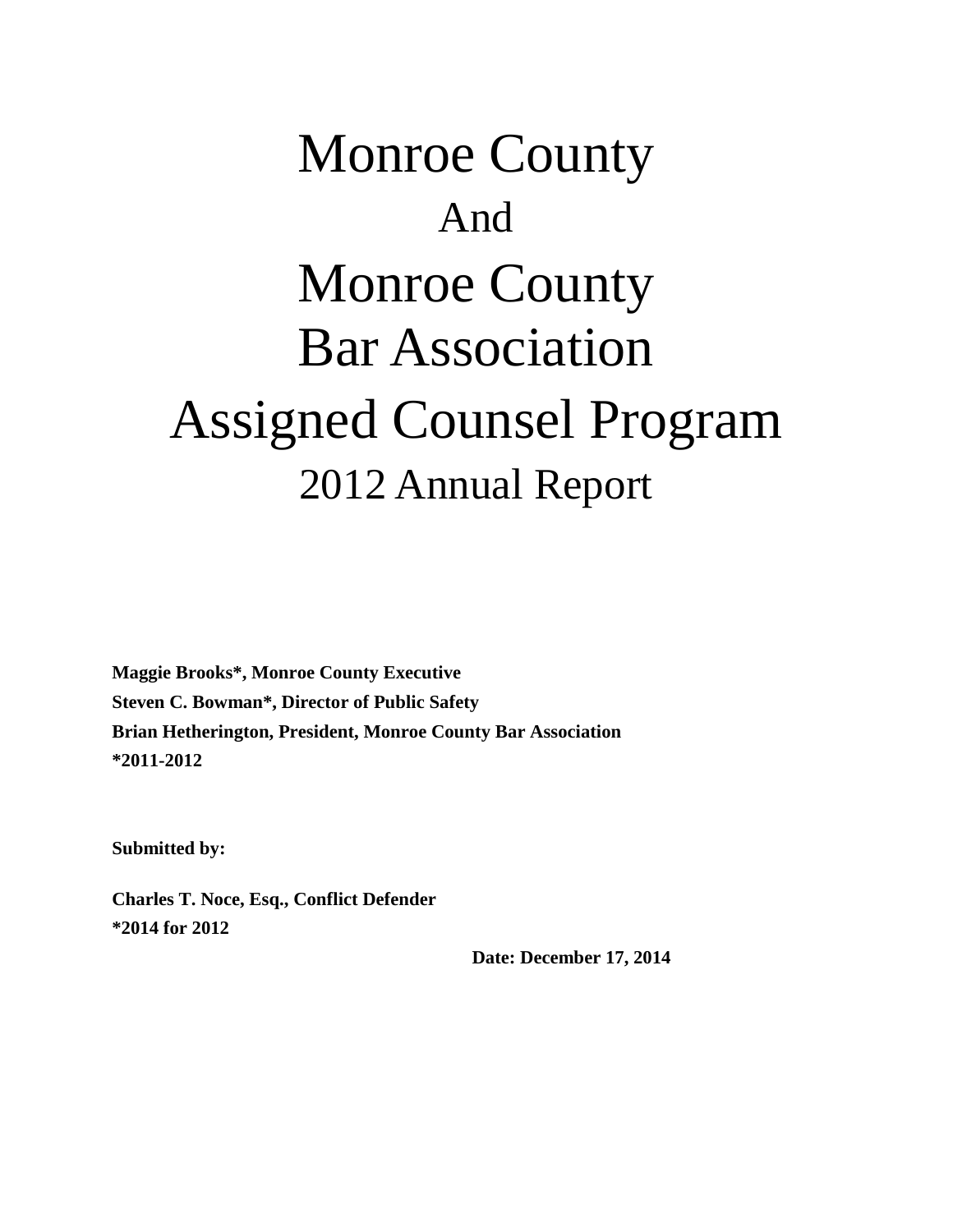# TABLE OF CONTENTS

| "To Provide A Coordinated And Centralized Assignment System For Conflict Cases"<br>"To Provide A More Equitable Distribution Of Conflict Assignments Among Lawyers"3<br>"To Maintain Uniform And Proper Billing Practices And To Ensure Cost Accountability Of Services" 5 |  |
|----------------------------------------------------------------------------------------------------------------------------------------------------------------------------------------------------------------------------------------------------------------------------|--|
|                                                                                                                                                                                                                                                                            |  |
|                                                                                                                                                                                                                                                                            |  |
|                                                                                                                                                                                                                                                                            |  |
|                                                                                                                                                                                                                                                                            |  |
| <b>2012 COSTS</b>                                                                                                                                                                                                                                                          |  |
|                                                                                                                                                                                                                                                                            |  |
|                                                                                                                                                                                                                                                                            |  |
|                                                                                                                                                                                                                                                                            |  |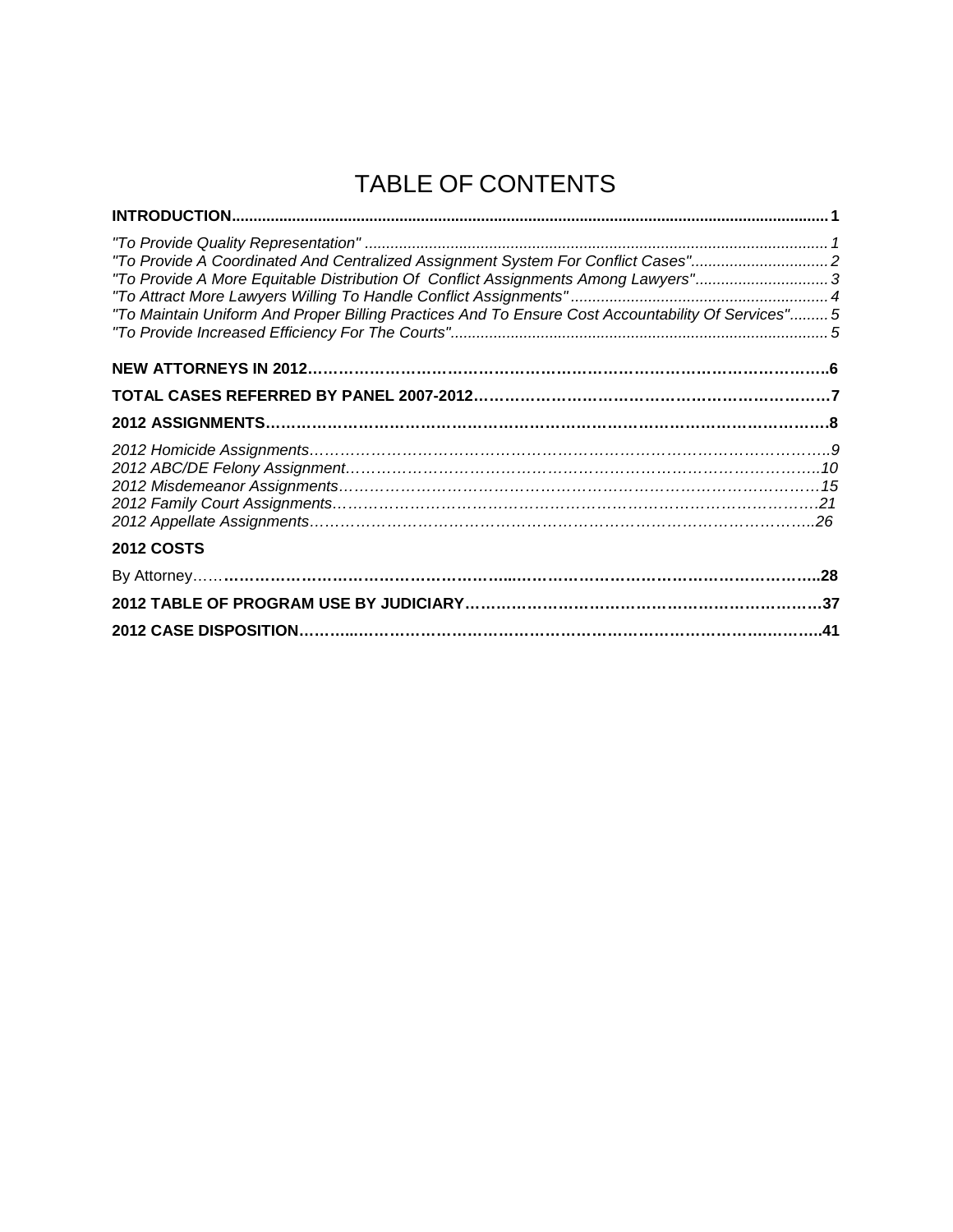### **Introduction**

2012 was the twenty first year the Assigned Counsel Program operated in all courts. It was also the tenth year of operation for the Conflict Defender Office.

In 2012 The Conflict Defender Office had a staff of nine (9) attorneys and two to three (2-3) support staff (one person retired in June of 2012). This reduced number (from a normal ten) was due to the fact that one appellate attorney was recruited to act as Interim Conflict Defender for most of the year, meaning that there was one less appellate attorney effectively, and the position taken up by this person was almost entirely administrative. Outside support services such as investigation and service of process are done on a contract basis, and this remained the case. The attorneys in the office represent clients in conflict cases in Family Court, Rochester City Court and all of the appellate courts. All cases in Local Criminal Court, all felony cases and all statutorily assigned cases in Superior Court are still assigned to private counsel under the Joint Monroe County/Monroe County Bar Association Plan for Conflict Assignments.

The following statistical information shows the Program's relative success in meeting the goals of the Plan:

> "The objectives of this conflict assignments plan are to provide quality representation to eligible indigent defendants or other litigants in those cases where the Public Defender has a conflict of interest; to provide a coordinated and centralized assignment system for conflict cases arising in the courts specified in Article IV herein; to provide a more equitable distribution of conflict assignments among lawyers; to attract more lawyers willing to handle conflict assignments; to maintain uniform and proper billing practices; to ensure cost accountability of services, and to provide increased efficiency for the courts by making qualified attorneys more readily available to handle conflict cases." *Monroe County Bar Association Sponsored Plan for Conflict Assignments*, ARTICLE II. Plan Objectives

#### **"To Provide Quality Representation"**

2012 saw a continued increase in case assignments to the Conflict Defender Office from both Family Court, and Rochester City Court. As there was no way that four staff attorneys could have adequately cover all the parts of Monroe County Family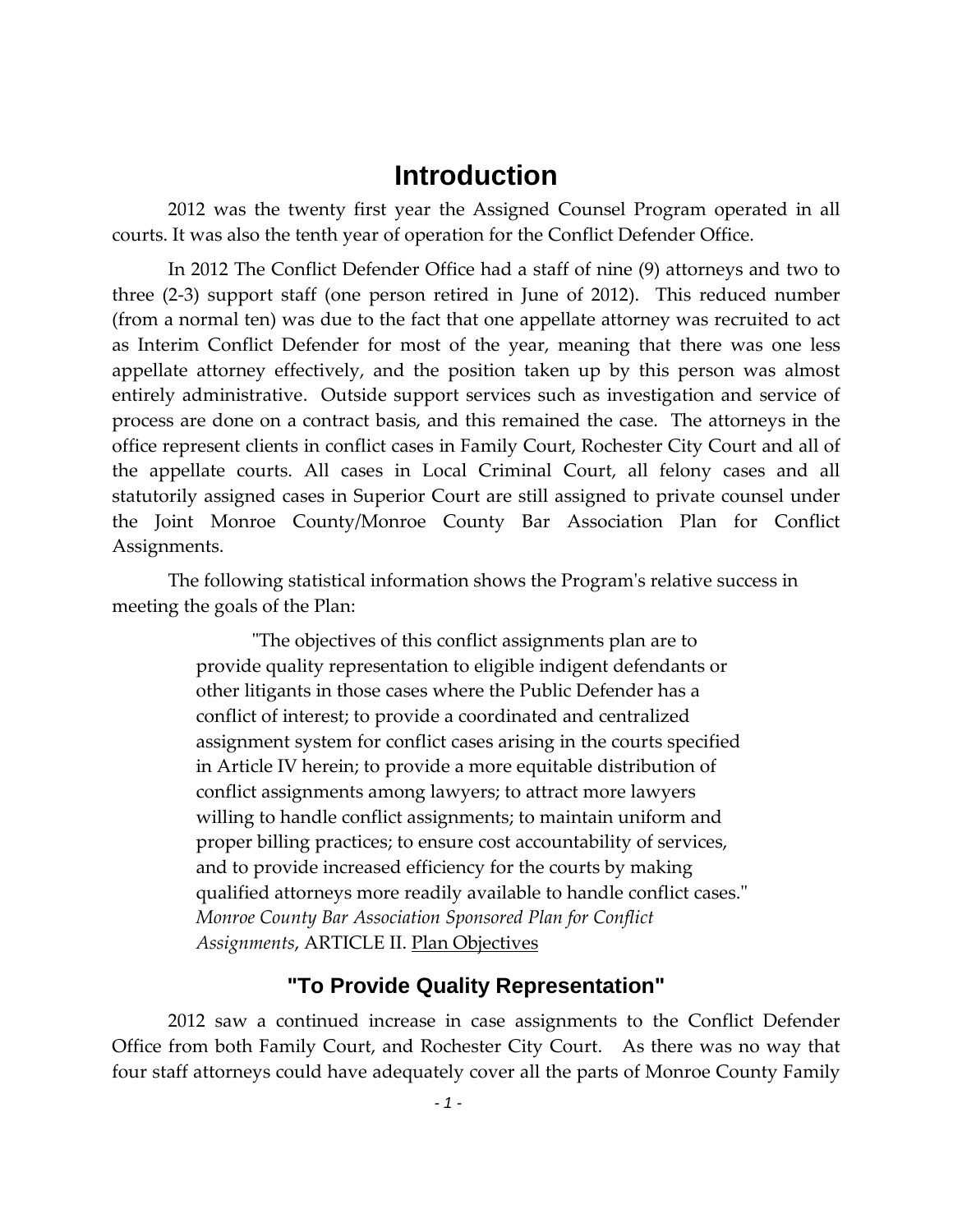Court, thankfully the funding for two Grant-funded Family Court staff positions became available, and one person was added to the staff in January of 2012. Needless to say, the caseload was much more reasonable as distributed among five (5), not four (4) attorneys, and the second grant position was to be filled in January of 2013. Attempts to compare caseloads as between the Public Defender and Conflict Defender Offices remained problematic as The Conflict Defender attorneys had access to no support staff at all for the calendar year 2012: including no secretarial support or paralegal support. In comparison, the Public Defender's Office had two full-time paralegals assigned to Family Court, and paralegals greatly reduce the amount of office time that attorneys must spend on document preparation, giving the attorneys more time for court appearances and client counseling. Additionally, the demands placed on attorney time by Family Treatment Court and the new Permanency legislation – requiring hearings every six months – continued to pose a coverage problem for the Conflict Defender Office in 2012.

As noted above, in response to this developing Family Court caseload issue, the office had successfully applied for two Grants from The New York State Office of Indigent Legal Services that allowed for the hiring of two aforementioned full time Family Court attorneys, one of whom started in January 2012. These two Grant positions are each funded for three year terms.

Since the CLE requirements of the Assigned Counsel Program overlap with the Mandatory Continuing Legal Education requirements of the State of New York, compliance is 100%.

#### **"To Provide a Coordinated And Centralized Assignment System For Conflict Cases"**

The Assigned Counsel Program is fully computerized. The prior Program entered all cases reported to it in a centralized database that tracked the representation from assignment through payment of the voucher for all cases; both Assigned Counsel and Conflict Defender cases. At the end of calendar year 2011 a new Database was purchased for use by the Office, and the underlying support system needed for the use of the prior ACP Database was discontinued. This new system, operational by January 2012 proved relatively easy to use, and like the older ACP system, avoids duplication of representation by showing all open cases for a particular client, thus insuring that there is a continuity of representation if the client is arrested on new charges. This system also promptly closes any case thus clearing any potential conflict of interest that the Conflict Defender might have in representing the client in future cases.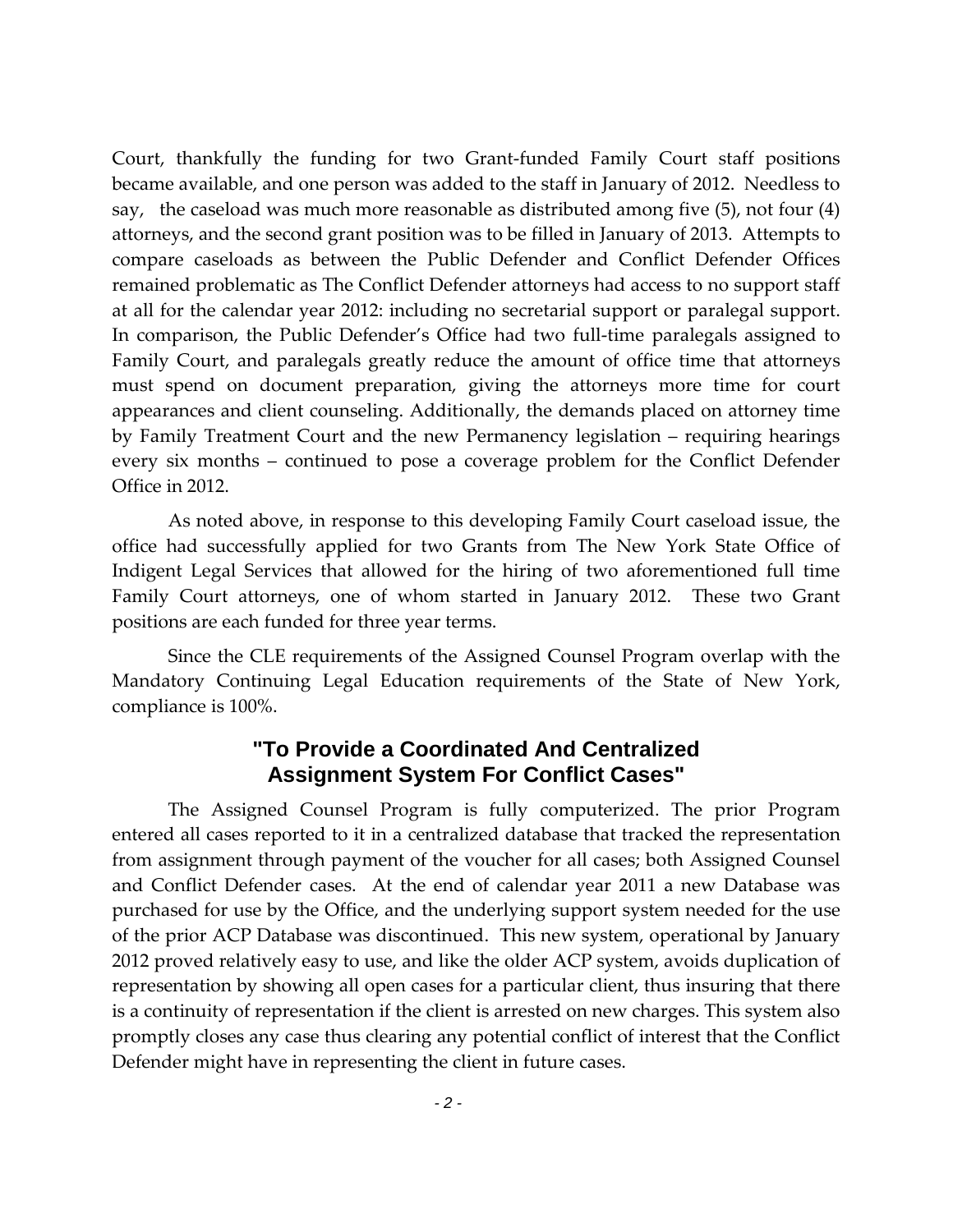Assignments referred by the courts continue to be assigned from a rotating list of available attorneys who are qualified for varying panels. The Program is very successful in insuring continuity of counsel where a client is re-arrested on new charges, even when the arrests span differing jurisdictions. Additionally, the Program continues to track conflict of interest information so that counsel is not unnecessarily assigned when the Conflict Defender Office could ethically continue.

Through the efficiency of the court's requesting assignment of counsel in a timely manner, and the cooperation of the panel members, we were able to insure that no clients went without counsel regardless how short a notice of the next appearance our office received.

While the new Database assignment program continued to operate efficiently in terms of conflict analysis and assignment, it is significant to note that various distinctive data, unique to ACP, including some information custom designed for capture for this annual report, is no longer available via the new system. Additionally, it should be noted that there exist certain anomalies in the new program that lead to sometimes inexact total capture. \*So while the new Database is fine for everyday conflict assignment uses, various information and efficiencies have been forfeited; and this issue remains under review by the current Conflict Defender.

> \*For example, data needed to populate prior tables such as the "costs by panel", "costs by case type", "costs by Judiciary", and prior "type of cases referred table", are no longer available.

#### **"To Provide a More Equitable Distribution of Conflict Assignments Among Lawyers"**

While not perfect, the Assigned Counsel Program continues to achieve a significant improvement over the previous system of assignment of conflict cases. The Program constantly strives for new and better systems to distribute assignments more equitably among the participating attorneys. In criminal cases, the current system is highly effective; however, there are still several local criminal courts that do not fully utilize the services of the Program in the assignment of counsel. This sometimes leads to a client having multiple attorneys for different pending charges. This results in increased and unnecessary costs to the taxpayer.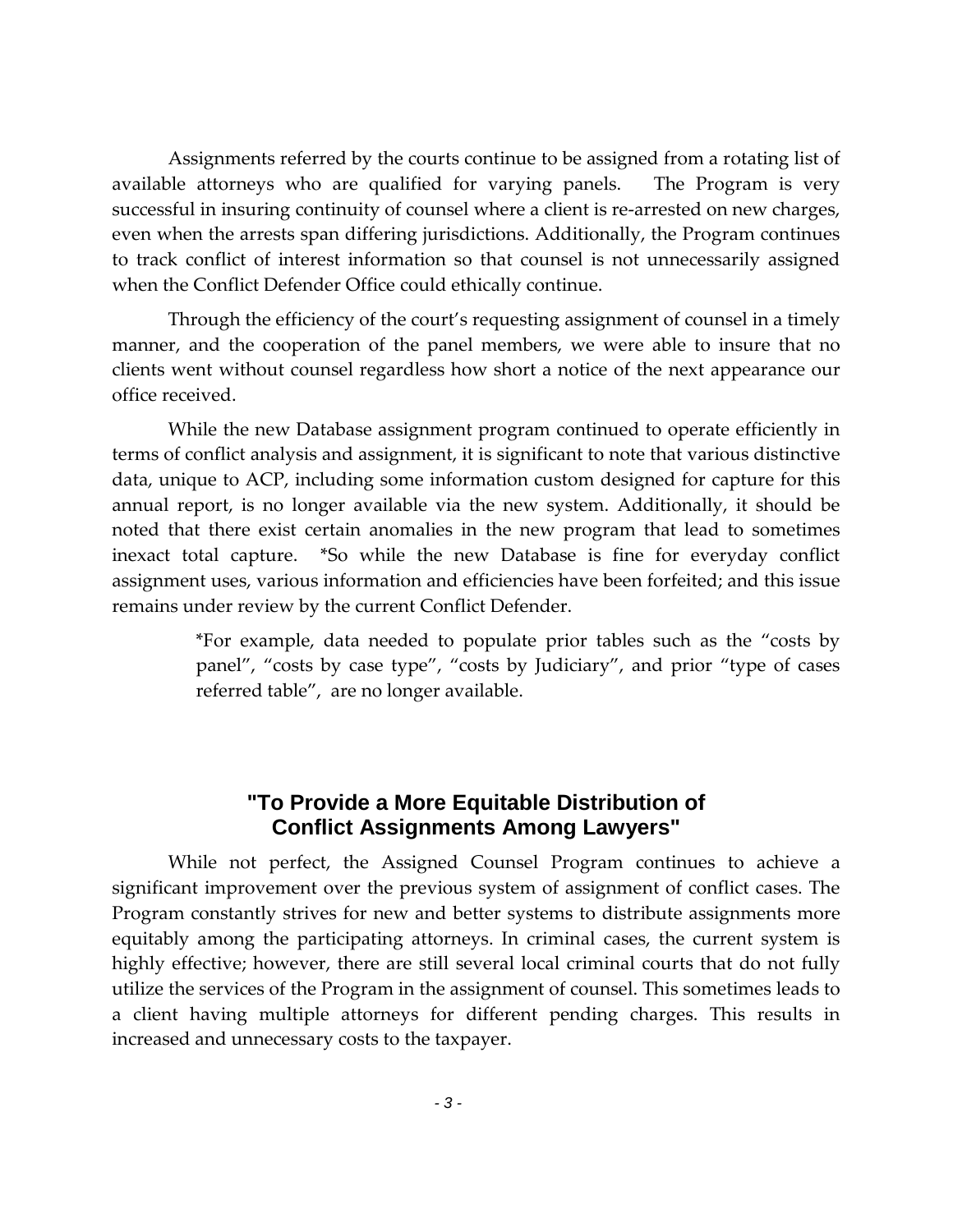The District Attorney's policy change regarding felony hearings causes a situation that skews the assignment distribution toward those attorneys who were most available for assignments. Since we need attorneys very quickly, those available when called got a disproportionate number of assignments. We are working on development of systems designed to alleviate this problem. Attorneys may notify us of availability on [i](#page-8-0) certain dates and at certain times so we may contact them when an assignment opportunity occurs on that date and time. Notice can be emailed, telephoned or faxed to our office. In addition, the first page of our web site contains a form that can be filled out and sent to us.

Equitable distribution of cases remained low in those Family Court cases not represented by the Conflict Defender staff. A mechanism must be found to address the inequities in Family Court assignments. The fact that a very few attorneys receive the bulk of the assignments places an undue burden on those attorneys and can impact directly on the quality of representation. More training through the appropriate committee of the Bar Association is necessary to familiarize the panel attorneys with local Family Court practice. The panel requirements for differing levels (custody/neglect versus removal proceedings) of Family Court representation are being revised and panel requirements are being enhanced so that issues regarding quality of representation are addressed.

### **"To Attract More Lawyers Willing to Handle Conflict Assignments"**

Included in this report is a list of new panel members added during the 2012 calendar year, and it should be noted that there were very few applications for panel membership throughout most of 2012. The Program continued to take every opportunity to remind the current panel members to apply for the more restrictive panels once they achieve the requisite qualifications. Due to extensive list of attorneys developed over many years, plenty of qualified assigned counsel members on all panels remained available to more than meet requests for assignment of counsel by the courts.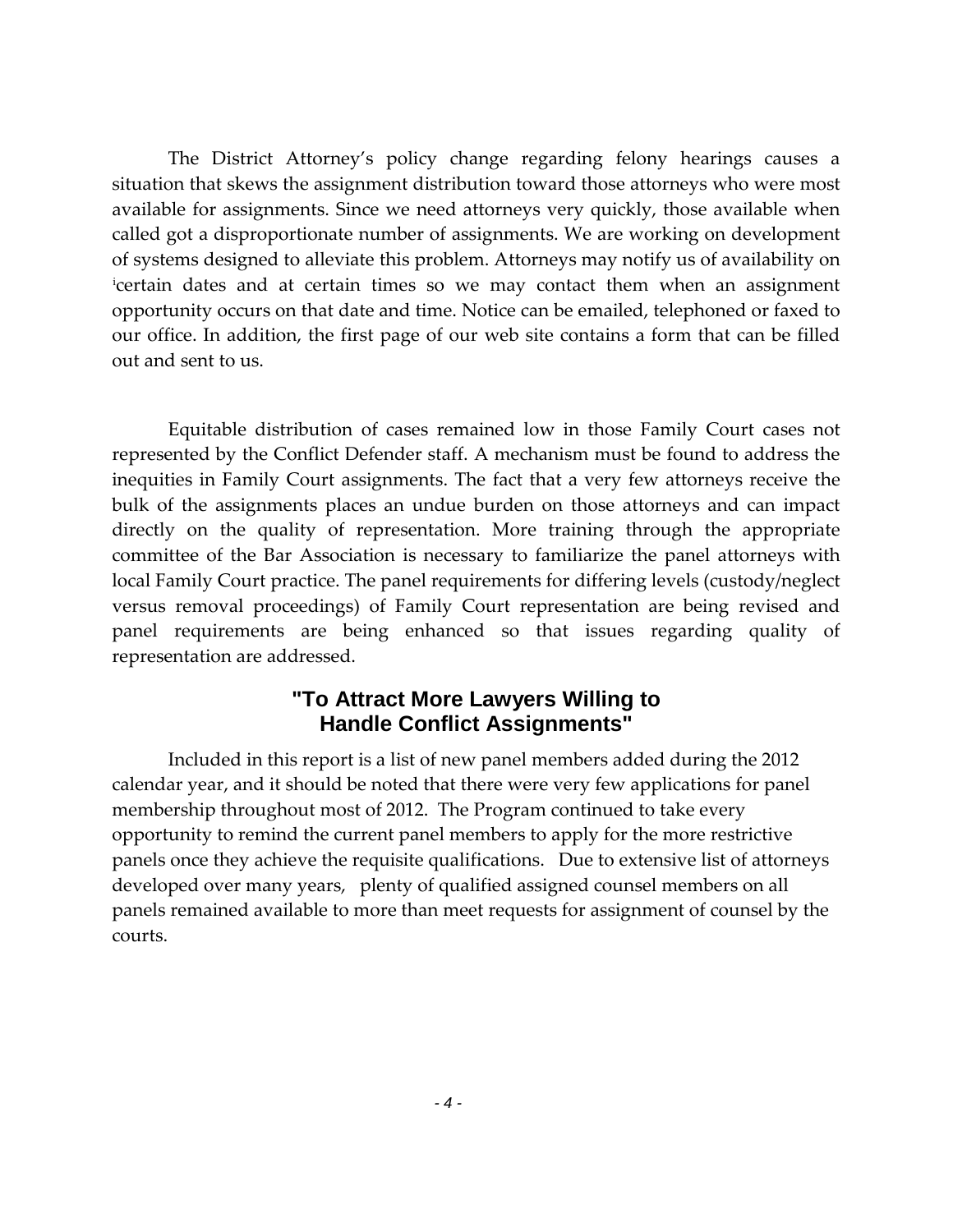### **"To Maintain Uniform and Proper Billing Practices and to Ensure Cost Accountability of Services"**

As was the case in previous years, The Administrator reviews each voucher before processing to insure compliance with the voucher regulations and notifies each attorney of any noncompliance to educate the attorney on proper procedures. The review and notification help maintain proper and uniform billing practices among the participating attorneys.

The District Attorney's policy regarding felony hearings negatively affected the overall cost of the Assigned Counsel Program. Attorneys were forced to spend more time in court and more time attempting to obtain information previously obtained before or during the felony hearing. Additionally, more cases that would have been screened by the felony hearing process were indicted leading to increased time spent in hearings and trials.

### **"To Provide Increased Efficiency for the Courts"**

Courts fully utilizing the services of the Assigned Counsel Program report a positive impact on the efficiency in obtaining assigned counsel in conflict cases. They report a significant decrease in the burden on the court staff in finding attorneys willing to accept assignments, a decrease in the number of phone calls necessary to contact an attorney for assignment, a decrease in the voucher processing time since the vouchers are now clearly labeled as to the matter and already reviewed with comments by the Administrator, and a prompt response from the Assigned Counsel Program in obtaining assigned counsel.

Due in no small part to the number of dedicated attorneys serving on the assigned counsel panels, and the staff attorneys in the Office of The Conflict Defender, a very high quality of representation in all of the criminal, family, and appellate courts was continued in 2012.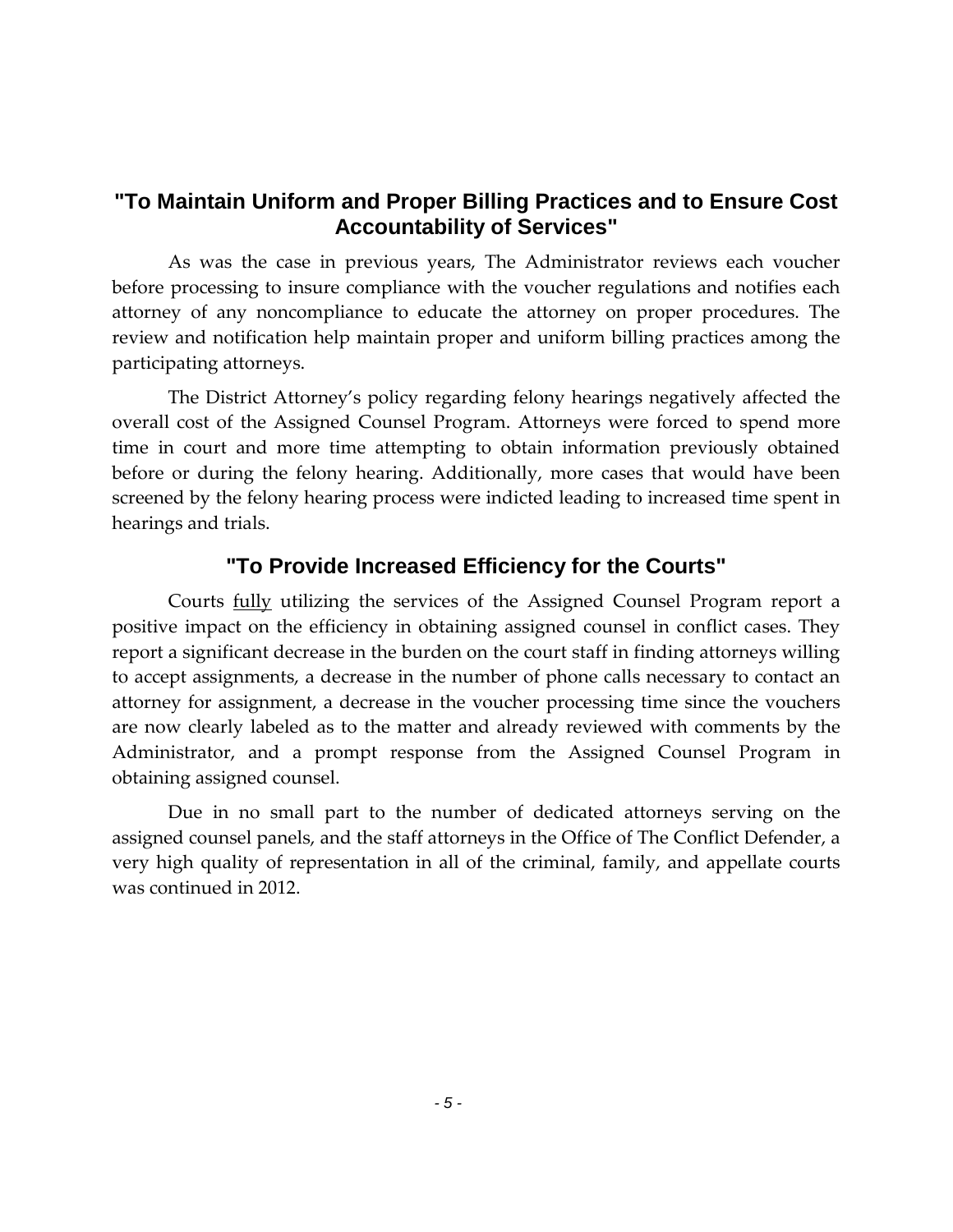# **New Attorneys in 2012[1](#page-7-0)**

|                    | <b>Panel</b>                |   |                       |                        |                  |                       |
|--------------------|-----------------------------|---|-----------------------|------------------------|------------------|-----------------------|
| <b>Attorney</b>    | <b>ABC</b><br><b>Felony</b> |   | DE Felony Misdemeanor | <b>Family</b><br>Court | <b>Appellate</b> | Grand<br><b>Total</b> |
| Jonascu, Michael   |                             |   |                       |                        | x                |                       |
| Bowman, Wynn       |                             |   | X                     | X                      |                  | 2                     |
| Siguenza, Teodoro  |                             | X | X                     |                        |                  | $\overline{2}$        |
| Steinman, Charles  |                             | x | X                     |                        |                  | $\overline{2}$        |
| <b>Grand Total</b> |                             | 2 | 3                     | 1                      | 1                |                       |

 $\overline{\phantom{a}}$ 

<span id="page-7-0"></span><sup>&</sup>lt;sup>1</sup> Panel for which the attorney was approved in 2012. Attorney may have been approved in a previous year for a different panel or panels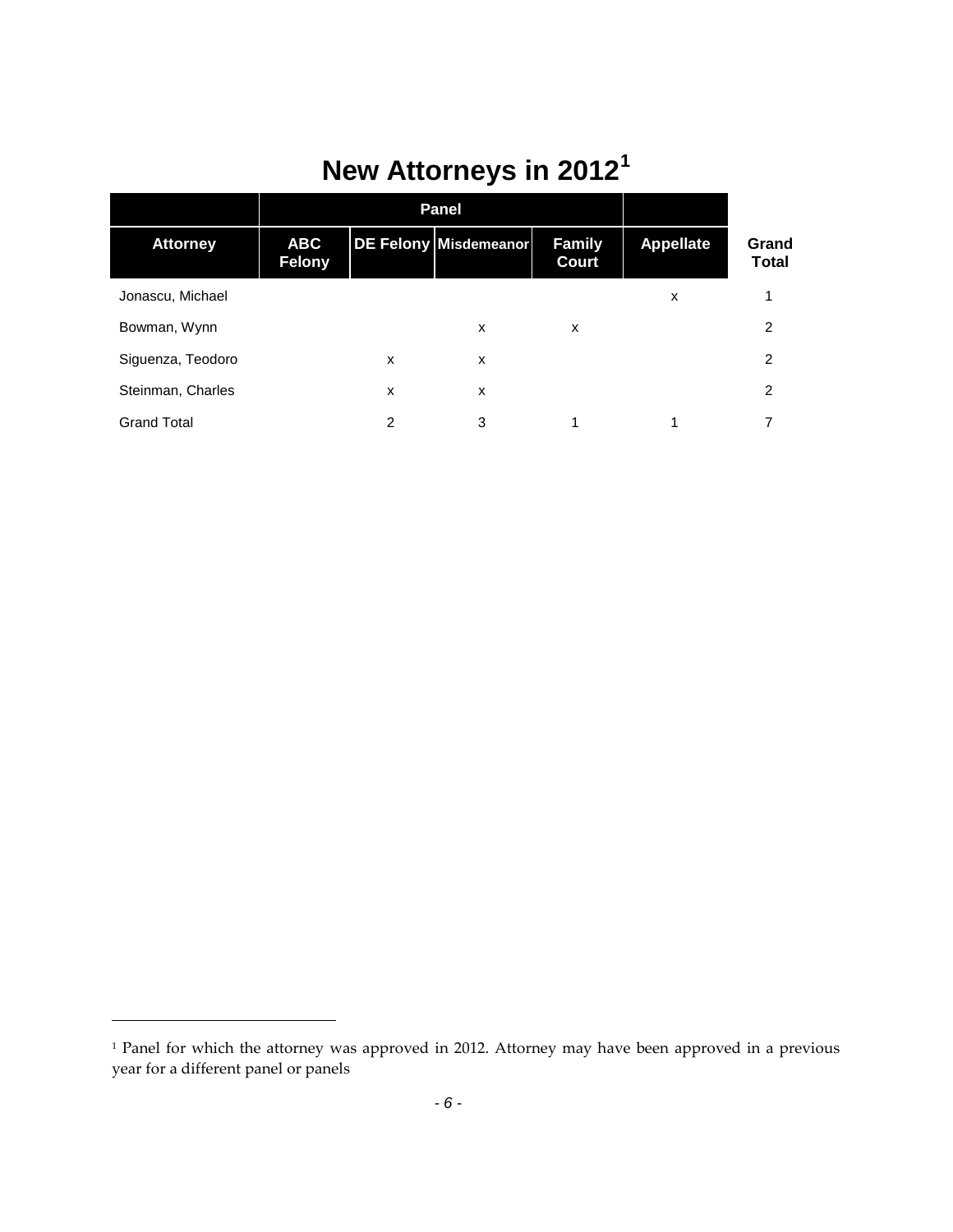|  |  |  |  |  | Total Cases Referred by Panel 2007-2012 $^{\text{2}}$ |  |
|--|--|--|--|--|-------------------------------------------------------|--|
|--|--|--|--|--|-------------------------------------------------------|--|

| <b>Panel</b>            |      | 2007 2008 2009 2010 2011 |      |      |      | 2012 |
|-------------------------|------|--------------------------|------|------|------|------|
| <b>ABC Felony</b>       | 663  | 683                      | 641  | 590  | 534  | 546  |
| Appellate               | 53   | 55                       | 53   | 44   | 451  | 54   |
| DE Felony               | 493  | 531                      | 508  | 606  | 537  | 304  |
| <b>Family Court</b>     | 1693 | 1745                     | 2470 | 2940 | 2867 | 2980 |
| Misdemeanor             | 1995 | 2496                     | 2458 | 2703 | 2759 | 3251 |
| Other                   | 54   | 42                       | 47   | 50   | 45   | 40   |
| <b>Probation/Parole</b> | 221  | 211                      | 225  | 221  | 298  | 204  |
| <b>Grand Total</b>      | 5172 | 5763                     | 6402 | 7154 | 7085 | 7379 |

<span id="page-8-0"></span>2. Does not represent number of assignments made, only initial cases referred for assignment.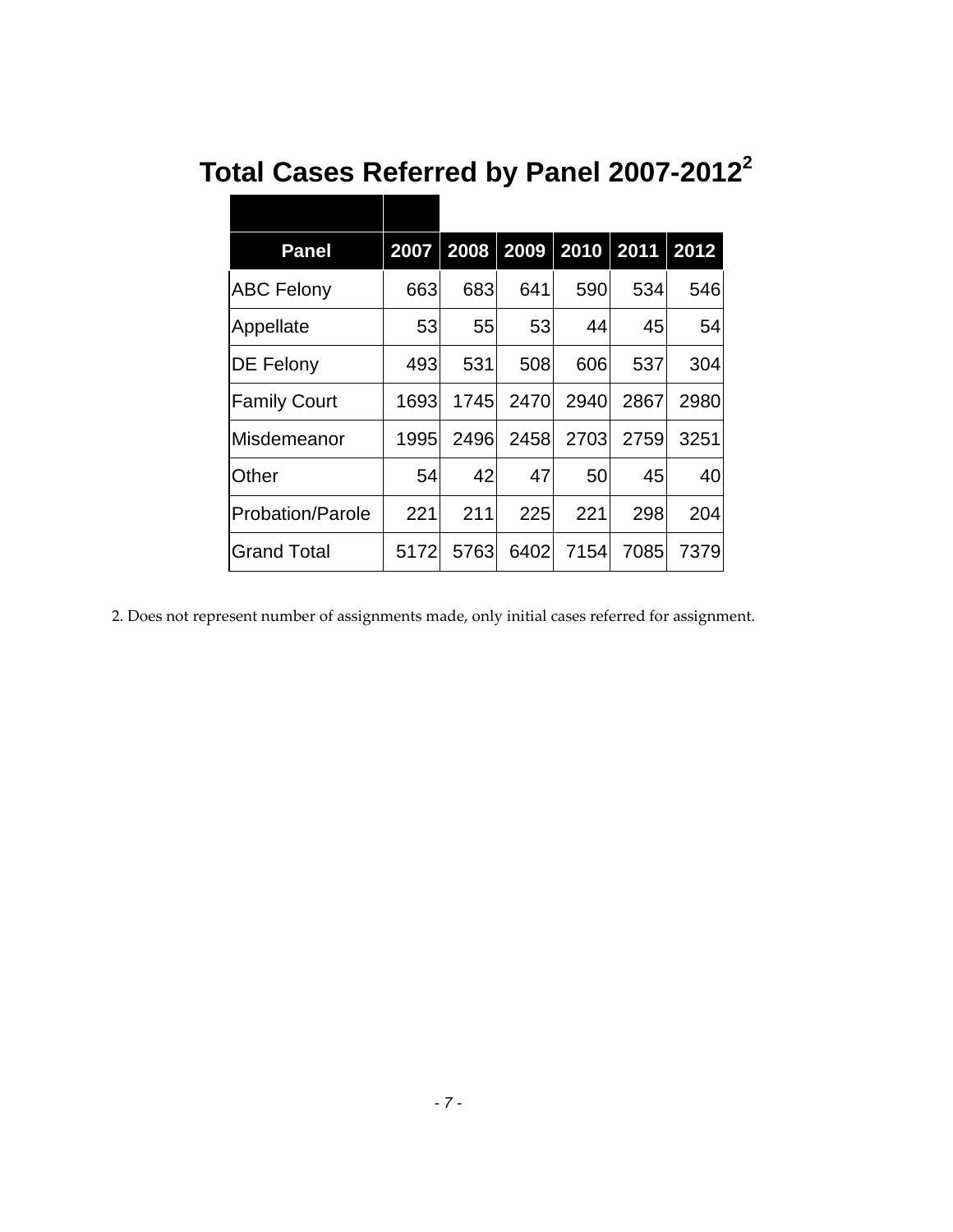# **2012 Assignments[3](#page-9-0)**

The following charts show the assignments each attorney received in 2012. The number of assignments may be higher than the number of cases referred because in some cases more than one attorney receives an assignment for a case. Also, an attorney might be assigned in 2012 to a case originally referred in a previous year. This occurs most often after a court relieves one attorney and either the court or the Assigned Counsel Program assigns a new attorney.

Several factors should be considered in looking at these tables. First, approved panel members receive more assignments than non-approved panel members do. Some of the attorneys with a low number of assignments are non-approved panel members. Most often, such an attorney is court assigned. Secondly, those attorneys gaining membership on a panel for the first time during 2012 will have fewer assignments in that panel because they were not on the panel for an entire year. Thirdly, a number of attorneys decline a significant number of assignments, requested removal from the Program for periods of time or resigned from the Program during 2012. While the report includes non-approved attorneys, new panel members, attorneys declining appointments, and attorneys temporarily removed from panels at their own request, concentrating on those members who participated for the full year as approved members of a particular panel gives a truer picture of the equitable distribution of assignments.

The success of the program in achieving equitable distribution of cases is excellent when compared with other New York jurisdictions.

Of particular significance in this report is the fact that in the criminal courts, where the Assigned Counsel Program assigns a large percentage of cases, there is a more even distribution of assignments. This is attributable to the fact that, by comparison, Family Court has a much lower percentage of cases assigned by the Assigned Counsel Program. Most assignments are directly by the court. Attaining more equitable distribution of cases is difficult, if not impossible. The Administrator and Advisory Committee must work diligently to provide a workable solution to the inequities of the Family Court assignments. Looking at the last column of the tables, it takes significantly fewer attorneys for the Family Court assignments to reach a high percentage than it does for the criminal court assignments. Nonetheless, it is an issue

<span id="page-9-0"></span> $3$  Only assignments to new clients or to old clients with more serious charges are counted here.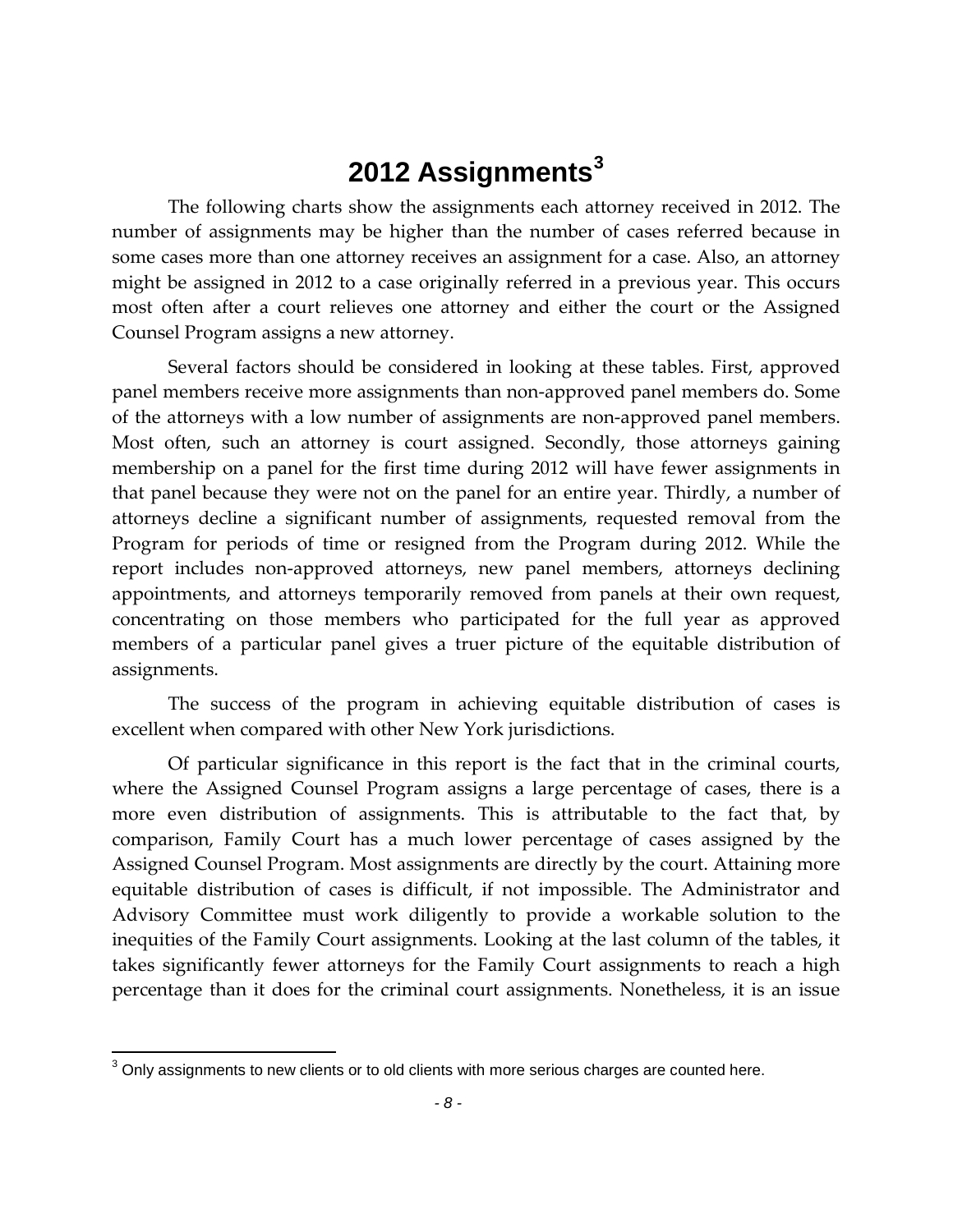that should be addressed for those cases where the Conflict Defender Office cannot represent the client in Family Court.

|                     |                      | Referral       |                |                       |
|---------------------|----------------------|----------------|----------------|-----------------------|
| <b>Agency</b>       | <b>Attorney</b>      | <b>ACP</b>     | <b>Court</b>   | Grand<br><b>Total</b> |
| <b>ACP</b>          | Aureli, Daniel       |                | $\mathbf{1}$   | $\mathbf{1}$          |
|                     | Damelio, Joseph      | 1              | 1              | 2                     |
|                     | DiPrima, Michael     | 1              |                | 1                     |
|                     | Easton, William T    |                | $\overline{2}$ | 2                     |
|                     | Funk, Mark           | 1              |                | 1                     |
|                     | Kasperek, Lawrence   | 1              |                | $\mathbf{1}$          |
|                     | Mastrella, Dan       |                | $\overline{2}$ | 2                     |
|                     | Murante, David       |                | $\overline{2}$ | $\overline{2}$        |
|                     | Nafus, Matthew       | $\mathbf{1}$   |                | 1                     |
|                     | Pullano, Peter       |                | 1              | 1                     |
|                     | Russell, Dianne      |                | $\overline{2}$ | $\overline{2}$        |
|                     | Schmitt, Michael     |                | 1              | 1                     |
|                     | Schiano, Michael     |                | 1              | $\mathbf 1$           |
|                     | Turner-Bailey, Karen | 1              |                | 1                     |
|                     | Zimmerman, Clark     | 1              |                | $\mathbf{1}$          |
|                     |                      |                |                |                       |
| <b>ACP</b><br>Total |                      | $\overline{7}$ | 13             | 20                    |
| <b>CDO</b><br>Total |                      | 0              | 0              | 0                     |
|                     | <b>Grand Total</b>   | 7              | 13             | 20                    |

**2012 Homicide Assignments**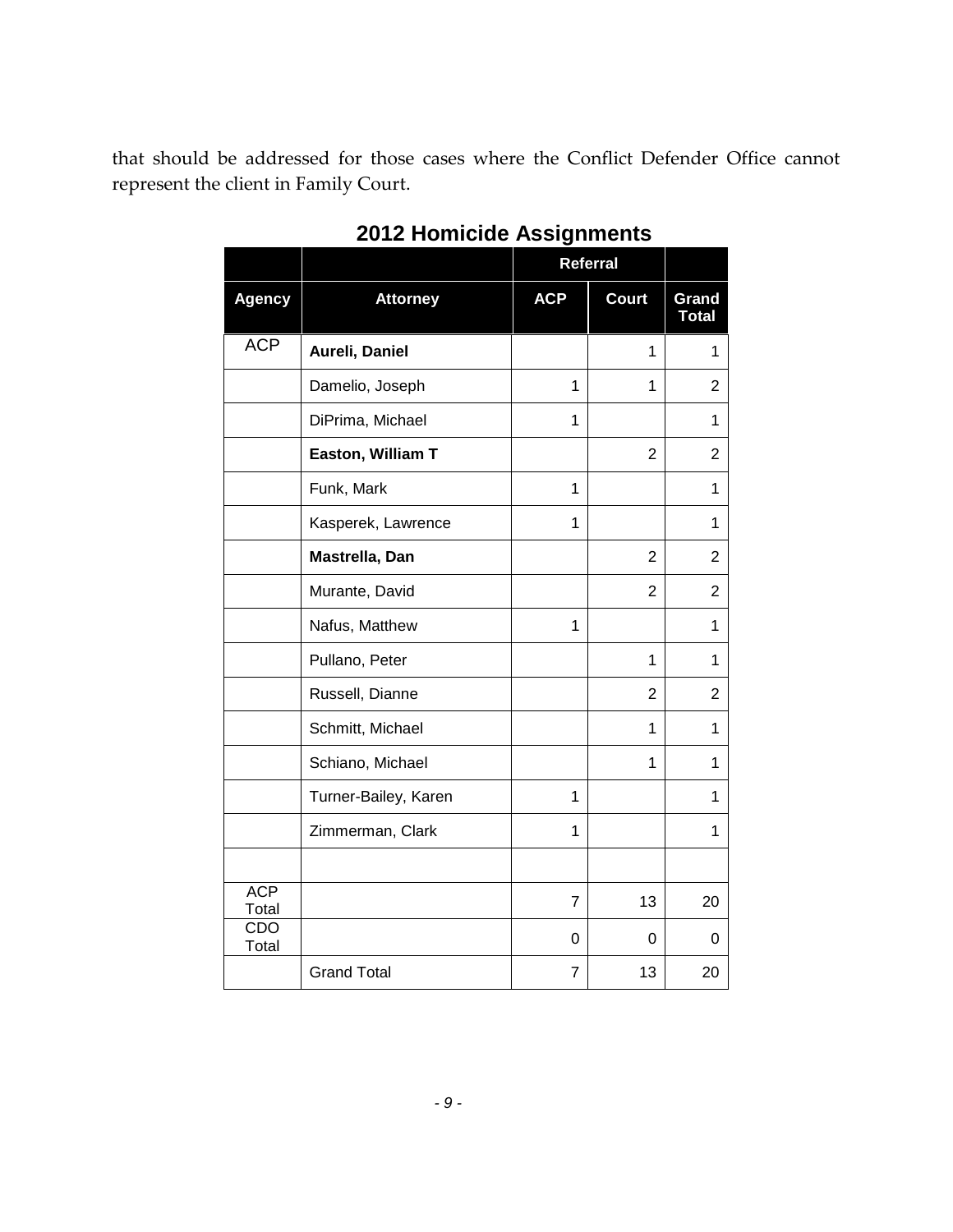|               |                        | Referral       |                |                       |
|---------------|------------------------|----------------|----------------|-----------------------|
| <b>Agency</b> | <b>Attorney</b>        | <b>ACP</b>     | <b>Court</b>   | Grand<br><b>Total</b> |
|               | Ajaka, Maroun          | 11             | 3              | 14                    |
|               | Annechino, John A.     | $\overline{2}$ |                | 2                     |
|               | Aramini, Mary E.       | 8              | 11             | 19                    |
|               | Astacio, Leticia D     | 6              | 9              | 15                    |
|               | Aureli, Daniel L.      | 3              | 6              | 9                     |
|               | Barnes, Stefanie       | 3              | 3              | 6                     |
|               | Barr, Culver           | 4              | 3              | 7                     |
|               | Barraco, Ted           | 3              | 1              | 4                     |
|               | Bitetti, Gary          | 6              | 10             | 16                    |
|               | Bourtis, Eftihia       | 1              | 1              | $\overline{2}$        |
|               | Bowman, Jason J.       | 20             | 3              | 23                    |
|               | Brown, James E.        | 6              | $\overline{2}$ | 8                     |
|               | Buettner, Brian        | 7              | $\overline{2}$ | 9                     |
|               | Catalano, Christian A. |                | 3              | 3                     |
|               | Ciardi, Francis M.     | 5              | 13             | 18                    |
|               | Cocuzzi, Thomas J.     | 5              | 2              | 7                     |
|               | Colombo, Jeanne M.     |                | 1              | 1                     |
|               | Damelio, Joseph S.     | 10             | 4              | 14                    |
|               | DeCarolis, Brian       | $\overline{2}$ | 1              | 3                     |
|               | DeJohn, Timothy W.     | 8              | 3              | 11                    |
|               | DiPalma, Jeffrey P.    | 4              | 1              | 5                     |
|               | DiPrima, Michael T.    | 1              | 4              | 5                     |
|               | DiSalvo, Thomas J.     | 12             |                | 12                    |

# **2012 ABC/DE Felony Assignments**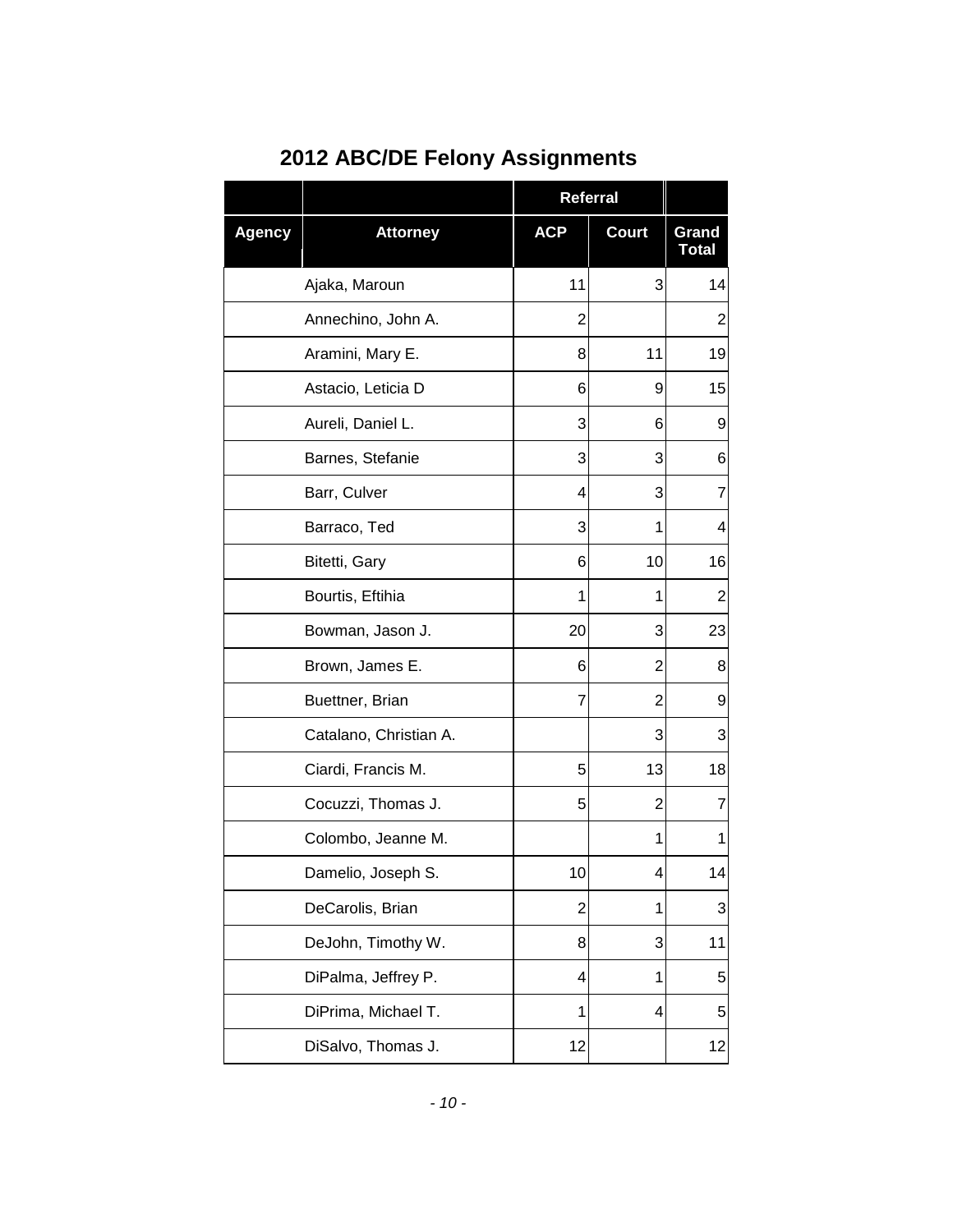|               |                               | Referral   |                         |                       |
|---------------|-------------------------------|------------|-------------------------|-----------------------|
| <b>Agency</b> | <b>Attorney</b>               | <b>ACP</b> | <b>Court</b>            | Grand<br><b>Total</b> |
|               | Duclos, Marc                  | 1          |                         | 1                     |
|               | Easton, William T.            | 4          | $\overline{2}$          | 6                     |
|               | Egger, Jan P.                 | 6          |                         | 6                     |
|               | Falk, Jr., Terrance A.        | 7          |                         | 7                     |
|               | Farrell-Gallagher, Barbara E. | 13         | 3                       | 16                    |
|               | Feindt, Mary E.               | 7          | 4                       | 11                    |
|               | Funk, Mark D.                 | 11         | 3                       | 14                    |
|               | Ganguly, Avik K.              | 13         | 9                       | 22                    |
|               | Garretson, Scott A.           | 15         | 5                       | 20                    |
|               | Gross, Richard R.             | 15         | 1                       | 16                    |
|               | Guarino, Michael              | 6          |                         | 6                     |
|               | Guerrieri, Paul               | 6          | 6                       | 12                    |
|               | Hinman, James S.              | 6          | 1                       | $\overline{7}$        |
|               | Holliday, Billie D.           | 5          | 1                       | 6                     |
|               | Housel, Jason M.              | 13         | 4                       | 17                    |
|               | Hummel, Chad M.               | 1          |                         | 1                     |
|               | Hurwitz, Phillip R.           | 6          | 2                       | 8                     |
|               | Hyland, Kenneth               | 3          | 1                       | $\overline{4}$        |
|               | Infantino, Marc               | 10         | 1                       | 11                    |
|               | Johnson, Christopher G.       | 6          | 1                       | 7                     |
|               | Jones, Rhian                  | 1          |                         | 1                     |
|               | Kasperek, Lawrence L.         | 9          |                         | 9                     |
|               | Kennedy, Christian J.         | 19         | 4                       | 23                    |
|               | Khuns, Kevin                  | 9          | $\overline{\mathbf{c}}$ | 11                    |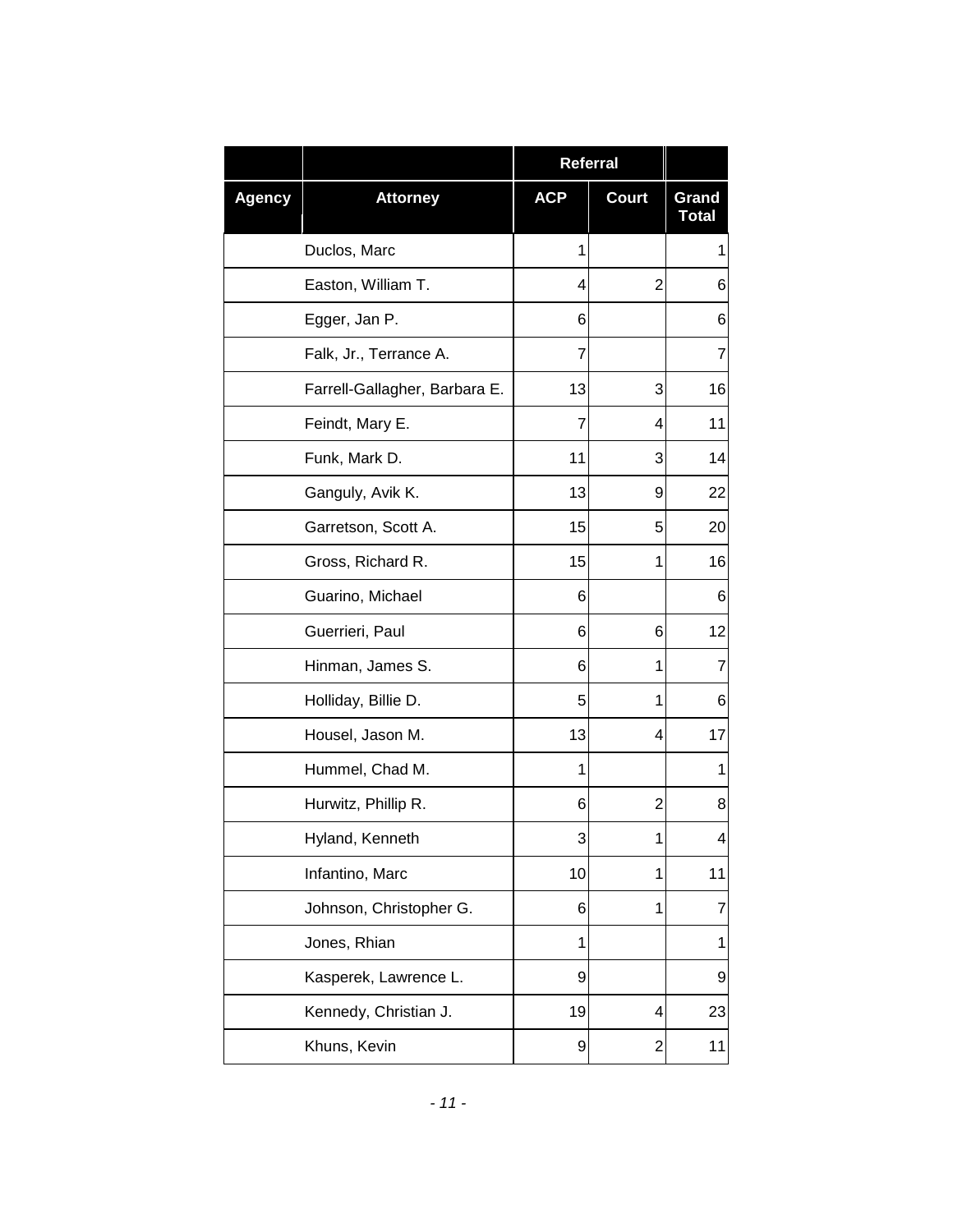|               |                              | <b>Referral</b> |                |                       |
|---------------|------------------------------|-----------------|----------------|-----------------------|
| <b>Agency</b> | <b>Attorney</b>              | <b>ACP</b>      | <b>Court</b>   | Grand<br><b>Total</b> |
|               | Krane, Joel N.               | 7               | $\overline{2}$ | 9                     |
|               | Kristal, Peter L.            | 7               | $\overline{2}$ | 9                     |
|               | Lamb, III, Robert G.         | 4               | 2              | 6                     |
|               | Lamb, Meredith M.B.          | 5               | 1              | 6                     |
|               | Leegant, Jo Anne             | 5               | 2              | $\overline{7}$        |
|               | Lester, Frederick            | 5               | 0              | 5                     |
|               | MacAulay, Paul D.            | 8               | 2              | 10                    |
|               | Marley, Allison L.           | 1               | 1              | $\overline{c}$        |
|               | McCarthy, II, Martin Patrick | 4               | 3              | 7                     |
|               | McKain, Kevin                | 6               |                | 6                     |
|               | Merante, Vincente            | 1               | 1              | $\overline{c}$        |
|               | Mix, Matthew J.              | 2               |                | $\overline{c}$        |
|               | Monaghan, Lori Robb          | 6               |                | 6                     |
|               | Morabito, David R.           | 1               | 3              | 4                     |
|               | Morabito, Kevin A.           | 3               |                | 3                     |
|               | Muldoon, Gary                | 1               | $\overline{2}$ | 3                     |
|               | Murante, David A.            | 15              | 10             | 25                    |
|               | Nadler, Christian M.         |                 | $\overline{2}$ | $\overline{2}$        |
|               | Nafus, Matthew               | 8               | 5              | 13                    |
|               | Napier, James A.             | 3               |                | 3                     |
|               | Napier, Robert A.            | 1               |                | 1                     |
|               | Napolitano, Lorenzo          | 20              | 4              | 24                    |
|               | Oathout, Bryan               | 6               | 9              | 15                    |
|               | Owens, David L.              | 8               | $\overline{c}$ | 10                    |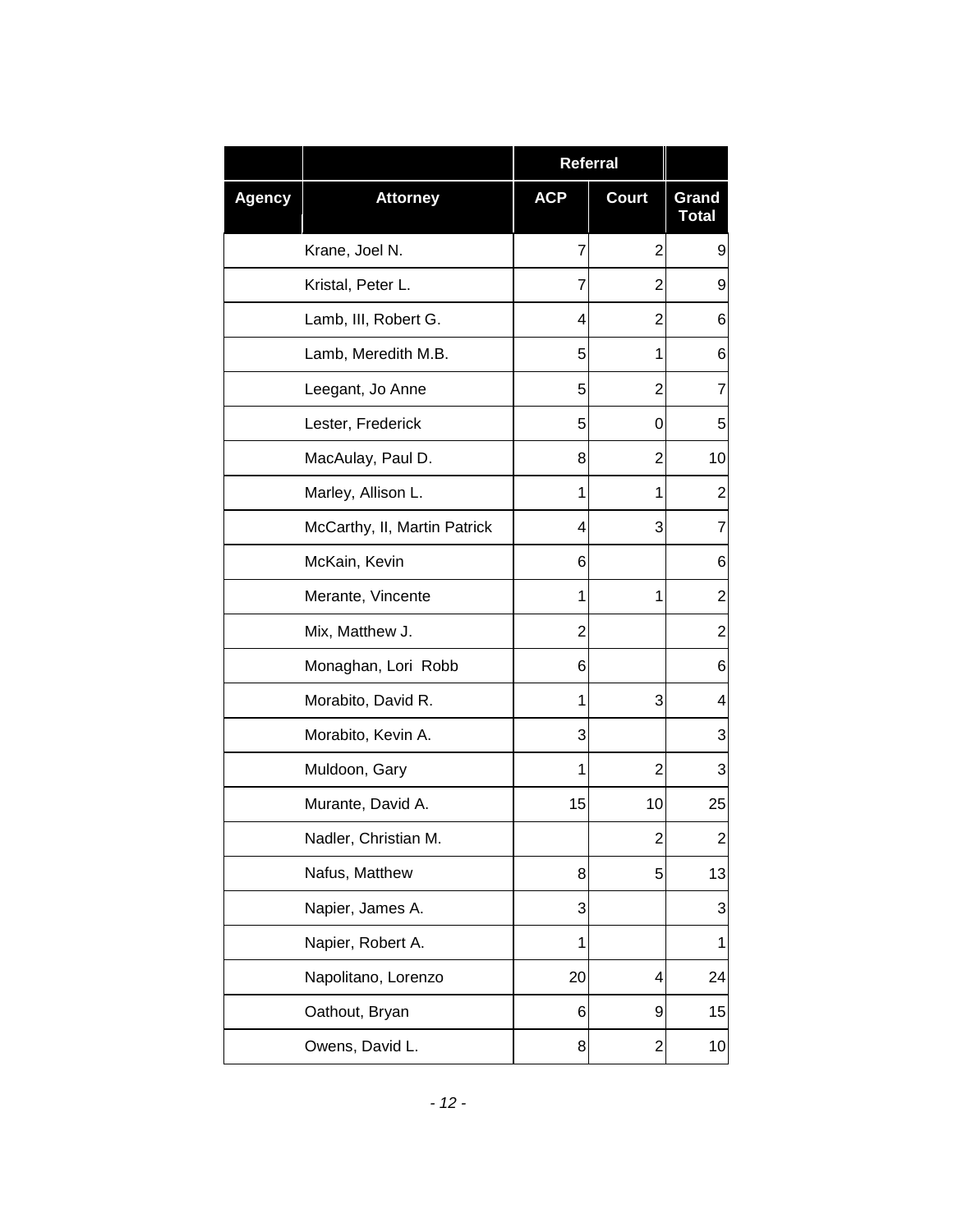|               |                          | <b>Referral</b> |                         |                       |
|---------------|--------------------------|-----------------|-------------------------|-----------------------|
| <b>Agency</b> | <b>Attorney</b>          | <b>ACP</b>      | <b>Court</b>            | Grand<br><b>Total</b> |
|               | Palmiere, David          |                 | 1                       | 1                     |
|               | Pennica, Kenneth         | 2               |                         | $\overline{2}$        |
|               | Perez, Gilbert R.        | 6               | $\overline{2}$          | 8                     |
|               | Pilato, Charles M.       | 1               | 1                       | $\overline{2}$        |
|               | Pullano, Peter J.        | 8               | 5                       | 13                    |
|               | Ratchford, Beth A.       | 10              | 4                       | 14                    |
|               | Riotto, II, James L.     | 9               | 1                       | 10                    |
|               | Rizzo, James J.          | 6               | 2                       | 8                     |
|               | Rodeman, Christopher K.  | 3               | 3                       | 6                     |
|               | Rose, Angelo A.          | 2               | 4                       | 6                     |
|               | Roxin, Richard C         | 1               | 2                       | 3                     |
|               | Ruby, William            | 2               | 1                       | 3                     |
|               | Rumi, Fares A.           | 4               | 1                       | 5                     |
|               | Russell, Dianne C.       | 8               | 5                       | 13                    |
|               | Russi, Patrick K.        | 2               | 2                       | 4                     |
|               | Ryan, Scott              | 5               |                         | 5                     |
|               | Schiano, Christopher     | 2               | 2                       | 4                     |
|               | Schiano, Jr., Charles A. | 3               | 1                       | 4                     |
|               | Schiano, Michael P.      | 8               | 3                       | 11                    |
|               | Schmitt, Michael D.      | 7               |                         | $\overline{7}$        |
|               | Scibetta, Michael P.     | 8               | 3                       | 11                    |
|               | Session, Jerry           | 6               | 4                       | 10                    |
|               | Shulman, Brian J.        | 6               | 2                       | 8                     |
|               | Sperano, Aaron J.        | 11              | $\overline{\mathbf{c}}$ | 13                    |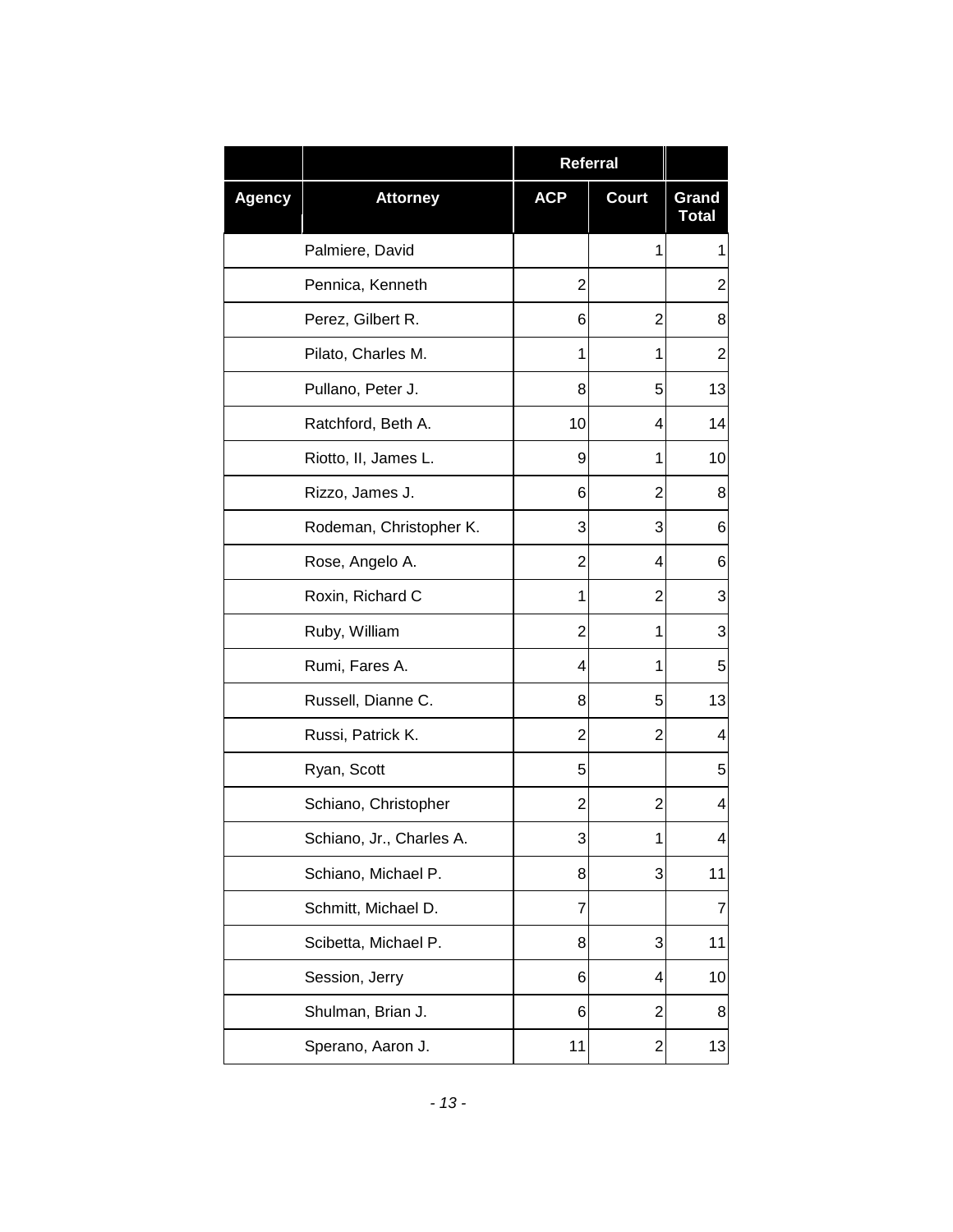|                  |                           |            | <b>Referral</b> |                       |
|------------------|---------------------------|------------|-----------------|-----------------------|
| <b>Agency</b>    | <b>Attorney</b>           | <b>ACP</b> | <b>Court</b>    | Grand<br><b>Total</b> |
|                  | Stowe, Eric W.            | 6          | 4               | 10                    |
|                  | Thomas-Diaz, Kathleen     | 7          |                 | 7                     |
|                  | Thompson, Donald M.       | 7          |                 | 7                     |
|                  | Tuohey, Michael J         | 5          |                 | 5                     |
|                  | Turner, Karen Bailey      | 6          | 1               | 7                     |
|                  | Vacca, James P.           | 15         | 3               | 18                    |
|                  | Vacca, Jr., Paul J.       | 7          | $\overline{2}$  | 9                     |
|                  | Valleriani, Sam L.        | 6          | 5               | 11                    |
|                  | Walsh, James              |            | 5               | 5                     |
|                  | Wesley, Sarah             | 5          | 9               | 14                    |
|                  | Wood, Robert W.           | 7          |                 | 7                     |
|                  | Young, D. Scott           | 14         | 2               | 16                    |
|                  | Young, Mark A.            | 14         | 4               | 18                    |
|                  | Zimberlin, John F.        | 3          |                 | 3                     |
|                  | Zimmermann, Jr., Clark J. | 10         |                 | 10                    |
| <b>ACP Total</b> |                           | 678        | 275             | 958                   |
| <b>CDO Total</b> |                           |            |                 |                       |
|                  | <b>Grand Total</b>        | 678        | 275             | 958                   |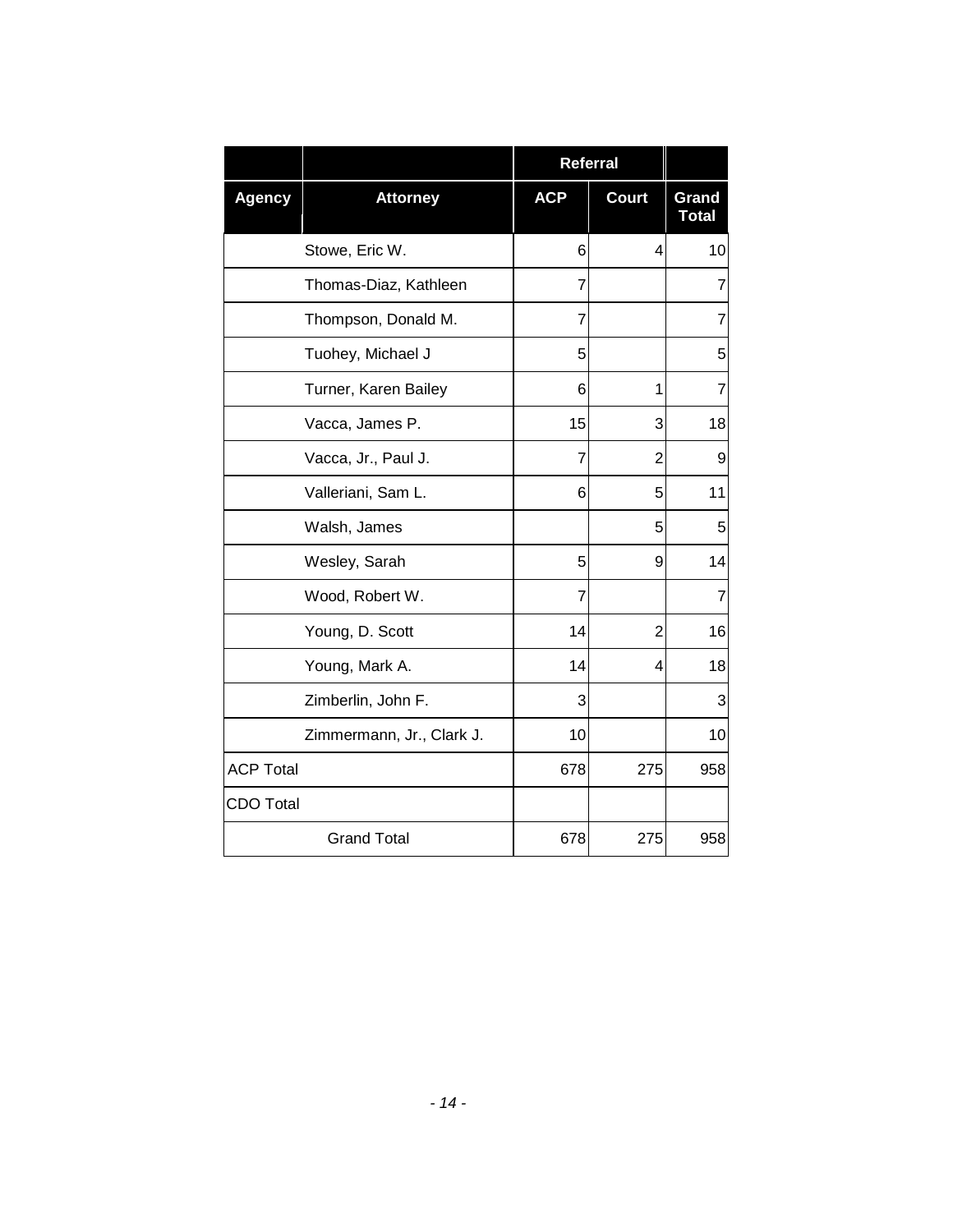|               |                          | <b>Referral</b> |                |                          |
|---------------|--------------------------|-----------------|----------------|--------------------------|
| <b>Agency</b> | <b>Attorney</b>          | <b>ACP</b>      | Court          | <b>Grand Total</b>       |
|               | Ajaka, Maroun            | 13              |                | 13                       |
|               | Annechino, John A.       | 5               |                | 5                        |
|               | Aramini, Mary E.         | 5               |                | 5                        |
|               | Asamoah-Wade, Yolanda A. | 1               |                | 1                        |
|               | Astacio, Leticia D.      | 14              | $\overline{c}$ | 16                       |
|               | Aureli, Daniel L.        | 6               | 5              | 11                       |
|               | Barnes, Stefanie         | 1               | 1              | $\overline{2}$           |
|               | Barraco, Ted A.          | $\overline{2}$  | 1              | 3                        |
|               | Bitetti, Gary            | 9               | 4              | 13                       |
|               | Bourtis, Eftihia         | 6               | 1              | 7                        |
|               | Bowman, Jason J.         | 15              | 1              | 16                       |
|               | Brooker, James G.        | 1               |                | 1                        |
|               | Brown, James E.          | 11              | 3              | 14                       |
|               | Buettner, Brian C.       | 4               |                | $\overline{\mathcal{A}}$ |
|               | Byrnes, James M.         | 5               |                | 5                        |
|               | Catalano, Christian A.   |                 | 44             | 44                       |
|               | Chait, Mitchell A.       | 3               |                | 3                        |
|               | Cianca, Mark F.          | 1               | 1              | $\overline{2}$           |
|               | Ciardi, Francis M.       | 19              | 8              | 27                       |
|               | Cocuzzi, Thomas J.       | 5               | 4              | 9                        |
|               | Colombo, Jeanne M.       | 1               |                | 1                        |
|               | D'Arpino, John Joseph    |                 | 1              | $\mathbf 1$              |
|               | DeCarolis, Brian         | $\overline{2}$  |                | 2                        |
|               | Dedes, William C.        | 5               |                | 5                        |

### **2012 Misdemeanor Assignments**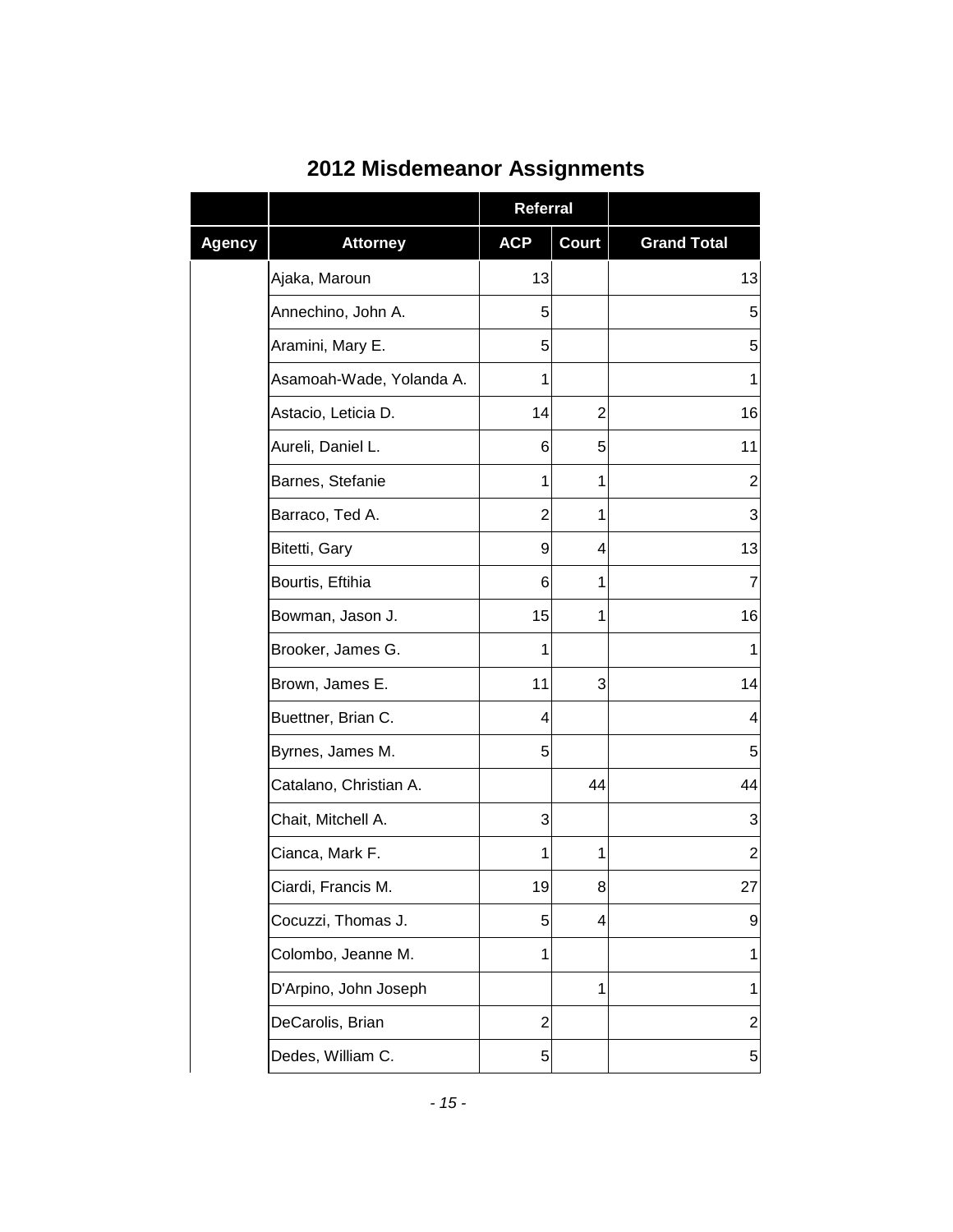|               |                               | <b>Referral</b> |                |                          |
|---------------|-------------------------------|-----------------|----------------|--------------------------|
| <b>Agency</b> | <b>Attorney</b>               | <b>ACP</b>      | <b>Court</b>   | <b>Grand Total</b>       |
|               | DeJohn, Timothy W.            | $\overline{c}$  |                | $\overline{c}$           |
|               | Demo-Vazquez, Kristine M.     | 6               |                | 6                        |
|               | DiSalvo, Thomas J.            | 3               |                | 3                        |
|               | Dolan, Eric                   | $\overline{2}$  |                | $\overline{2}$           |
|               | Dollinger, Alison             | 3               | $\overline{2}$ | 5                        |
|               | Duclos, Marc A.               | $\overline{c}$  | $\overline{2}$ | $\overline{\mathcal{A}}$ |
|               | Egger, Jan P.                 | $\overline{2}$  |                | $\overline{c}$           |
|               | Falk, Jr., Terrance A.        | 3               |                | 3                        |
|               | Farrell-Gallagher, Barbara E. | 11              | 5              | 16                       |
|               | Feindt, Mary E.               | 11              | 3              | 14                       |
|               | Fulmer, Daniel C.             | 11              | 9              | 20                       |
|               | Funk, Mark D.                 | 8               |                | 8                        |
|               | Ganguly, Anjan K.             | 7               | 1              | 8                        |
|               | Ganguly, Avik K.              | 12              | 5              | 17                       |
|               | Garretson, Scott A.           | 9               | 1              | 10                       |
|               | Gianforti, Gary J.            | 8               |                | 8                        |
|               | Gibbons, Patricia Ann         | 1               |                | 1                        |
|               | Gladstone, Katherine          | 9               |                | 9                        |
|               | Goldman, Ronald S.            | 1               |                | $\mathbf{1}$             |
|               | Gravelle, Jeffrey D.          | 4               |                | $\overline{\mathcal{A}}$ |
|               | Gross, Richard R.             | 9               | 1              | 10                       |
|               | Guarino, Michael              | 8               | $\overline{2}$ | 10                       |
|               | Guerrieri, Paul               | 5               | 14             | 19                       |
|               | Hardies, Robert M.            | 1               |                | $\mathbf{1}$             |
|               | Hartt, James D.               | 3               | 1              | $\overline{\mathbf{4}}$  |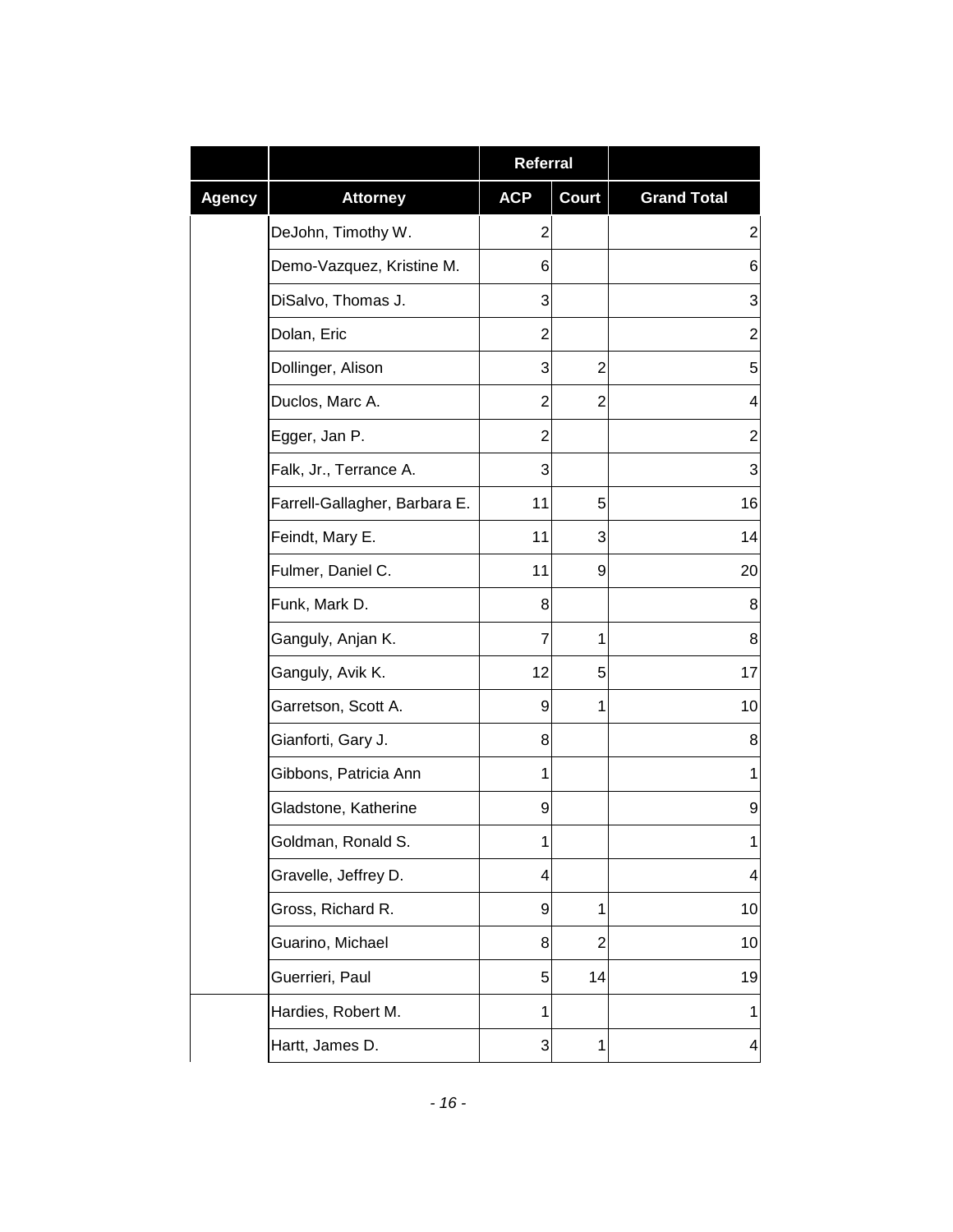|               |                         | Referral       |                |                    |
|---------------|-------------------------|----------------|----------------|--------------------|
| <b>Agency</b> | <b>Attorney</b>         | <b>ACP</b>     | <b>Court</b>   | <b>Grand Total</b> |
|               | Hinman, James S.        | 12             | 6              | 18                 |
|               | Holliday, Billie D.     | 6              |                | 6                  |
|               | Housel, Jason M.        | 10             | $\overline{2}$ | 12                 |
|               | Hummel, Chad M.         | 9              | 2              | 11                 |
|               | Hurwitz, Phillip R.     | 1              | 1              | $\overline{2}$     |
|               | Hyland, Kenneth         | 3              | 1              | 4                  |
|               | Infantino, Marc         | $\overline{2}$ | 2              | 4                  |
|               | Jain, Rekha             | 7              |                | 7                  |
|               | Johnson, Christopher G. | 12             | $\overline{2}$ | 14                 |
|               | Jonascu, Michael        | $\overline{2}$ |                | 2                  |
|               | Jones, Rhian Dudson     | 5              |                | 5                  |
|               | Josh, Sylvia W.         | 15             | 1              | 16                 |
|               | Karatas, Nigos          | 1              | 1              | $\overline{2}$     |
|               | Kennedy, Christian J.   | 11             | 3              | 14                 |
|               | Khuns, Kevin M.         | 19             | 9              | 28                 |
|               | King, Jr., William H.   | 6              |                | 6                  |
|               | Kovalsky, Shaina        | 8              | 6              | 14                 |
|               | Krane, Joel N.          | 8              |                | 8                  |
|               | Kristal, Peter L.       | 5              |                | $\overline{5}$     |
|               | LaBue, Eugene P.        | 13             |                | 13                 |
|               | Lahman, Janice Allen    | $\overline{2}$ | $\overline{2}$ | 4                  |
|               | Lamb, III, Robert G.    | 3              | 5              | 8                  |
|               | Lamb, Meredith M. B.    | 3              |                | 3                  |
|               | Leegant, Jo Anne        | 1              |                | 1                  |
|               | Lester, Frederick       | 60             |                | 60                 |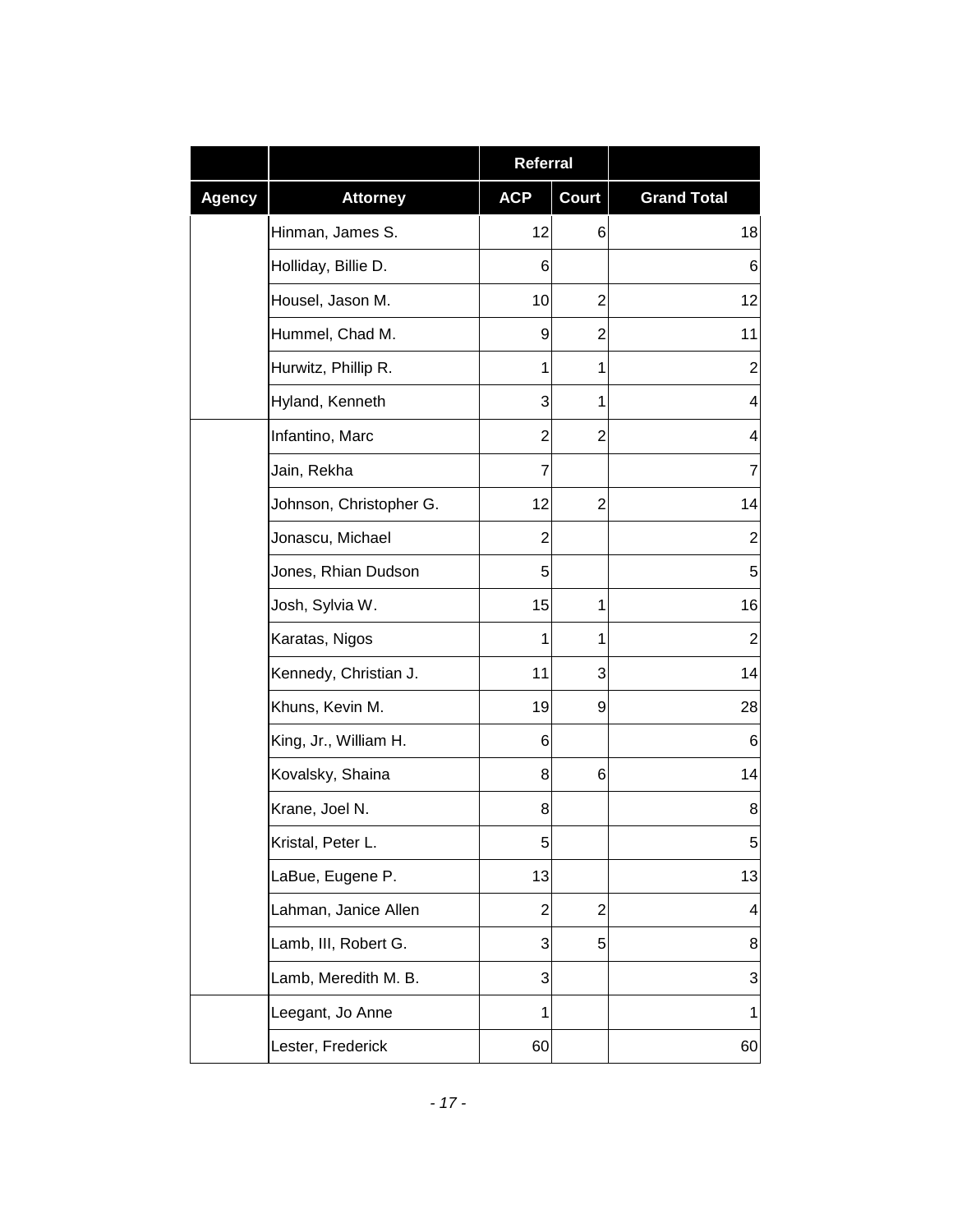|               |                              | <b>Referral</b> |                         |                         |
|---------------|------------------------------|-----------------|-------------------------|-------------------------|
| <b>Agency</b> | <b>Attorney</b>              | <b>ACP</b>      | <b>Court</b>            | <b>Grand Total</b>      |
|               | MacAulay, Paul D.            | 1               | 1                       | $\overline{\mathbf{c}}$ |
|               | Maggio, Frank G.             | 9               |                         | 9                       |
|               | Marley, Allison L.           | 3               |                         | 3                       |
|               | Mastrella, Daniel J.         |                 | 3                       | 3                       |
|               | McCarthy, II, Martin Patrick | 4               | 1                       | 5                       |
|               | McCarty, Terence             | 9               | 1                       | 10                      |
|               | McClenathan, Edward W.       | 1               | 1                       | 2                       |
|               | McKain, Kevin                | 7               |                         | $\overline{7}$          |
|               | Merante, Vincent E.          | 10              | 32                      | 42                      |
|               | Mix, Matthew J.              | 2               | 2                       | 4                       |
|               | Monaghan, Lori Robb          | 9               |                         | 9                       |
|               | Morabito, Kevin A.           | 1               | 5                       | 6                       |
|               | Murante, David A.            | 14              | 2                       | 16                      |
|               | Murante, Kathleen            | 6               | 5                       | 11                      |
|               | Nadler, Christian M.         | 1               | 5                       | 6                       |
|               | Nafus, Matthew D.            | 1               |                         | 1                       |
|               | Napier, James A.             | 3               |                         | 3                       |
|               | Napolitano, Lorenzo          | 5               | 2                       | 7                       |
|               | Oathout, Bryan               | 14              | $\overline{\mathbf{c}}$ | 16                      |
|               | O'Toole, Keith               | 6               | 1                       | 7                       |
|               | Owens, David L.              | 7               | $\mathbf{1}$            | 8                       |
|               | Palmiere, David M.           | 1               |                         | 1                       |
|               | Parks, Anthony               | 3               |                         | 3                       |
|               | Paulino, James M.            | 1               |                         | $\mathbf 1$             |
|               | Perez, Gilbert R.            | 15              |                         | 15                      |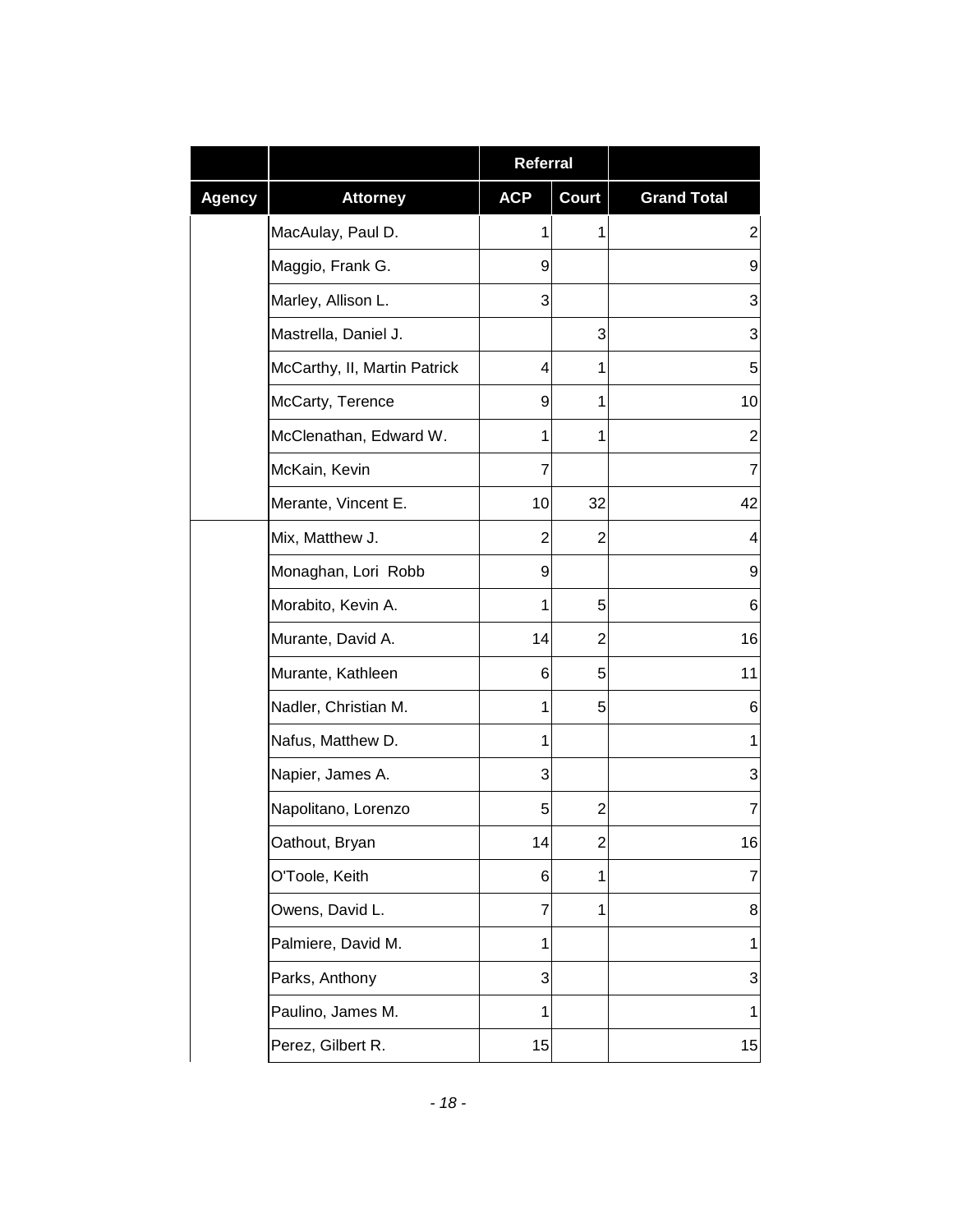|               |                         | Referral       |                         |                    |
|---------------|-------------------------|----------------|-------------------------|--------------------|
| <b>Agency</b> | <b>Attorney</b>         | <b>ACP</b>     | <b>Court</b>            | <b>Grand Total</b> |
|               | Pilato, Charles M.      | 1              |                         | 1                  |
|               | Pilato, David C.        | 7              | 10                      | 17                 |
|               | Pullano, Peter J.       | $\overline{2}$ |                         | $\overline{2}$     |
|               | Ratchford, Beth A.      | 9              | 1                       | 10                 |
|               | Reardon, Kathleen P.    | $\overline{2}$ |                         | $\overline{2}$     |
|               | Redmond, Gregg H.       | 3              |                         | 3                  |
|               | Riotto, II, James L.    | 9              | 15                      | 24                 |
|               | Rizzo, James J.         | 6              | 3                       | 9                  |
|               | Rodeman, Christopher K. | 5              | 3                       | 8                  |
|               | Rosner, Leonard A.      |                | 2                       | $\overline{2}$     |
|               | Ruby, William S.        | 5              |                         | 5                  |
|               | Rumi, Fares A.          | 4              | 1                       | 5                  |
|               | Russell, Dianne C.      |                | $\overline{2}$          | $\overline{c}$     |
|               | Russi, Patrick K.       | $\overline{2}$ | 5                       | 7                  |
|               | Ryan, Scott A.          | 1              |                         | 1                  |
|               | Schiano, Christopher    | 1              | 4                       | 5                  |
|               | Schiano, Michael P.     | 1              | 1                       | $\overline{2}$     |
|               | Schmitt, Michael D.     | 8              | 2                       | 10                 |
| ⋗             | Scibetta, Michael P.    | 13             | 1                       | 14                 |
|               | Sekharan, Raja N.       | 5              |                         | 5                  |
|               | Sercu, Stephen          | 1              | 1                       | $\overline{2}$     |
|               | Session, Jerry          | 11             |                         | 11                 |
|               | Shulman, Brian J.       | 11             | 16                      | 27                 |
|               | Siguenza, Teodoro       | 1              |                         | 1                  |
|               | Siragusa, Lisa Serio    |                | $\overline{\mathbf{c}}$ | $\overline{c}$     |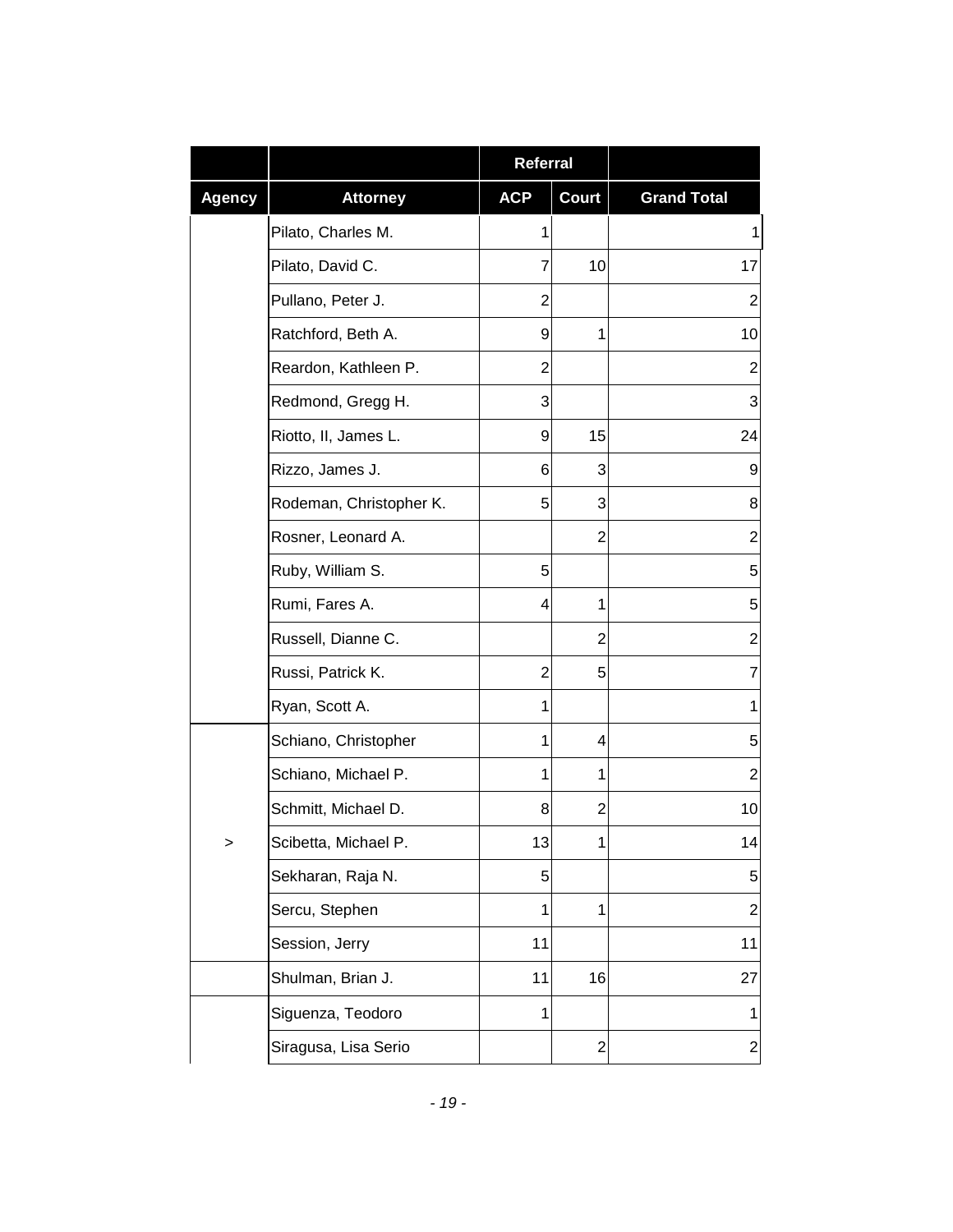|                  |                           | <b>Referral</b> |              |                    |
|------------------|---------------------------|-----------------|--------------|--------------------|
| <b>Agency</b>    | <b>Attorney</b>           | <b>ACP</b>      | <b>Court</b> | <b>Grand Total</b> |
|                  | Sperano, Aaron J.         | 9               | 3            | 12                 |
|                  | Stern, Jon M.             | 3               |              | 3                  |
|                  | Stowe, Eric W.            | 17              | 3            | 20                 |
|                  | Thomas-Diaz, Kathleen     | 13              | 2            | 15                 |
|                  | Thompson, Donald M.       |                 | 4            | 4                  |
|                  | Tuohey, Michael J.        | 1               |              | 1                  |
|                  | Turner, Robert P.         | 2               |              | $\overline{2}$     |
|                  | Vacca, James P.           | 18              | 1            | 19                 |
|                  | Vacca, Jr., Paul J.       | $\overline{2}$  | 1            | 3                  |
|                  | Valleriani, Sam L.        | 4               | 8            | 12                 |
|                  | Walsh, Jr., James E.      |                 | 4            | 4                  |
|                  | Welch, Jamie              | 1               |              | 1                  |
|                  | Wesley, Sarah             | 3               | 24           | 27                 |
|                  | Wisner, Todd J.W.         | 1               | 1            | 2                  |
|                  | Wood, Robert W.           | $\overline{2}$  | 2            | $\overline{4}$     |
|                  | Young, D. Scott           | 11              | 4            | 15                 |
|                  | Young, Mark A.            | 5               |              | 5                  |
|                  | Zimberlin, John F.        | 7               |              | 7                  |
|                  | Zimmermann, Jr., Clark J. |                 | 4            | 4                  |
| <b>ACP Total</b> |                           | 836             | 360          | 1198               |
| CDO              | Crimi, Joseph P.          |                 |              | 531                |
|                  | Murante, Kathleen         |                 |              | 742                |
|                  | Solomon, R. Adrian        |                 |              | 618                |
| <b>CDO Total</b> |                           |                 |              | 1891               |
|                  | <b>Grand Total</b>        | 836             | 359          | 3090               |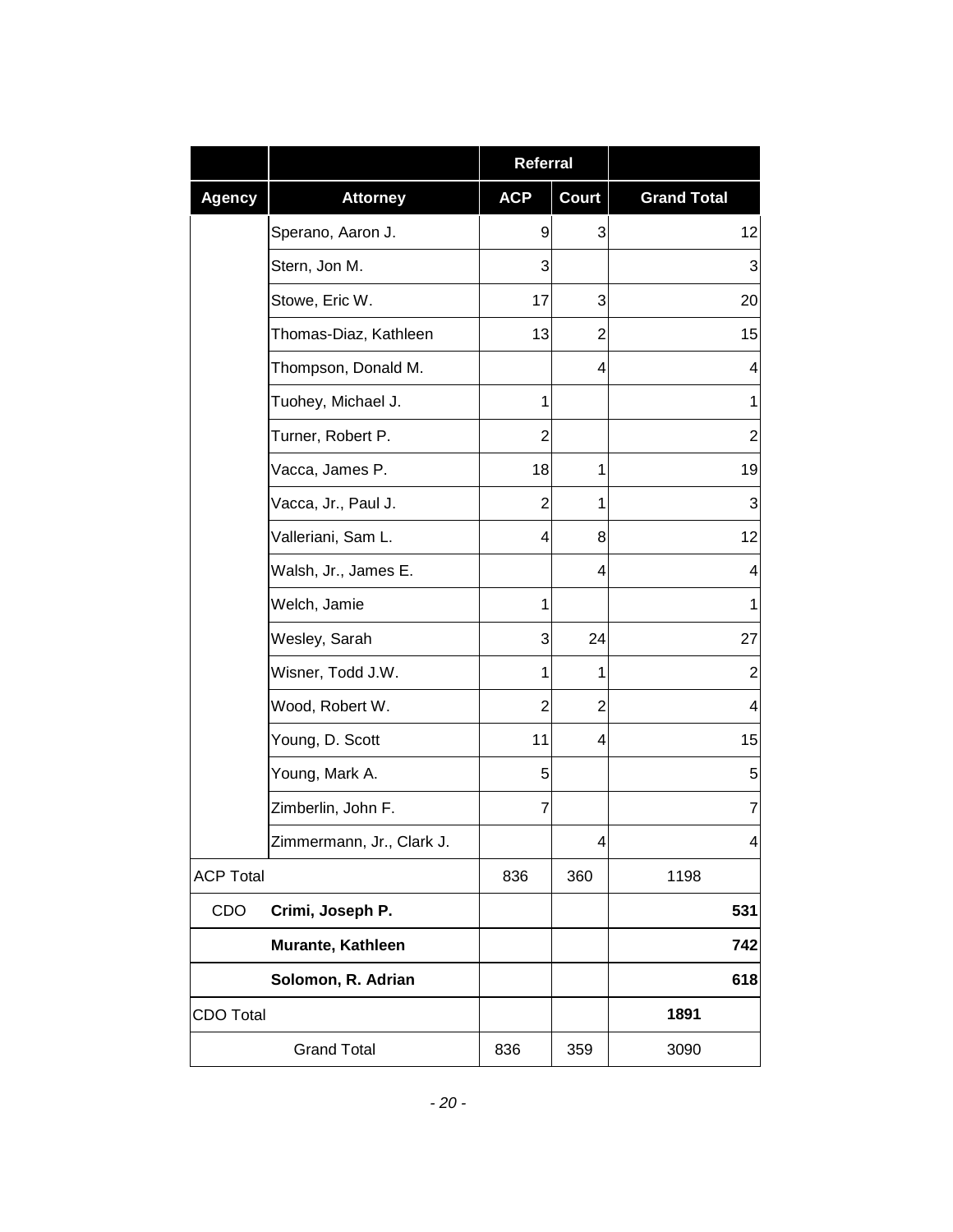| <b>2012 Family Court Assignments</b> |  |
|--------------------------------------|--|
|--------------------------------------|--|

|        |                         | <b>Referral</b> |                |                       |
|--------|-------------------------|-----------------|----------------|-----------------------|
| Agency | <b>Attorney</b>         | <b>ACP</b>      | <b>Court</b>   | Grand<br><b>Total</b> |
|        | Ajaka, Maroun           | 2               | 19             | 21                    |
|        | Alexander, Budd         | 1               | 3              | 4                     |
|        | Aramini, Mary E.        |                 | 5              | 5                     |
|        | Asamoah-Wade, Yolanda A |                 | 6              | 6                     |
|        | Badain, Lara R.         |                 | 3              | 3                     |
|        | Barnes, Stefanie        | 5               | 10             | 15                    |
|        | Barraco, Ted            | 2               |                | 2                     |
|        | Bourne, Leah K.         |                 | 16             | 16                    |
|        | Bourtis, Efthia         | 1               | 1              | $\overline{2}$        |
|        | Bowman, Jason J.        | 5               | 4              | 9                     |
|        | Brown, James E.         |                 | 2              | $\overline{2}$        |
|        | Budd, Alexander M.      | 1               | 3              | 4                     |
|        | Buettner, Brian C.      | 3               | 4              | 7                     |
|        | Byrnes, James M.        | 2               |                | $\overline{2}$        |
|        | Callanan, Karen Smith   | 3               | 13             | 16                    |
|        | Capanna, Paloma         | 3               |                | 3                     |
|        | Chait, Mitchell A.      | 3               | 7              | 10                    |
|        | Chase, Carolyn L.       |                 | 21             | 21                    |
|        | Ciardi, Francis M.      | 1               | 6              | 7                     |
|        | Colombo, Jeanne         | $\overline{2}$  |                | $\overline{2}$        |
|        | Crowder, Debra A.       |                 | $\overline{2}$ | $\overline{2}$        |
|        | DeJohn, Timothy W.      | 3               | 2              | 5                     |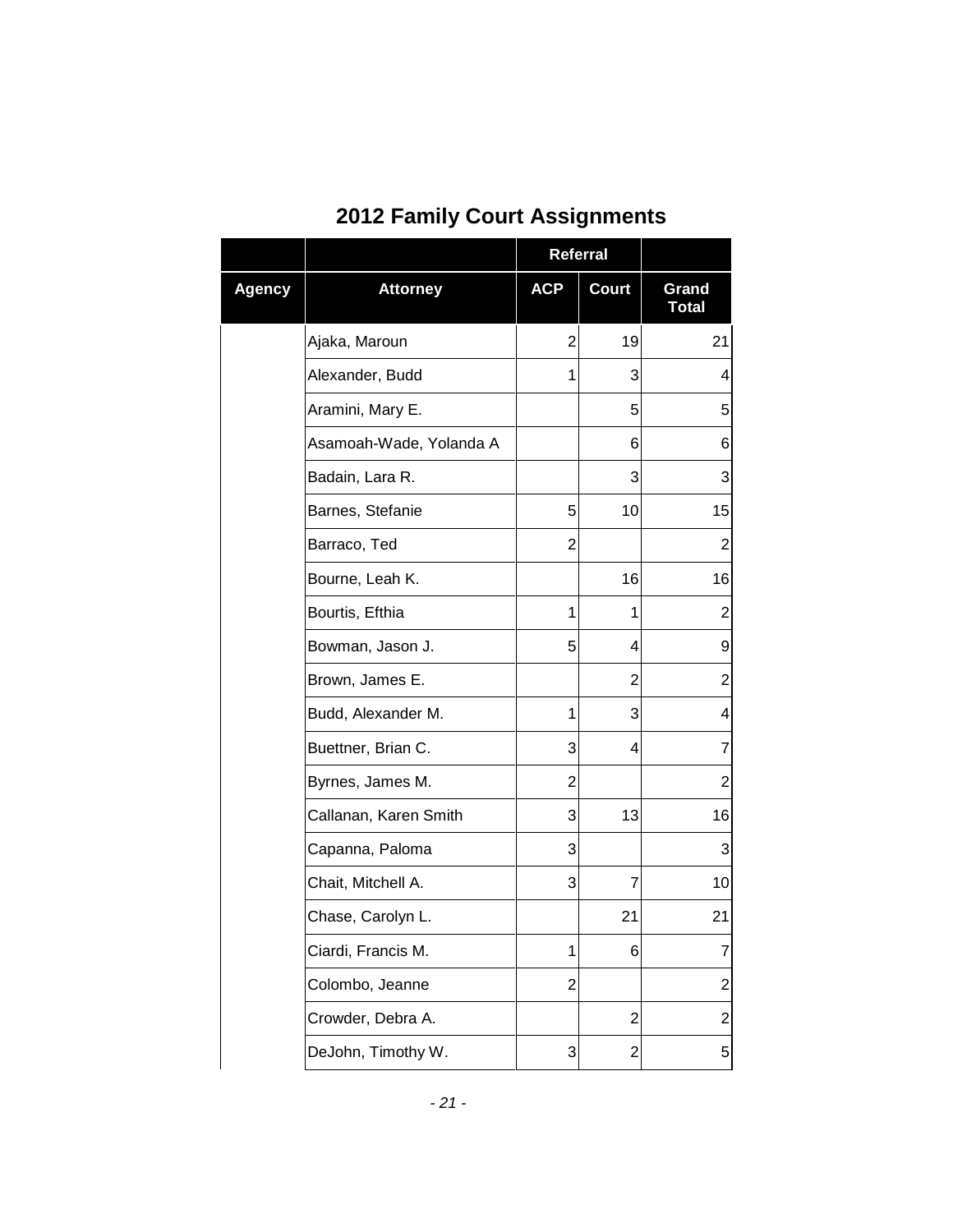|        |                               | <b>Referral</b> |              |                       |
|--------|-------------------------------|-----------------|--------------|-----------------------|
| Agency | <b>Attorney</b>               | <b>ACP</b>      | <b>Court</b> | Grand<br><b>Total</b> |
|        | Demo-Vazquez, Kristine M.     | 1               |              | 1                     |
|        | Dollinger, Alison             | 12              | 27           | 39                    |
|        | Elsner, Erin M.               | 3               | 1            | 4                     |
|        | Farrell-Gallagher, Barbara E. | 2               | 1            | 3                     |
|        | Feinberg, Heidi W.            | 3               | 2            | 5                     |
|        | Feindt, Mary E.               | 1               | 31           | 32                    |
|        | Funk, Mark D.                 | 1               | 1            | $\mathbf 2$           |
|        | Gibbons, Patricia Ann         |                 | 2            | $\overline{c}$        |
|        | Giuliano, Michael             | 1               |              | 1                     |
|        | Gladstone, Katherine          | 3               | 9            | 12                    |
|        | Gravelle, Jeffrey D.          | 2               |              | $\overline{2}$        |
|        | Gross, Richard R.             | 1               |              | 1                     |
|        | Guarino, Michael              | 1               | 5            | 6                     |
|        | Guerrieri, Paul               |                 | 1            | 1                     |
|        | Handelman, Eric D.            |                 | 12           | 12                    |
|        | Hartzell, Jr., Thomas C.      | 2               | 3            | 5                     |
|        | Hinman, James S.              |                 | 1            | 1                     |
|        | Holliday, Billie D.           | 1               |              | 1                     |
|        | Houde, Ardeth                 | 1               |              | 1                     |
|        | Hummel, Chad M.               | 1               |              | 1                     |
|        | Indivino, Deborah A.          |                 | 6            | $\,6$                 |
|        | Infantino, Marc               |                 | 2            | $\overline{c}$        |
|        | Jain, Rekha                   | 3               | 1            | 4                     |
|        | Johnson, Christopher G.       | 2               |              | $\overline{c}$        |
|        | Jones, Rhian Dudson           | 4               | 12           | 16                    |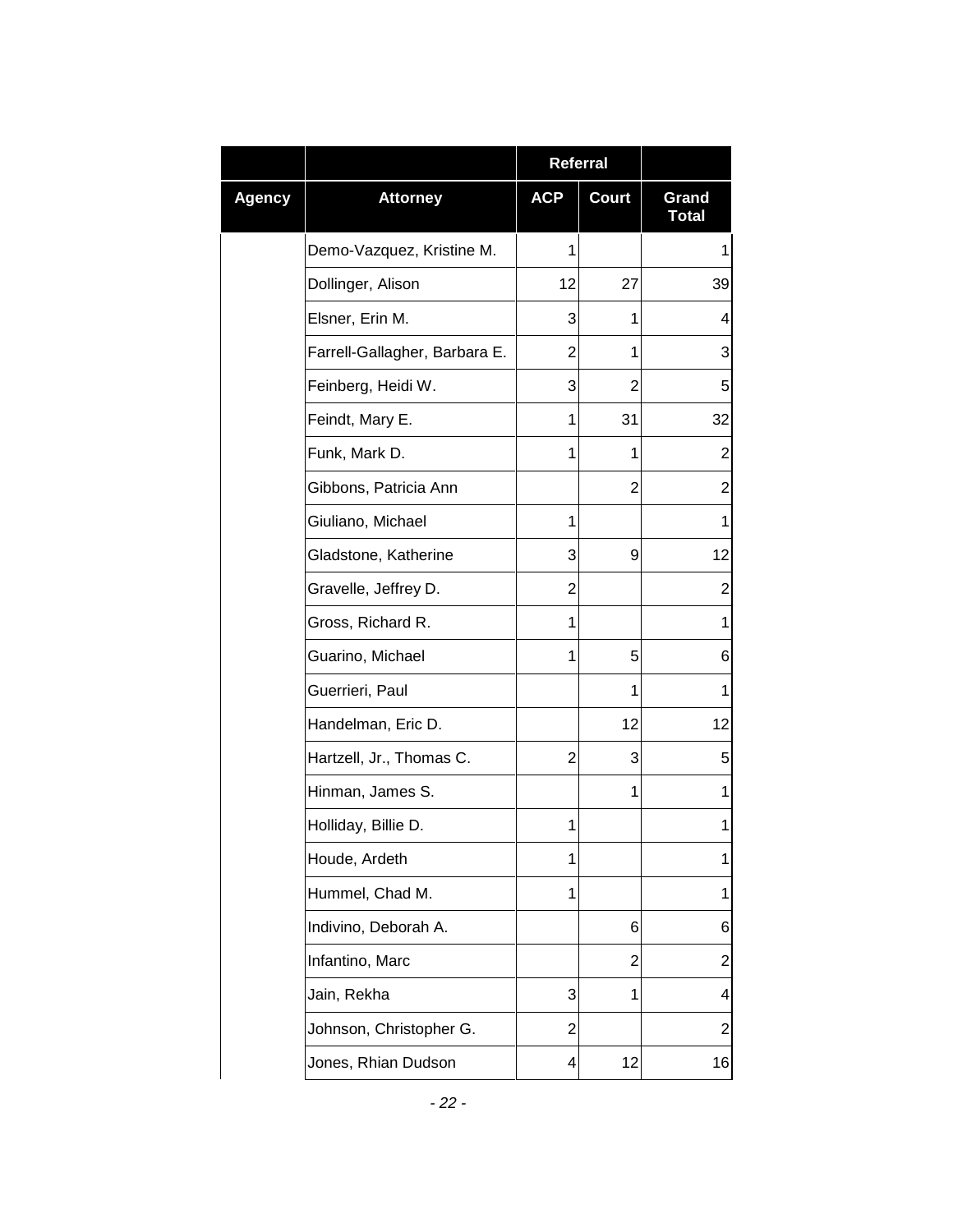|        |                        | Referral       |              |                         |
|--------|------------------------|----------------|--------------|-------------------------|
| Agency | <b>Attorney</b>        | <b>ACP</b>     | <b>Court</b> | Grand<br><b>Total</b>   |
|        | Josh, Sylvia W.        | $\overline{2}$ |              | $\boldsymbol{2}$        |
|        | Karatas, Nigos         | 2              | 2            | 4                       |
|        | Kennedy, Christian J.  | 2              |              | $\overline{2}$          |
|        | Khuns, Kevin M.        | 9              | 7            | 16                      |
|        | King, Jr., William H.  |                | 11           | 11                      |
|        | Korotkin, Alexander    | 3              | 1            | 4                       |
|        | Kovalsky, Shaina       | 3              | 4            | 7                       |
|        | Kress, Danielle        | 6              |              | 6                       |
|        | Kristal, Peter L.      | 1              | 2            | 3                       |
|        | Lagoe, Victoria        | 4              | 1            | 5                       |
|        | Lamb, Meredith M. B.   | $\overline{2}$ |              | $\overline{\mathbf{c}}$ |
|        | Lamb, Robert           | 2              | 1            | 3                       |
|        | Laragy, Susan          | 1              | 4            | 5                       |
|        | Leavy, Anthony         |                | 19           | 19                      |
|        | Lester, Frederick      | 2              | 6            | 8                       |
|        | Martin, Thomas N.      |                | 6            | 6                       |
|        | Maslow, Lisa J.        | 3              | 31           | 34                      |
|        | McCarty, Terence       | 2              |              | 2                       |
|        | McClenathan, Edward W. | 3              | 12           | 15                      |
|        | McKain, Kevin          | 1              |              | 1                       |
|        | McMullen, Margaret     |                | 13           | 13                      |
|        | Menard, John           | $\overline{2}$ | 10           | 12                      |
|        | Merante, RoseMaria     |                | 16           | 16                      |
|        | Mix, Matthew           | 1              |              | 1                       |
|        | Monaghan, Lori Robb    | 1              |              | 1                       |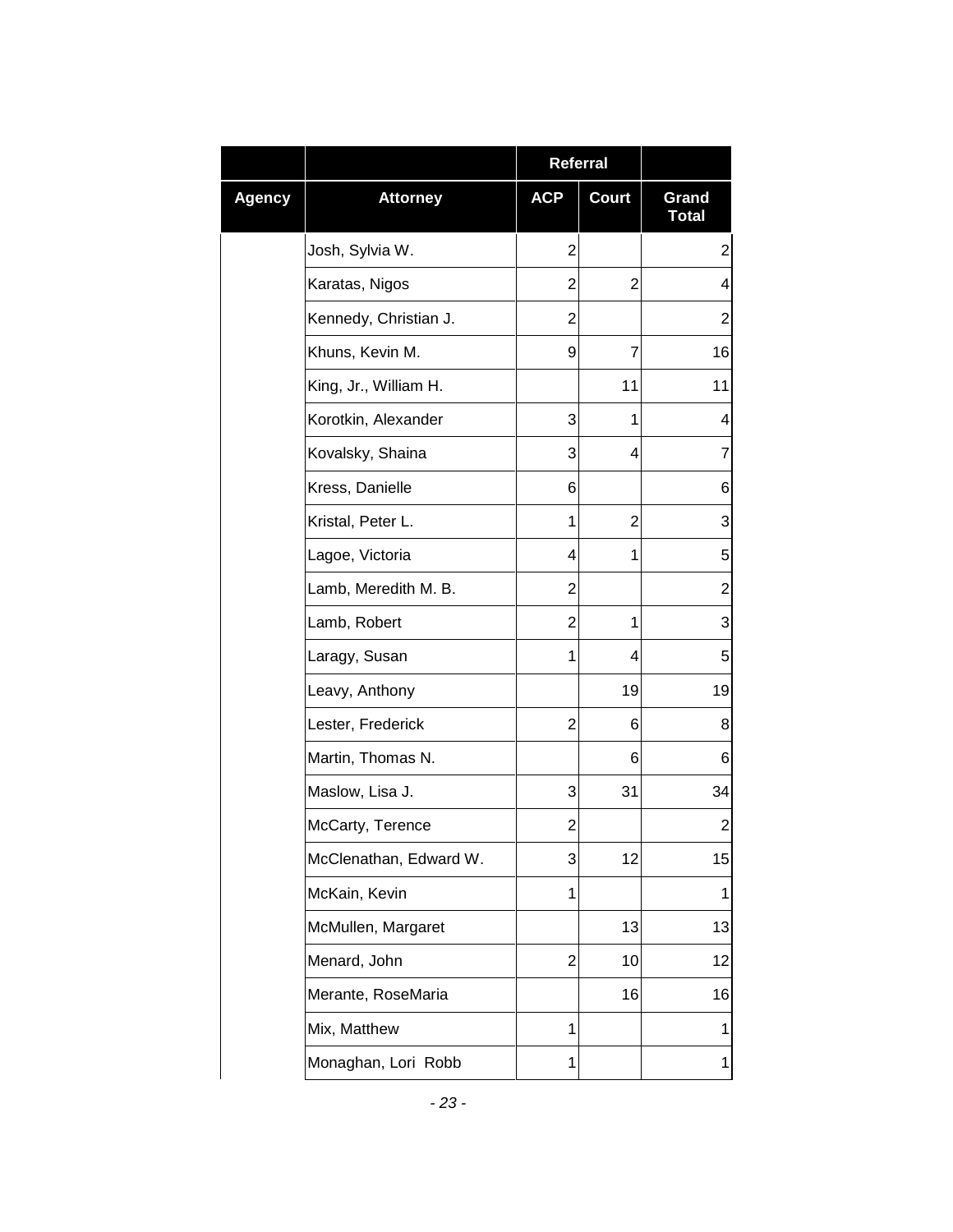|        |                      | Referral       |                |                         |
|--------|----------------------|----------------|----------------|-------------------------|
| Agency | <b>Attorney</b>      | <b>ACP</b>     | <b>Court</b>   | Grand<br><b>Total</b>   |
|        | Nafus, Matthew D.    | 2              | $\overline{2}$ | $\overline{\mathbf{4}}$ |
|        | Napolitano, Lorenzo  | 3              | 2              | 5                       |
|        | Oathout, Bryan       | 5              | 32             | 37                      |
|        | Owens, David L.      | $\overline{2}$ |                | $\overline{2}$          |
|        | Pappalardo, Fauna M. |                | 3              | 3                       |
|        | Pennica, Kenneth     | 2              |                | $\overline{2}$          |
|        | Perez, Gilbert R.    | 5              | 34             | 39                      |
|        | Pilaroscia, Marla J. | 2              | 2              | 4                       |
|        | Ratchford, Beth A.   | 3              | 6              | 9                       |
|        | Reinstein, Natalia   |                | 1              | 1                       |
|        | Rich, Matthew        | 2              | 2              | 4                       |
|        | Riotto, II, James L. | 1              |                | 1                       |
|        | Ruby, William        | 2              |                | $\overline{\mathbf{c}}$ |
|        | Rumi, Fares A.       | 2              | 2              | 4                       |
|        | Russi, Patrick K.    |                | 1              | 1                       |
|        | Ryan, Scott A.       | 4              | 1              | 5                       |
|        | Sadinsky, Lisa A.    | 3              |                | 3                       |
|        | Schmitt, Michael D.  | 2              | 3              | 5                       |
|        | Scibetta, Michael P. |                | 1              | 1                       |
|        | Sekharan, Raja N.    | 1              |                | 1                       |
|        | Session, Jerry       | 2              |                | $\overline{\mathbf{c}}$ |
|        | Shulman, Brian J.    | $\overline{2}$ | 1              | 3                       |
|        | Siragusa, Lisa Serio |                | 1              | 1                       |
|        | Sperano, Aaron J.    | 4              |                | 4                       |
|        | Stern, Jon M.        | 2              | 32             | 34                      |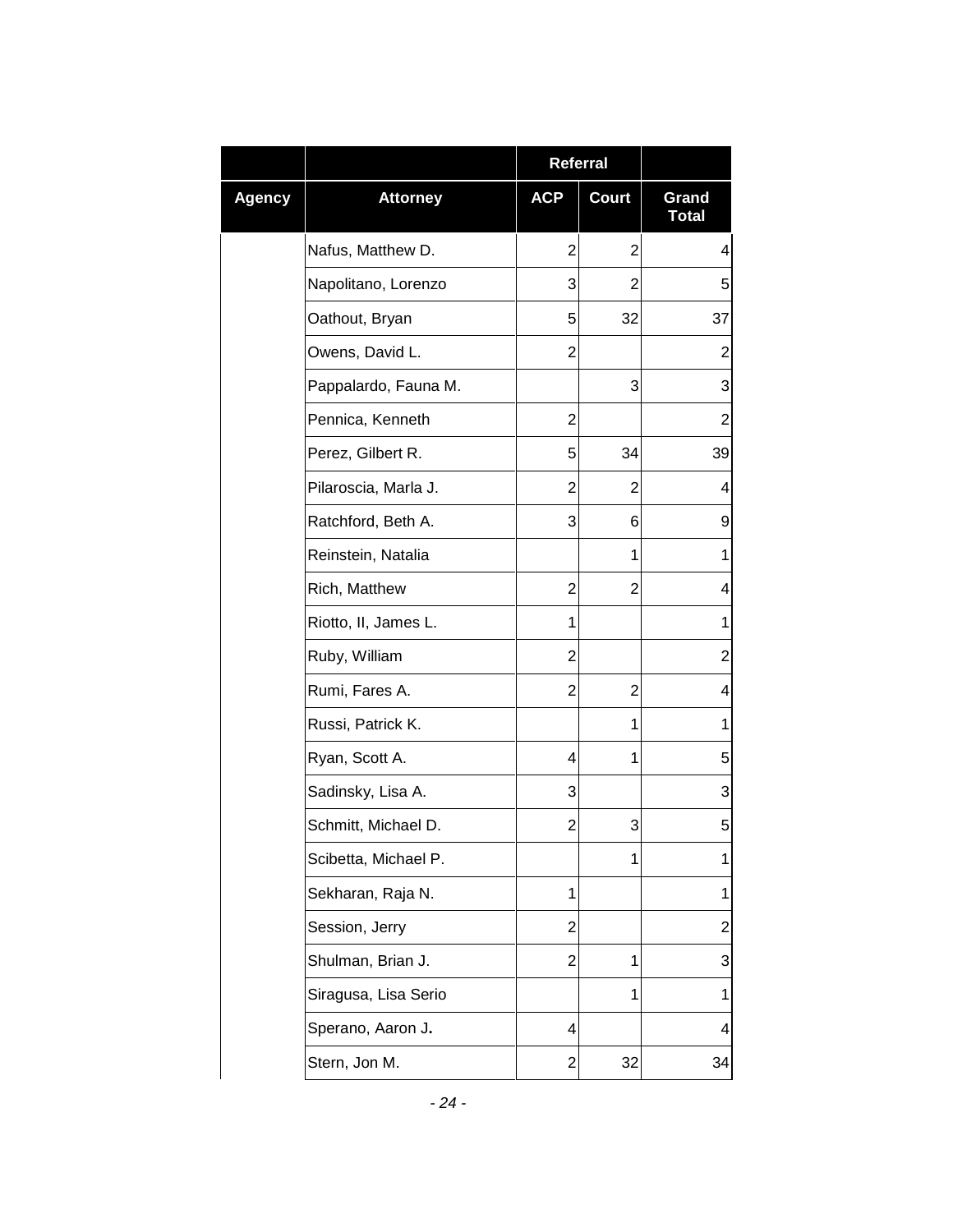|                  |                        | <b>Referral</b> |              |                |
|------------------|------------------------|-----------------|--------------|----------------|
| <b>Agency</b>    | <b>Attorney</b>        | <b>ACP</b>      | <b>Court</b> | Grand<br>Total |
|                  | Stowe, Eric W.         | $\overline{2}$  | 1            | 3              |
|                  | Taylor, Laura J.       | 3               |              | 3              |
|                  | Thomas-Diaz, Kathleen  | 3               |              | 3              |
|                  | Turner, Robert P.      | 3               | 29           | 32             |
|                  | Vacca, James P.        | $\overline{2}$  | 4            | 6              |
|                  | Van Loon, Nathan Allen |                 | 3            | 3              |
|                  | Walsh, Jr., James E.   |                 | 3            | 3              |
|                  | Watkins, Paul B.       | $\overline{2}$  |              | $\overline{c}$ |
|                  | Weisbeck, Kimberly W.  | 3               | 3            | 6              |
|                  | Welch, Jamie           | $\overline{2}$  |              | $\overline{2}$ |
| <b>ACP Total</b> |                        | 205             | 559          | 764            |
| CDO              | Duclos, Marc           |                 |              | 11             |
|                  | Edwards, Tynise Y.     |                 |              | 503            |
|                  | Holt, Sarah            |                 |              | 393            |
|                  | Leonardo, Stephanie N. |                 |              | 443            |
|                  | Palmisano, Chelsea     |                 |              | 446            |
|                  | Thomson, Derek A.      |                 |              | 383            |
| <b>CDO Total</b> |                        |                 |              | 2179           |
|                  | <b>Grand Total</b>     | 205             | 559          | 2943           |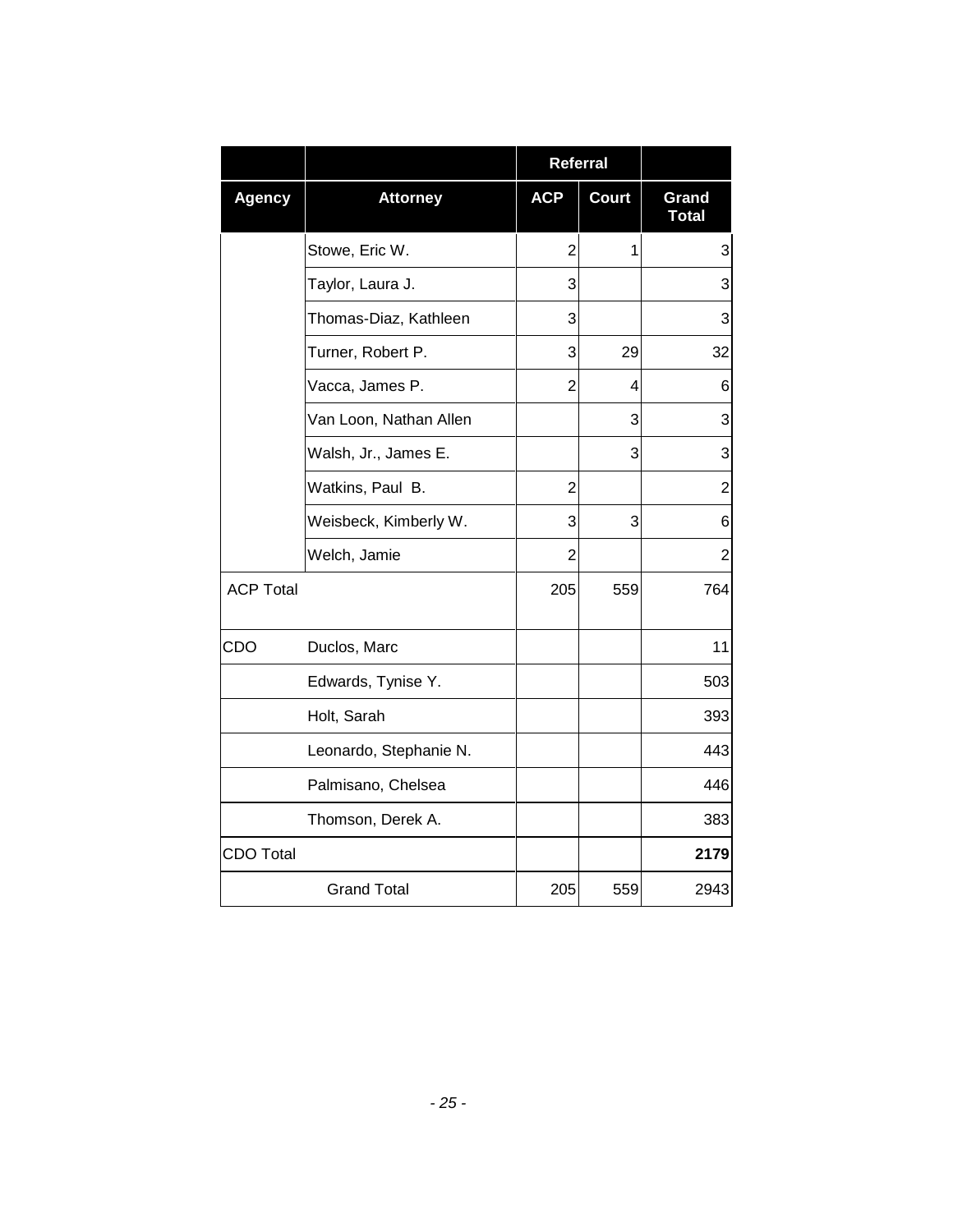|        |                              | <b>Referral</b> |              |                       |
|--------|------------------------------|-----------------|--------------|-----------------------|
| Agency | <b>Attorney</b>              | <b>ACP</b>      | <b>Court</b> | Grand<br><b>Total</b> |
|        | Bourtis, Efthia              | 1               | 1            | $\overline{2}$        |
|        | Bowman, Jason                |                 | 1            | 1                     |
|        | Davison, Mary P.             | 1               | 1            | 2                     |
|        | Field, Bridget               | 2               |              | 2                     |
|        | Funk, Mark                   | 1               |              | 1                     |
|        | Gleanon, Peter               | 1               | 1            | 2                     |
|        | Gorman, Shirley A.           | 1               | 1            | 2                     |
|        | Hinman, James                | 1               |              | 1                     |
|        | Jones, Rhian                 | 1               |              | 1                     |
|        | Kaplan, David M.             |                 | 1            | 1                     |
|        | Kasperek, Larry              | $\overline{2}$  |              | 2                     |
|        | McCarthy, II, Martin Patrick | 1               |              | 1                     |
|        | Muldoon, Gary                |                 | 1            | 1                     |
|        | Napolitano, Lorenzo          |                 | 1            | 1                     |
|        | Pixley, William              | 1               |              | 1                     |
|        | Ratchford, Beth              | 1               |              | 1                     |
|        | Reardon, Kathleen P.         | 1               |              | 1                     |
|        | Rizzo, James                 | 1               | 1            | 2                     |
|        | Robb-Monaghan, Lori          | 1               |              | 1                     |
|        | Shiffrin, Brian              | $\mathbf 1$     |              | 1                     |
|        | Steinberg, Michael           |                 | 1            | 1                     |
|        | Stern, Jon                   | 1               |              | 1                     |
|        | Thompson, Don                | $\mathbf 1$     |              | 1                     |
|        | Tuohey, Michael              |                 | 1            | 1                     |

### **2012 Appellate Assignments**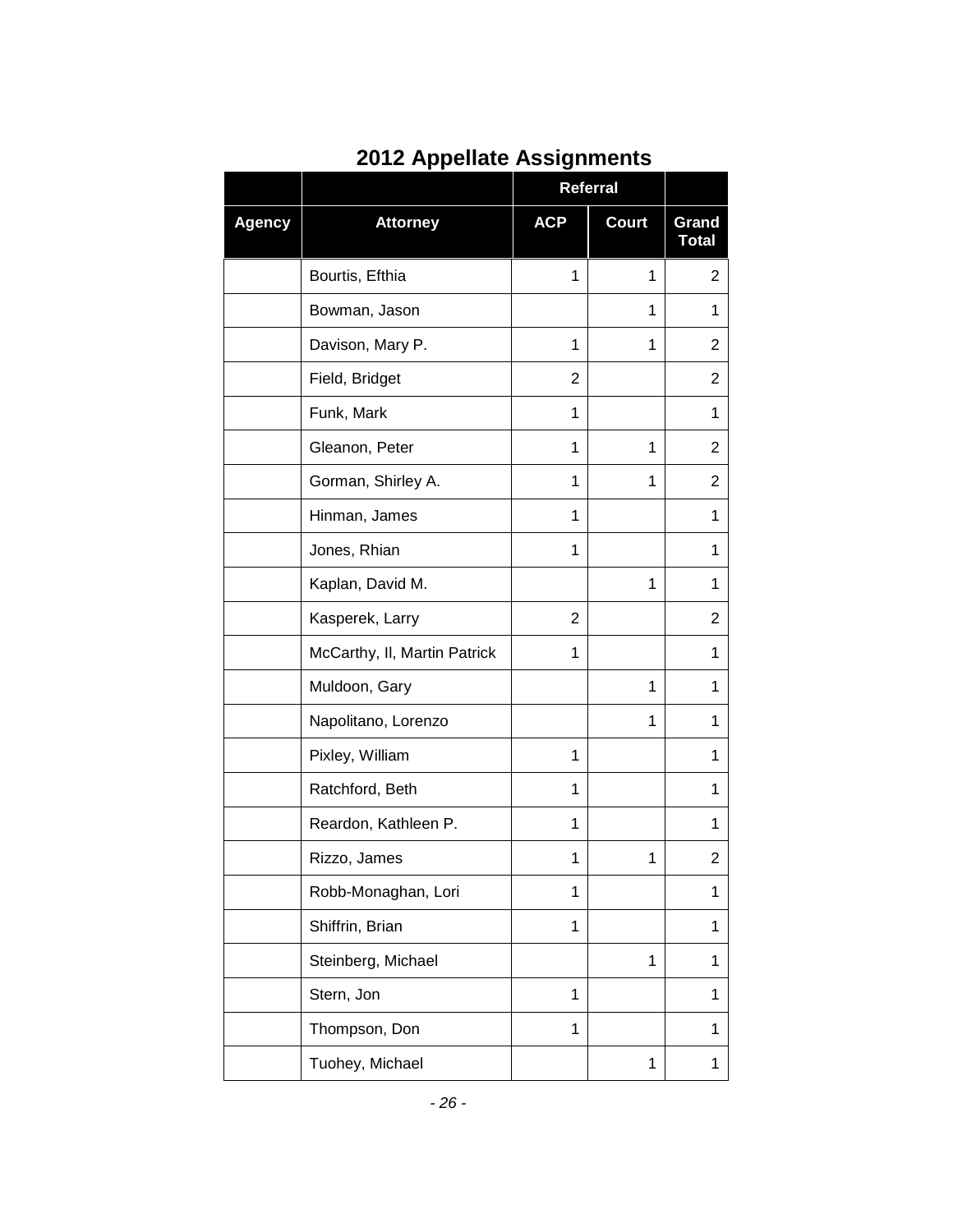|                            | Waldman, Cara           |    |    | 2  |
|----------------------------|-------------------------|----|----|----|
|                            | Walsh, James            |    |    |    |
| <b>ACP</b><br><b>TOTAL</b> |                         | 21 | 13 | 34 |
| CDO                        | Czapranski, Kimberly J. |    |    | 10 |
|                            | Waldorf, Joseph         |    |    | 10 |
| CDO<br><b>TOTAL</b>        |                         |    |    | 20 |
|                            | <b>Grand Total</b>      |    |    | 54 |

• Note: Beginning in January 2012 a significant number of cases had to be assigned out to ACP attorneys due to a conflict of interest with The Conflict Defender Office, as a member of the appeals staff was hired directly from the Office of the Monroe County District Attorney, which resulted in an added number of conflicts of interest.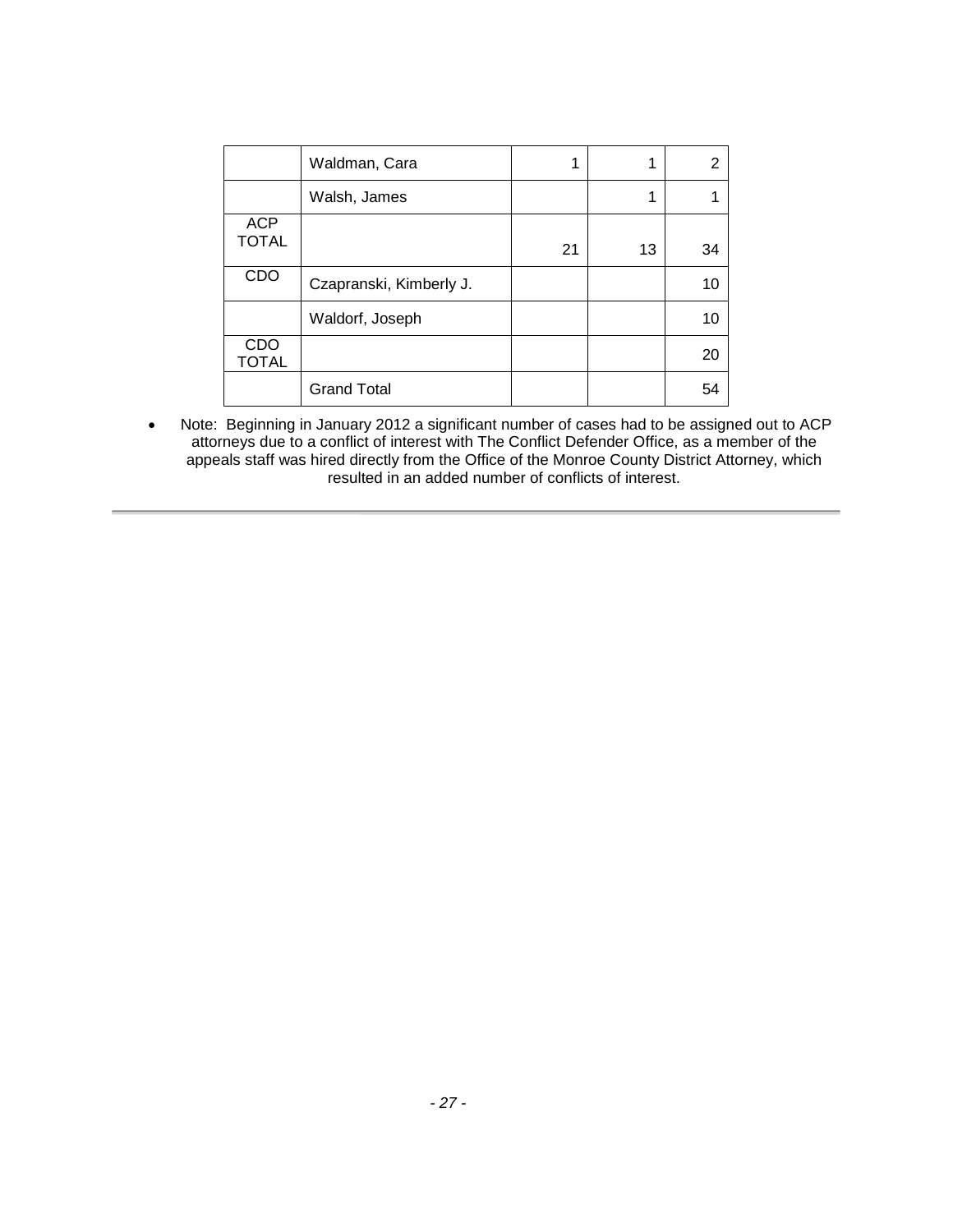# **2012 Costs by Attorney**

| <b>Attorney Full Name</b> |             |  |  |  |
|---------------------------|-------------|--|--|--|
| Ajaka, Maroun             | \$28,497.50 |  |  |  |
| Annechino, John A.        | \$8,118.75  |  |  |  |
| Aramini, Mary E.          | \$12,460.59 |  |  |  |
| Asamoah-Wade, Yolanda A   | \$10,171.50 |  |  |  |
| Astacio, Leticia D        | \$27,123.78 |  |  |  |
| Aureli, Daniel L.         | \$27,819.75 |  |  |  |
| Badain, Lara R.           | \$1254.90   |  |  |  |
| Barnes, Stefanie          | \$38,848.13 |  |  |  |
| Barr, Culver K.           | \$6,727.50  |  |  |  |
| Bitetti, Gary             | \$9,964.50  |  |  |  |
| Bourne, Leah K.           | \$1,391.06  |  |  |  |
| Bowman, Jason J.          | \$17,228.84 |  |  |  |
| Brown, James E.           | \$44649.73  |  |  |  |
| Buettner, Brian C.        | \$3,320.03  |  |  |  |
| Byrnes, James M.          | \$960.00    |  |  |  |
| Callanan, Karen Smith     | \$13,006.80 |  |  |  |
| Capanna, Paloma A.        | \$5461.29   |  |  |  |
| Catalano, Christian A.    | \$38,089.50 |  |  |  |
| Chait, Mitchell A.        | \$3003.75   |  |  |  |
| Chase, Carolyn L.         | \$4297.50   |  |  |  |
| Christie, James           | \$16,552.50 |  |  |  |
| Cianca, Mark F.           | \$2,653.50  |  |  |  |
| Ciardi, Francis M.        | \$46,614.38 |  |  |  |
| Cimino, Michelle          | \$1890      |  |  |  |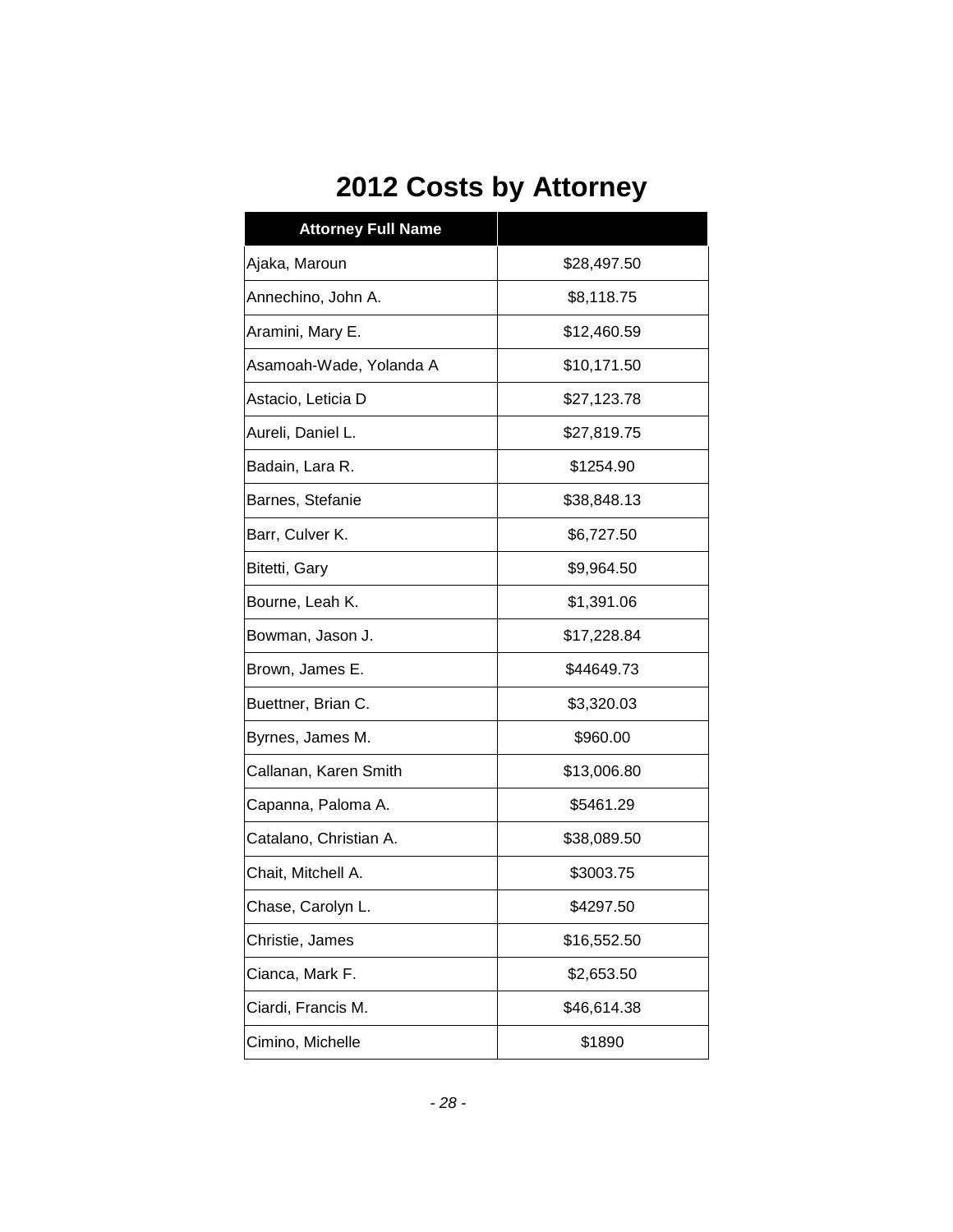| <b>Attorney Full Name</b>                        |                                                         |  |  |
|--------------------------------------------------|---------------------------------------------------------|--|--|
| Cocuzzi, Thomas J.                               | \$10,890.00                                             |  |  |
| Colombo, Jeanne M.                               | \$1770.00                                               |  |  |
| Crowder, Debra A.                                | \$1809.50                                               |  |  |
| Damelio, Joseph S.                               | \$30,816.00                                             |  |  |
| D'Arpino, John Joseph                            | \$1057.84                                               |  |  |
| Davison, Mary P.                                 | \$23,473.13                                             |  |  |
| DeCarolis, Brian                                 | \$13,684.50                                             |  |  |
| Dedes, William C.                                | \$4,405.00                                              |  |  |
| DeJohn, Timothy W.                               | \$15,030.00                                             |  |  |
| Demo-Vazquez, Kristine M.                        | \$1,392.00                                              |  |  |
| DiPrima, Michael T.                              | \$36,750.00                                             |  |  |
| DiSalvo, Thomas J.                               | \$4,275.60                                              |  |  |
| Dollinger, Alison                                | \$17,121.48                                             |  |  |
| Duclos, Marc A.                                  | \$3,399.00                                              |  |  |
| Easton, William                                  | <b>Easton Thompson</b><br><b>Kasperek Shiffrin, LLP</b> |  |  |
| <b>Easton Thompson Kasperek</b><br>Shiffrin, LLP | \$59,037.37                                             |  |  |
| Egger & Leegant                                  | \$24,137.61                                             |  |  |
| Egger, Jan                                       | Egger & Leegant                                         |  |  |
| Elsner, Erin M.                                  | \$1,076.25                                              |  |  |
| Falk, Jr., Terrance A.                           | \$4,108.20                                              |  |  |
| Farr, William H.                                 | \$2,572.50                                              |  |  |
| Farrell-Gallagher, Barbara E.                    | \$25,859.12                                             |  |  |
| Feindt, Mary E.                                  | \$47,936.52                                             |  |  |
| Fero, Matthew John                               | \$1,882.50                                              |  |  |
| Field, Bridget                                   | \$1,775.00                                              |  |  |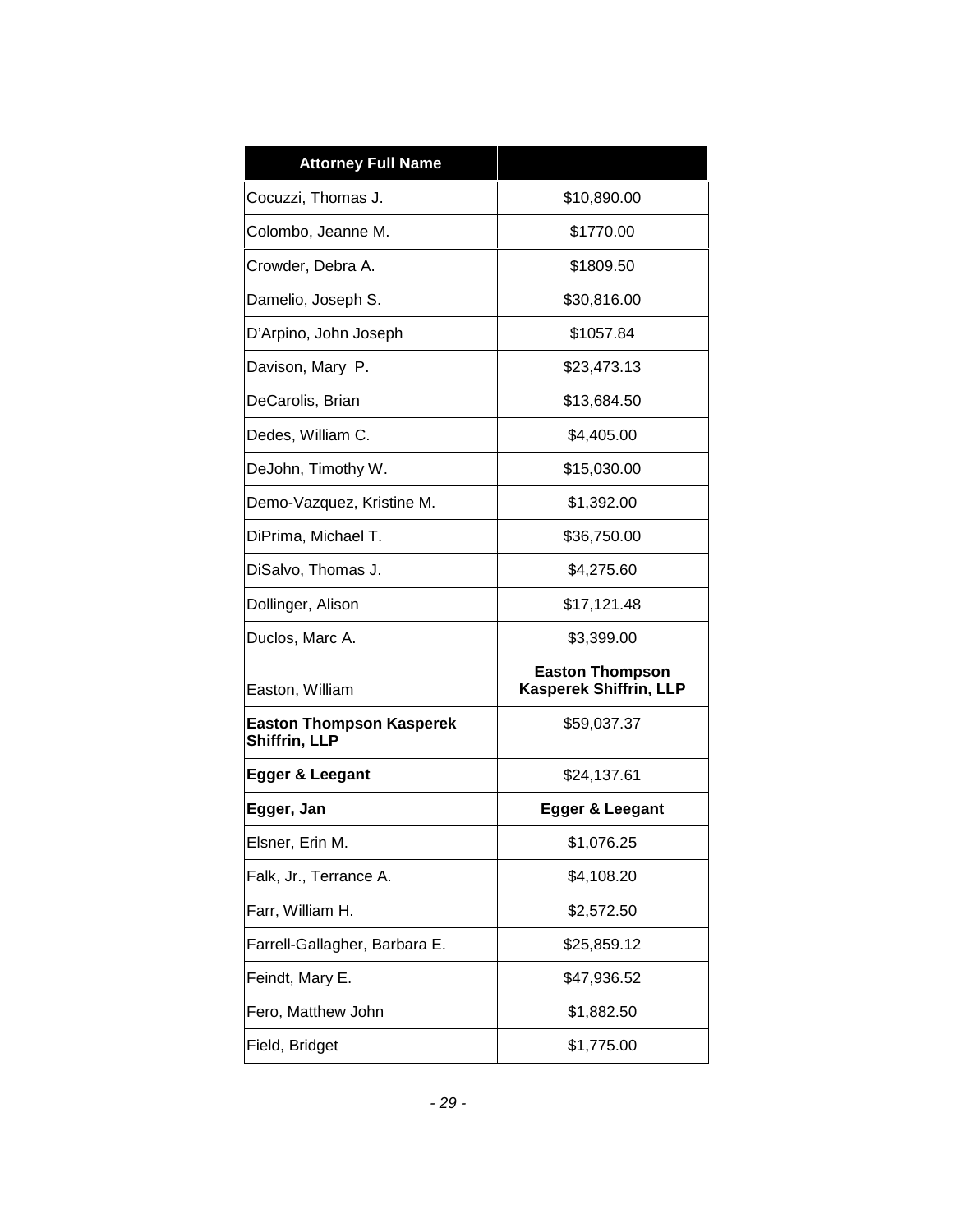| <b>Attorney Full Name</b>     |                                                |  |  |
|-------------------------------|------------------------------------------------|--|--|
| Foti, Mark                    | \$1261.00                                      |  |  |
| Fulmer, Daniel C.             | \$7046.00                                      |  |  |
| Funk, Mark D.                 | \$12,115.50                                    |  |  |
| <b>Ganguly Brothers, PLLC</b> | \$51,810.31                                    |  |  |
| Ganguly, Anjan                | <b>Ganguly Brothers, PLLC</b>                  |  |  |
| Ganguly, Avik K.              | <b>Ganguly Brothers, PLLC</b>                  |  |  |
| Garretson, Scott A.           | \$39,339.52                                    |  |  |
| Geraci, Michael               | <b>Trevett Cristo Salzer &amp;</b><br>Andolina |  |  |
| Gianforti, Gary J.            | \$630.00                                       |  |  |
| Gibbons, Patricia Ann         | \$1756.50                                      |  |  |
| Giulino, Michael              | \$712.50                                       |  |  |
| Gladstone, Katherine          | \$19,634.00                                    |  |  |
| Goldman, Ronald S.            | \$708.90                                       |  |  |
| Gorman, Shirley A.            | \$6494.73                                      |  |  |
| Gravelle, Jeffrey             | \$1107.00                                      |  |  |
| Gross, Richard R.             | \$19,510.50                                    |  |  |
| Guarino, Michael              | \$17,696.64                                    |  |  |
| Guerrieri, Paul               | \$29,749.50                                    |  |  |
| Hagen, Matthew                | <b>Laduca Law Firm</b>                         |  |  |
| Handelman, Eric D.            | \$6,957.75                                     |  |  |
| Hardies, Robert M.            | \$780.00                                       |  |  |
| Hartt, James D.               | \$450.00                                       |  |  |
| Hinkley, Kim A.               | \$135.00                                       |  |  |
| Hinman, James S.              | \$13,658.70                                    |  |  |
| Holliday, Billie D.           | \$14,883.75                                    |  |  |
| Houde, Ardeth L.              | \$592.95                                       |  |  |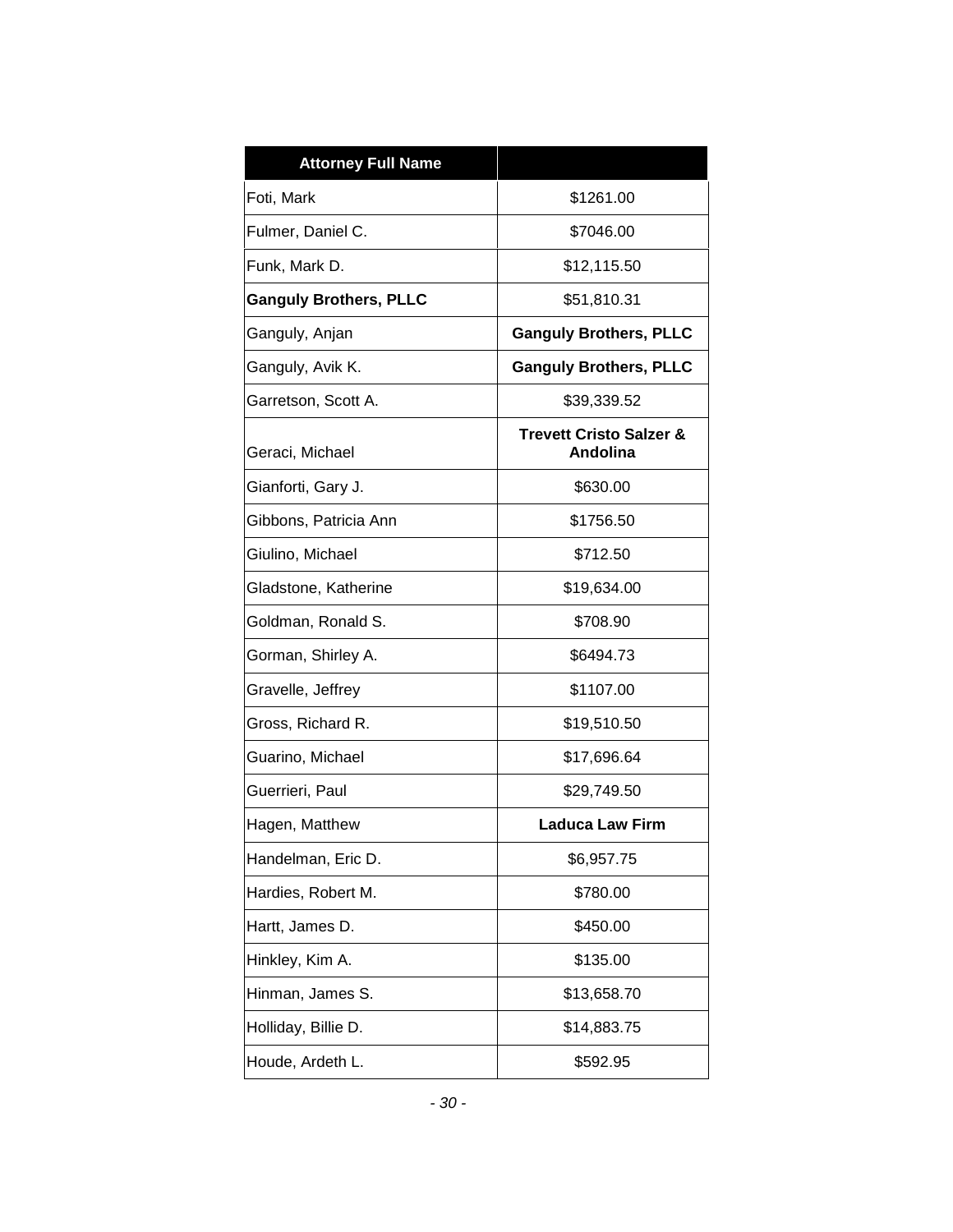| <b>Attorney Full Name</b> |                                                         |  |
|---------------------------|---------------------------------------------------------|--|
| Housel, Jason M.          | Sperano & Housel,<br><b>Attorneys at Law</b>            |  |
| Hurwitz, Phillip R.       | \$11,396.40                                             |  |
| Hyland, Kenneth           | \$8442.57                                               |  |
| Indivino, Deborah A.      | \$1852.50                                               |  |
| Infantino, Marc           | \$23,290.50                                             |  |
| Jain, Rekha               | \$5,089.75                                              |  |
| Johnson, Christopher G.   | \$9,670.75                                              |  |
| Jones, Rhian Dudson       | \$34,698.00                                             |  |
| Josh, Sylvia W.           | \$310.50                                                |  |
| Kaplan, David M.          | \$682.50                                                |  |
| Karatas, Nigos            | \$5,232.25                                              |  |
| Kasperek, Lawrence        | <b>Easton Thompson</b><br><b>Kasperek Shiffrin, LLP</b> |  |
| Kaul, Richard A.          | \$251.25                                                |  |
| Kennedy, Christian J.     | \$47,391.00                                             |  |
| Khuns, Kevin M.           | \$36,092.54                                             |  |
| Kovalsky, Shaina          | \$4,915.85                                              |  |
| Krane, Joel N.            | \$25,287.00                                             |  |
| Kress, Daniel             | \$4,942.50                                              |  |
| Kristal, Peter L          | \$3,508.50                                              |  |
| LaBue, Eugene P.          | \$2,748.00                                              |  |
| <b>Laduca Law Firm</b>    | \$9,514.50                                              |  |
| LaDuca, John L.           | <b>Laduca Law Firm</b>                                  |  |
| Lagoe, Victoria           | \$1,980.00                                              |  |
| Lahman, Janice Allen      | \$3,003.27                                              |  |
| Lamb, III, Robert G.      | \$12,686.69                                             |  |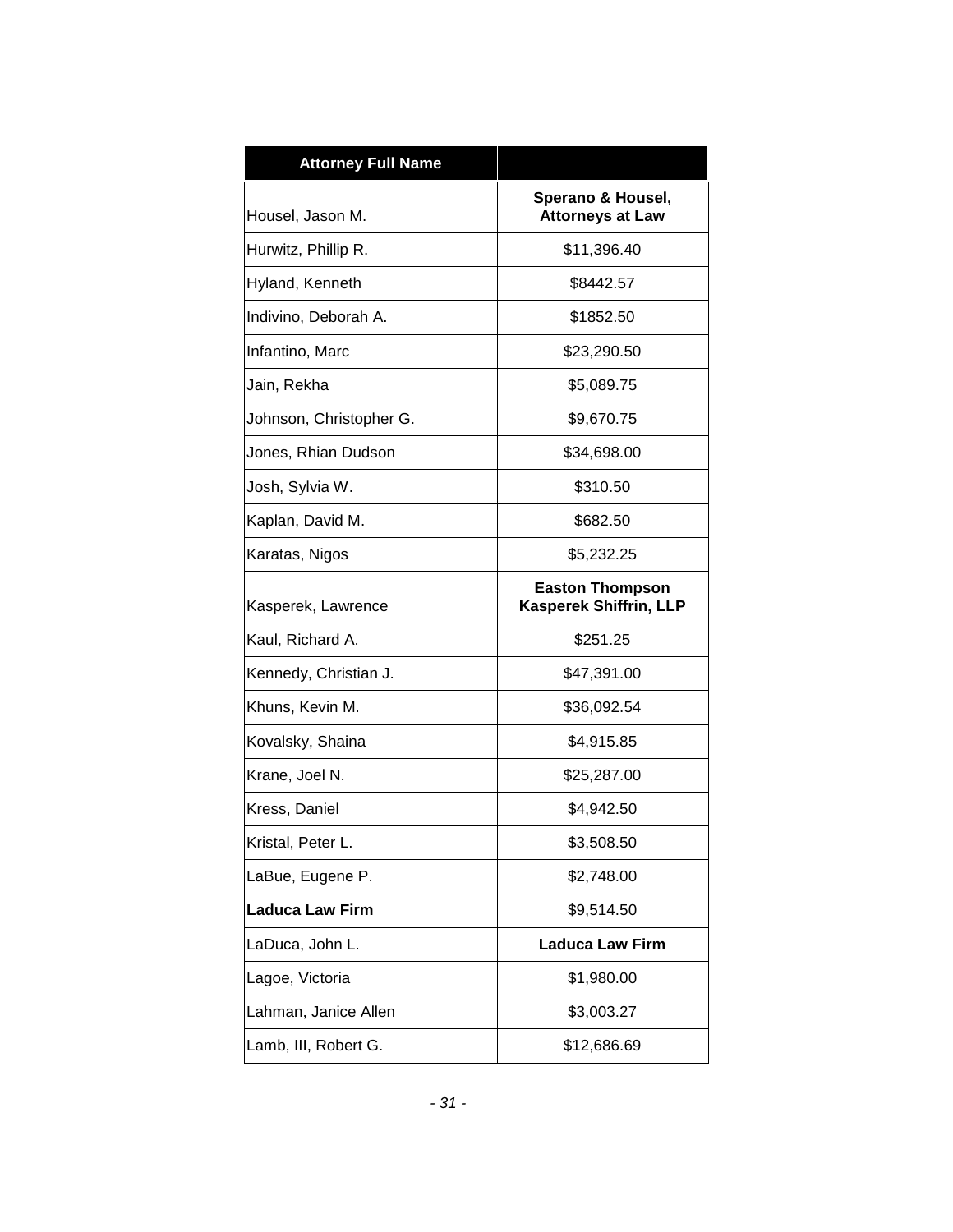| <b>Attorney Full Name</b>  |                                              |  |  |
|----------------------------|----------------------------------------------|--|--|
| Lamb, Meredith M. B.       | \$6,848.59                                   |  |  |
| Laragy, Susan              | \$3,276.67                                   |  |  |
| Leavy, Anthony             | \$13,197.50                                  |  |  |
| Leegant, Joanne            | Egger & Leegant                              |  |  |
| Lester, Frederick          | \$30,606.00                                  |  |  |
| MacAulay, Paul D.          | \$19,838.90                                  |  |  |
| Maggio, Frank G.           | \$9,840.00                                   |  |  |
| Marcera, Jr., Salvatore J. | \$300.00                                     |  |  |
| Marsha, Sarah Ellen        | \$2,317.94                                   |  |  |
| Martin, Thomas N.          | \$6,802.50                                   |  |  |
| Maslow, Lisa J.            | \$15,835.79                                  |  |  |
| Mastrella, Daniel J.       | \$2,938.50                                   |  |  |
| Mazzarella, Julie          | \$606.00                                     |  |  |
| McCarthy, II, Martin       | <b>Muldoon &amp; Getz</b>                    |  |  |
| McCarty, Terence           | \$1,260.00                                   |  |  |
| McClenathan, Edward W.     | 4,995.55                                     |  |  |
| McKain, Kevin              | \$11,007.00                                  |  |  |
| McKeown, John F.           | \$855.34                                     |  |  |
| McMullen, Margaret         | \$29,581.00                                  |  |  |
| McNelis, Michael           | \$1,230.00                                   |  |  |
| Menard, John               | Van Loon, Menard,<br><b>Attorneys at Law</b> |  |  |
| Merante, RoseMaria         | \$13,485.00                                  |  |  |
| Merante, Vincent E.        | \$15,078.00                                  |  |  |
| Monaghan, Lori Robb        | \$6,967.75                                   |  |  |
| Morabito, David R.         | \$66,287.55                                  |  |  |
| Mort, Lawrence D.          | \$247.50                                     |  |  |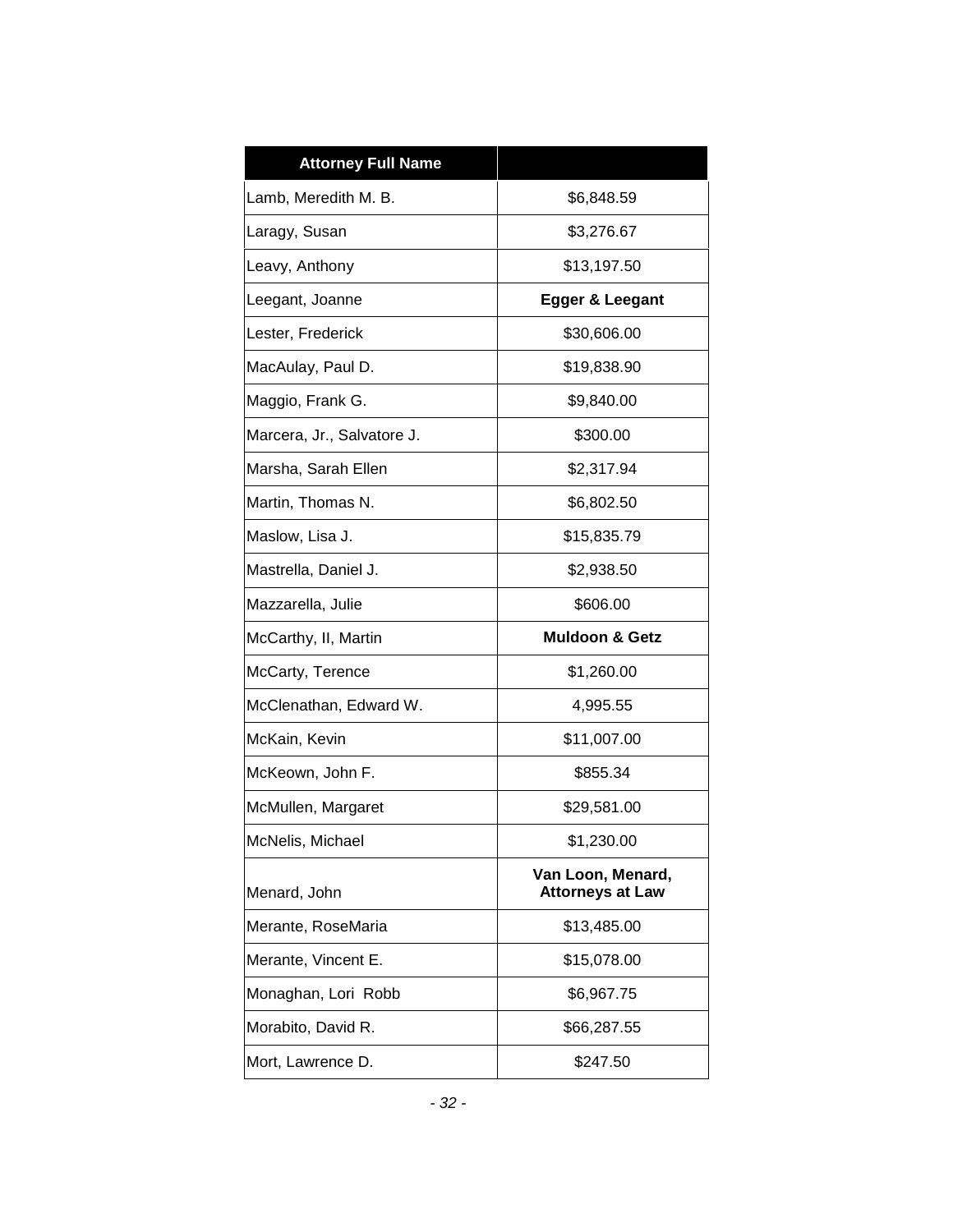| <b>Attorney Full Name</b> |                           |  |  |
|---------------------------|---------------------------|--|--|
| Muldoon & Getz            | \$29,581.00               |  |  |
| <b>Muldoon Gary</b>       | <b>Muldoon &amp; Getz</b> |  |  |
| Murante, David A.         | \$100,978.54              |  |  |
| Murante, Kathleen         | \$2467.02                 |  |  |
| Nafus, Matthew D.         | \$28,187.42               |  |  |
| Napier, James A.          | \$1875.00                 |  |  |
| Napier, Robert A.         | \$2,634.00                |  |  |
| Napolitano, Lorenzo       | \$18,777.55               |  |  |
| Nobles, James L.          | \$6195.00                 |  |  |
| Oathout, Bryan            | \$58,827.00               |  |  |
| O'Neill, Jr., Raymond B.  | \$45.00                   |  |  |
| O'Toole, Keith            | \$4,926.00                |  |  |
| Owens, David L.           | \$10,231.50               |  |  |
| Palmiere, David M.        | \$1260.00                 |  |  |
| Paluch, Stephen James     | \$312.44                  |  |  |
| Pappalardo, Fauna         | \$6,963.75                |  |  |
| Parks, Anthony            | \$1,736.77                |  |  |
| Paulino, James M.         | \$564.00                  |  |  |
| Pennica, Kenneth L.       | \$5523.50                 |  |  |
| Perez, Gilbert R          | \$73,956.00               |  |  |
| Pilaroscia, Maria         | \$3934.50                 |  |  |
| Pilato, Charles M.        | <b>Laduca Law Firm</b>    |  |  |
| Pilato, David C.          | \$9,514.50                |  |  |
| Pixley, William G.        | \$34,992.50               |  |  |
| Pullano, Peter J.         | \$10,878.17               |  |  |
| Ratchford, Beth A.        | \$27,529.84               |  |  |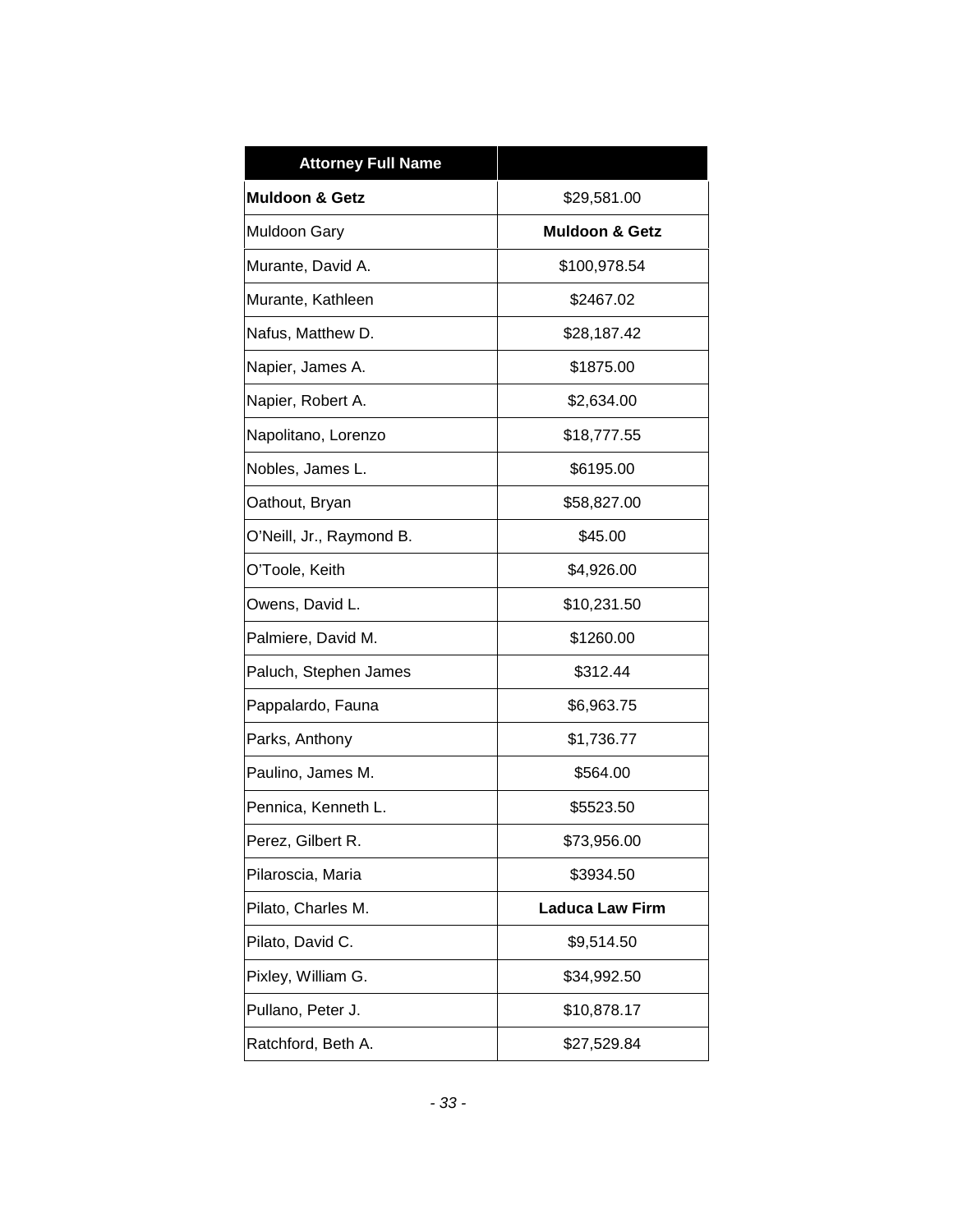| <b>Attorney Full Name</b>      |                                                         |  |  |
|--------------------------------|---------------------------------------------------------|--|--|
| Reardon, Kathleen P.           | \$5726.06                                               |  |  |
| Redmond, Gregg H.              | \$3558.00                                               |  |  |
| Reinstein, Natalia             | \$11,846.50                                             |  |  |
| Rich, Matthew                  | \$12,418.00                                             |  |  |
| Riotto, II, James L.           | \$18,953.10                                             |  |  |
| Rodeman, Christopher K.        | \$20,250.00                                             |  |  |
| Rose, Angleo A.                | \$18,510.75                                             |  |  |
| Roxin, Richard C.              | \$54,760.86                                             |  |  |
| Ruby, William S.               | \$4428.50                                               |  |  |
| Rumi, Fares A.                 | \$20,522.38                                             |  |  |
| Russell, Dianne C.             | \$10,246.75                                             |  |  |
| Russi, Patrick K.              | \$17,731.50                                             |  |  |
| Ryan, Scott A.                 | \$918.00                                                |  |  |
| <b>Schiano Law Offices, PC</b> | \$53,212.50                                             |  |  |
| Schiano, Christopher           | <b>Schiano Law Offices, PC</b>                          |  |  |
| Schiano, Jr., Charles A.       | <b>Schiano Law Offices, PC</b>                          |  |  |
| Schiano, Michael P.            | <b>Schiano Law Offices, PC</b>                          |  |  |
| Schiano, Sr., Charles A.       | <b>Schiano Law Offices, PC</b>                          |  |  |
| Shiffrin, Brian                | <b>Easton Thompson</b><br><b>Kasperek Shiffrin, LLP</b> |  |  |
| Schmitt, Michael D.            | \$17,518.10                                             |  |  |
| Scibetta, Michael P.           | \$13,781.75                                             |  |  |
| Sekharan, Raja N.              | \$1099.32                                               |  |  |
| Sercu, Stephen                 | \$432.00                                                |  |  |
| Shramek, William J.            | \$1848.00                                               |  |  |
| Shulman, Brian J.              | \$29,873.85                                             |  |  |
| Siragusa, Lisa Serio           | \$1013.50                                               |  |  |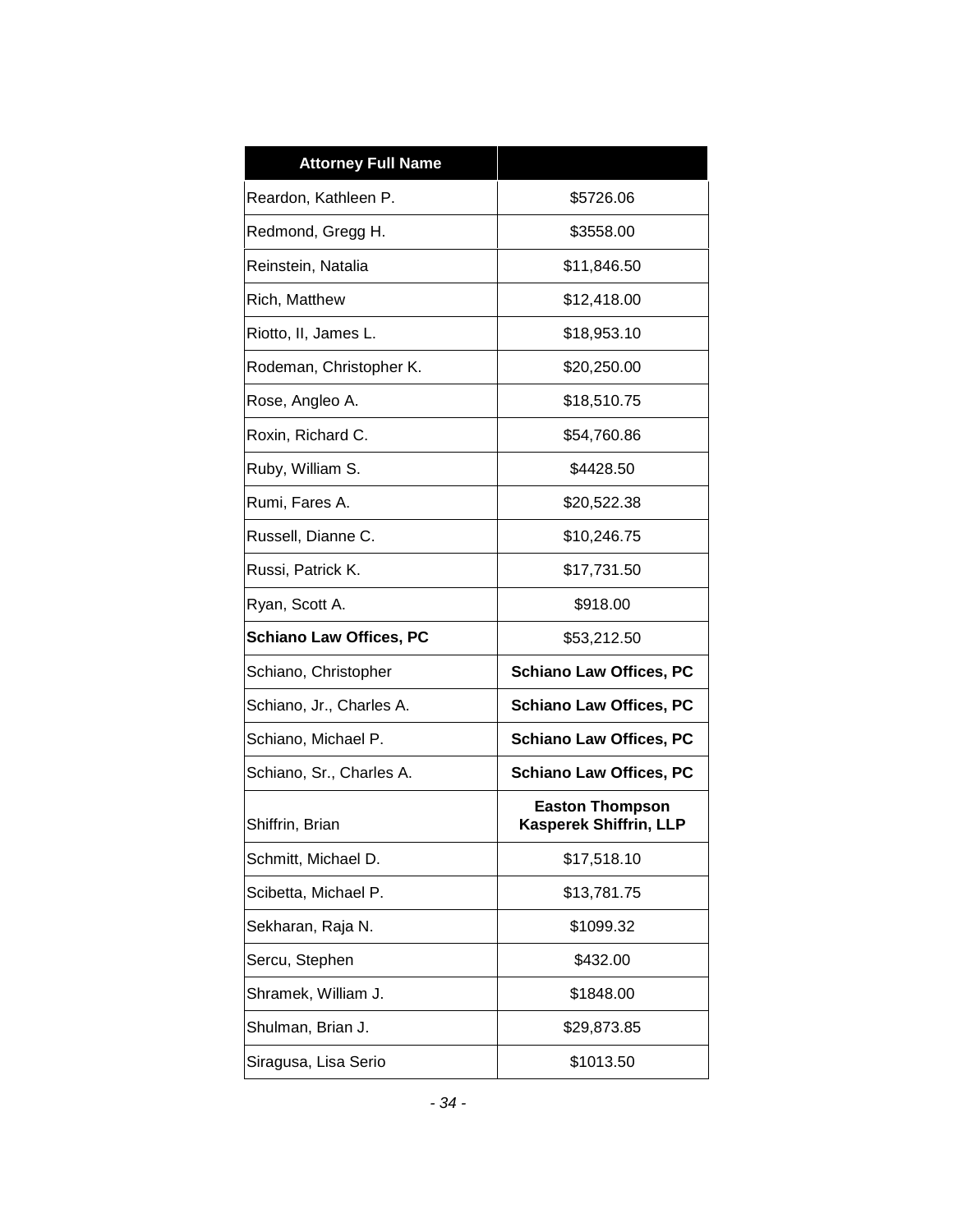| <b>Attorney Full Name</b>             |                                                  |  |  |
|---------------------------------------|--------------------------------------------------|--|--|
| Sperano, Aaron                        | Sperano & Housel,<br><b>Attorneys at Law</b>     |  |  |
| Sperano & Housel, Attorneys at<br>Law | \$80,490.00                                      |  |  |
| Stacy, Michael P.                     | \$187.50                                         |  |  |
| Stern, Jon M.                         | \$12,120.32                                      |  |  |
| Stowe, Eric W.                        | \$32,938.78                                      |  |  |
| Thomas-Diaz, Kathleen                 | \$9706.50                                        |  |  |
| Thompson, Donald M                    | <b>Easton Thompson</b><br>Kasperek Shiffrin, LLP |  |  |
| Trevett Cristo Salzer & Andolina      | \$18,747.75                                      |  |  |
| Tuohey, Michael J.                    | \$2861.26                                        |  |  |
| Turner, Karen                         | \$14,434.50                                      |  |  |
| Turner, Robert P.                     | \$17,835.00                                      |  |  |
| Vacca, James P.                       | \$23,733.00                                      |  |  |
| Vacca, Jr., Paul J.                   | \$39,990.00                                      |  |  |
| Valleriani, Sam L.                    | \$23,793.00                                      |  |  |
| Van Loon, Menard, Attorneys at<br>Law | 8442.50                                          |  |  |
| Van Loon, Nathan                      | Van Loon, Menard,<br><b>Attorneys at Law</b>     |  |  |
| Waldman, Cara                         | \$5460.70                                        |  |  |
| Watkins, Paul B.                      | \$1222.50                                        |  |  |
| Weisbeck, Kimberly W.                 | \$1023.75                                        |  |  |
| Welch, Jamie                          | \$1056.00                                        |  |  |
| Wesley, Sarah                         | \$2476.50                                        |  |  |
| Wisner, Todd J.                       | \$318.00                                         |  |  |
| Wood, Robert W.                       | \$12,217.46                                      |  |  |
| Young, D. Scott                       | \$18,024.86                                      |  |  |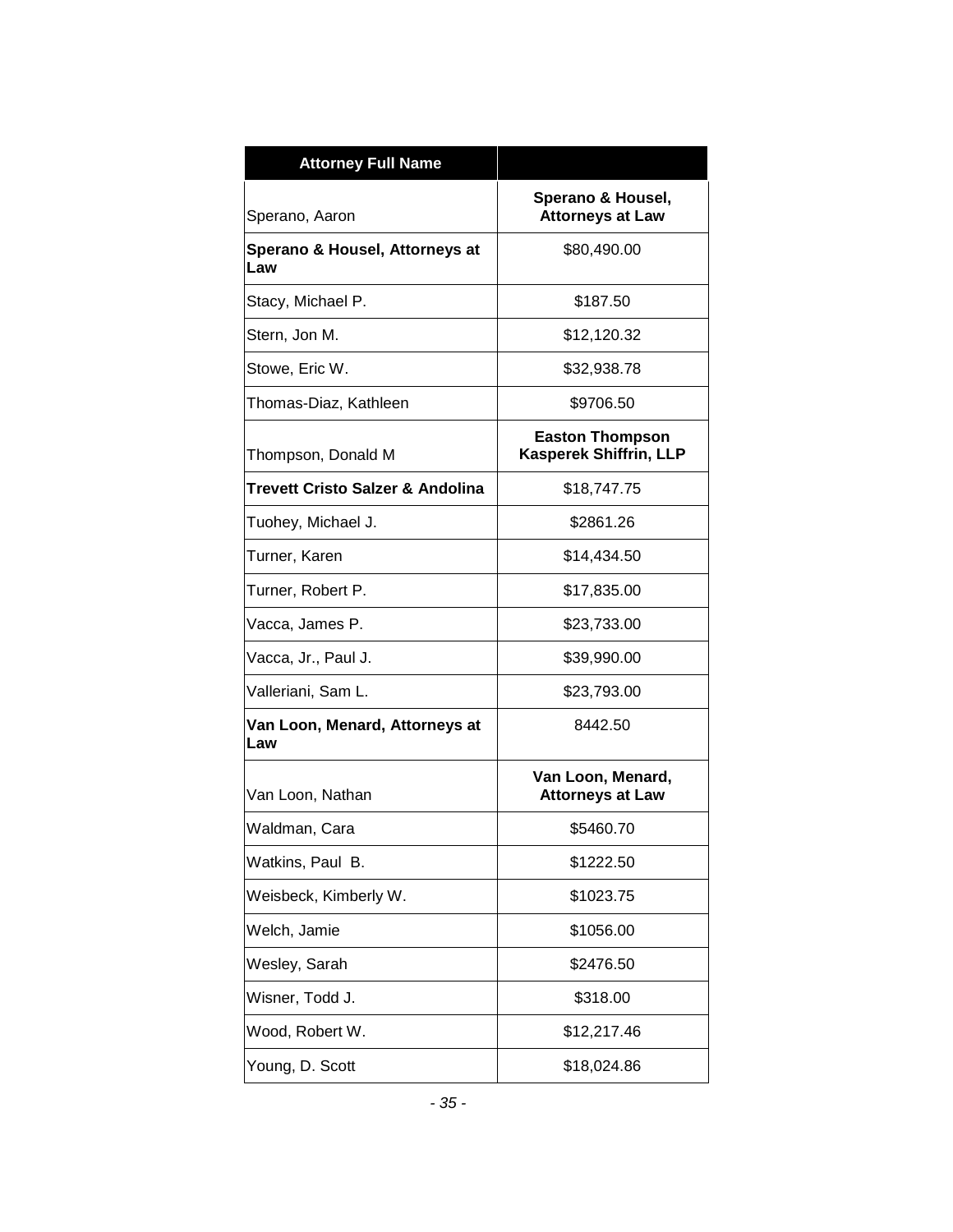| \$25,174.50                              |  |  |
|------------------------------------------|--|--|
| \$6301.50                                |  |  |
| <b>Trevett Cristo Salzer</b><br>Andolina |  |  |
|                                          |  |  |
| \$2,620,638.85                           |  |  |
|                                          |  |  |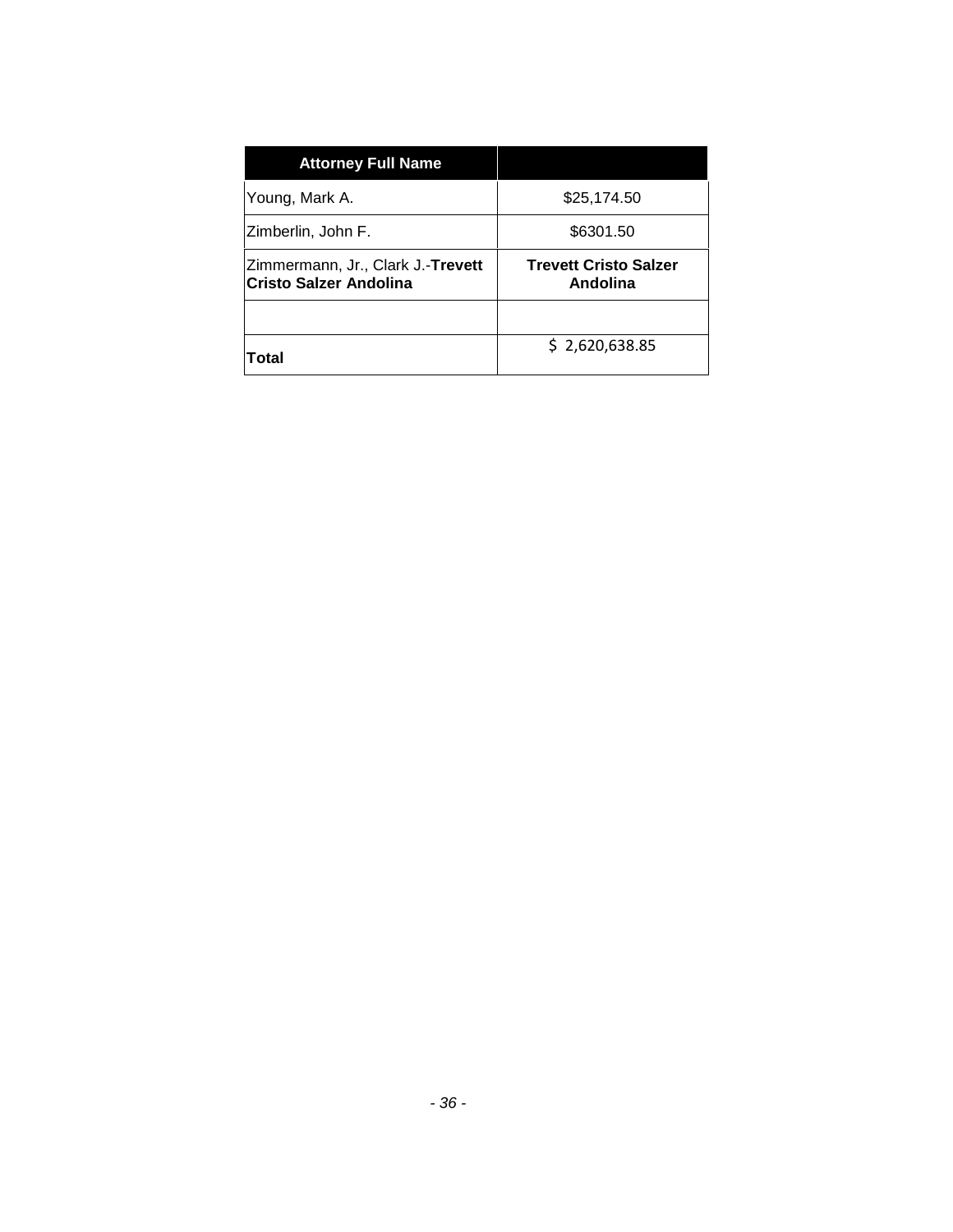# **2012 Table of Program Use by Judiciary[6](#page-38-0)**

The table below shows the number of assignments for each Judge making at least one assignment during 2012. The statistics, between this chart and the attorney assignments, clearly show that Rochester City Court, which assigns the greatest number of cases in the County, is very high in percentage of cases assigned through the Assigned Counsel Program. These facts directly correlate to the fact that the distribution of cases among the attorneys is greatest for criminal cases. Conversely, the statistics show that Family Court has a very low percentage of cases assigned through the Assigned Counsel Program when removing those cases assigned to the Conflict Defender Office.

| Judge                   | <b>ACP</b>     | Court          | Total          |
|-------------------------|----------------|----------------|----------------|
| Affronti, Francis A.    | 3              | 15             | 18             |
| Appellate Division,     | 6              | 28             | 34             |
| Argento, Victoria M.    | 3              | 49             | 52             |
| Ark, John J.            |                | 1              | 1              |
| Arnold, Jeanne          | $\overline{2}$ | 3              | 5              |
| Barone, Vincent M.      |                | $\overline{7}$ | $\overline{7}$ |
| Beikirch, James F.      |                | 31             | 31             |
| Bernacki, John E.       | 4              | 6              | 10             |
| Boldt, Margaret M.      | 9              | 1              | 10             |
| Brown-Steiner, Terrence |                | 24             | 24             |
| Campbell, Vincent       | 36             | 32             | 68             |
| Castro, Melchor E.      | 99             | 39             | 138            |
| Coapman, Carl A.        | 12             | 3              | 15             |
| Connors, Robert P.      | 4              | 5              | 9              |
| Constantino, Cynthia    | 1              | 1              | 2              |

<span id="page-38-0"></span> $6$  The assignment numbers are higher here because unlike reporting of attorney assignments where only new assignments are reported, all assignments made by the Judges are counted here. These numbers do not include those cases handled by the Office of the Conflict Defender.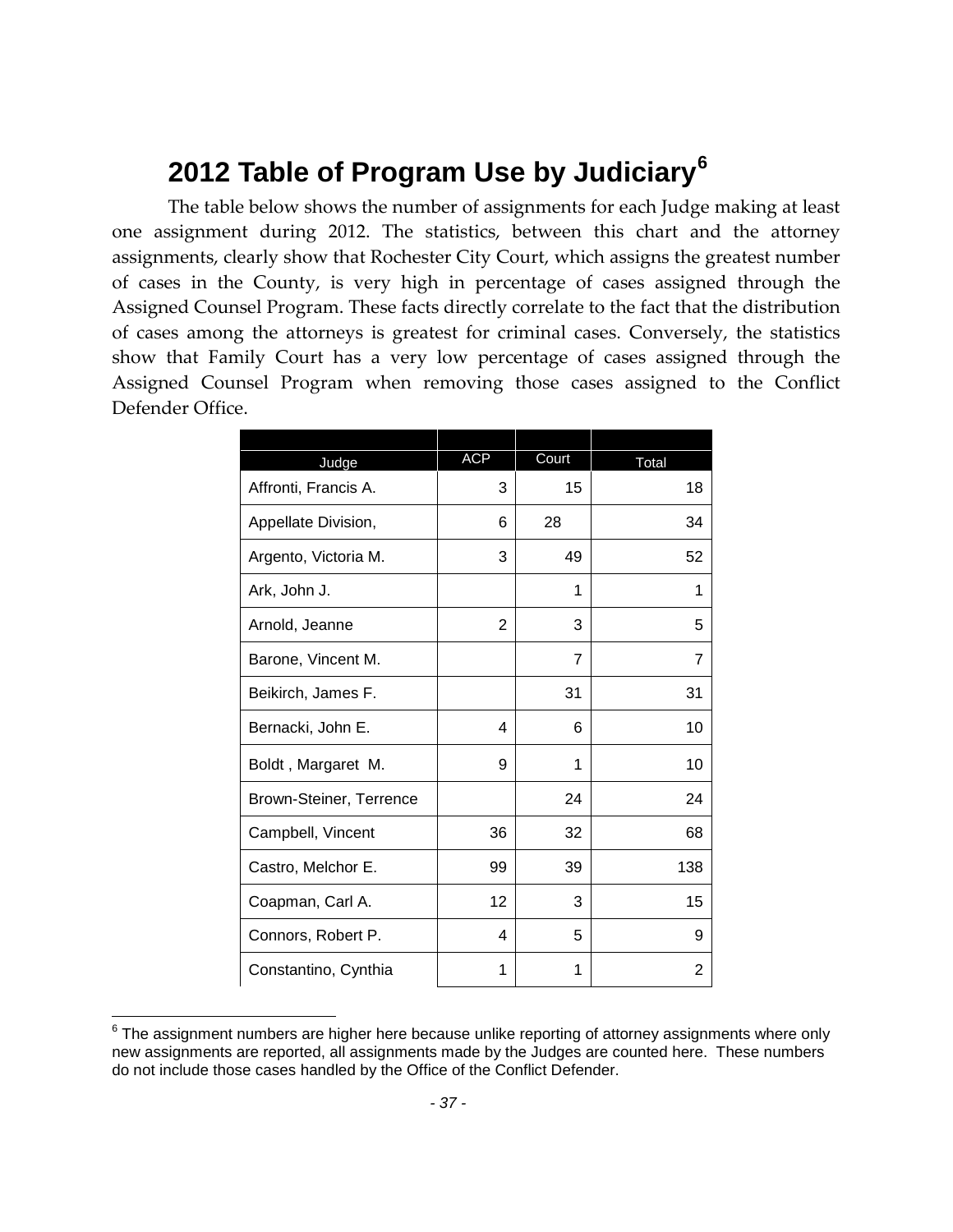|                           | <b>ACP</b> | Court          |             |
|---------------------------|------------|----------------|-------------|
| Judge<br>Corretore, David | 26         | 4              | Total<br>30 |
| Crimi, Jr., Charles F.    | 82         | 18             | 100         |
| DeMarco, John L.          |            | 28             | 28          |
| Depferd, Mark R.          | 8          |                | 8           |
| Dinolfo, Vincent M.       | 5          | 35             | 40          |
| DiSalvo, Thomas J.        | 11         | 3              | 14          |
| Dixon, Maija C.           | 82         | 9              | 91          |
| Donofrio, Gail            |            | 65             | 65          |
| Donsky, Steven M.         |            | 51             | 51          |
| Doyle, Daniel J.          |            | 170            | 170         |
| Elliott, John E.          | 42         | 19             | 61          |
| Falk, John A.             | 11         | 1              | 12          |
| Farber, Sidney T.         | 3          |                | 3           |
| Gallagher, John           |            | 100            | 100         |
| Gallaher, Patricia E.     | 1          | 88             | 89          |
| Genier, Joseph T.         |            | 42             | 42          |
| Geraci, Jr., Frank P.     | 17         | 23             | 40          |
| Gordon, Julie Anne        | 59         | 43             | 102         |
| Hammel, Allyn S.          | 1          | $\overline{2}$ | 3           |
| Irizarry, Diana M.        | 11         |                | 11          |
| Johnson, Teresa D.        | 98         | 6              | 104         |
| Klonick, Thomas A         |            | 3              | 3           |
| Kohout, Joan S.           |            | 73             | 73          |
| Litteer, Jr., Harold H.   | 1          |                | 1           |
| Lomenzo, Jr., John P.     | 5          | 3              | 8           |
| Maley, Jr., James E.      | 1          |                | 1           |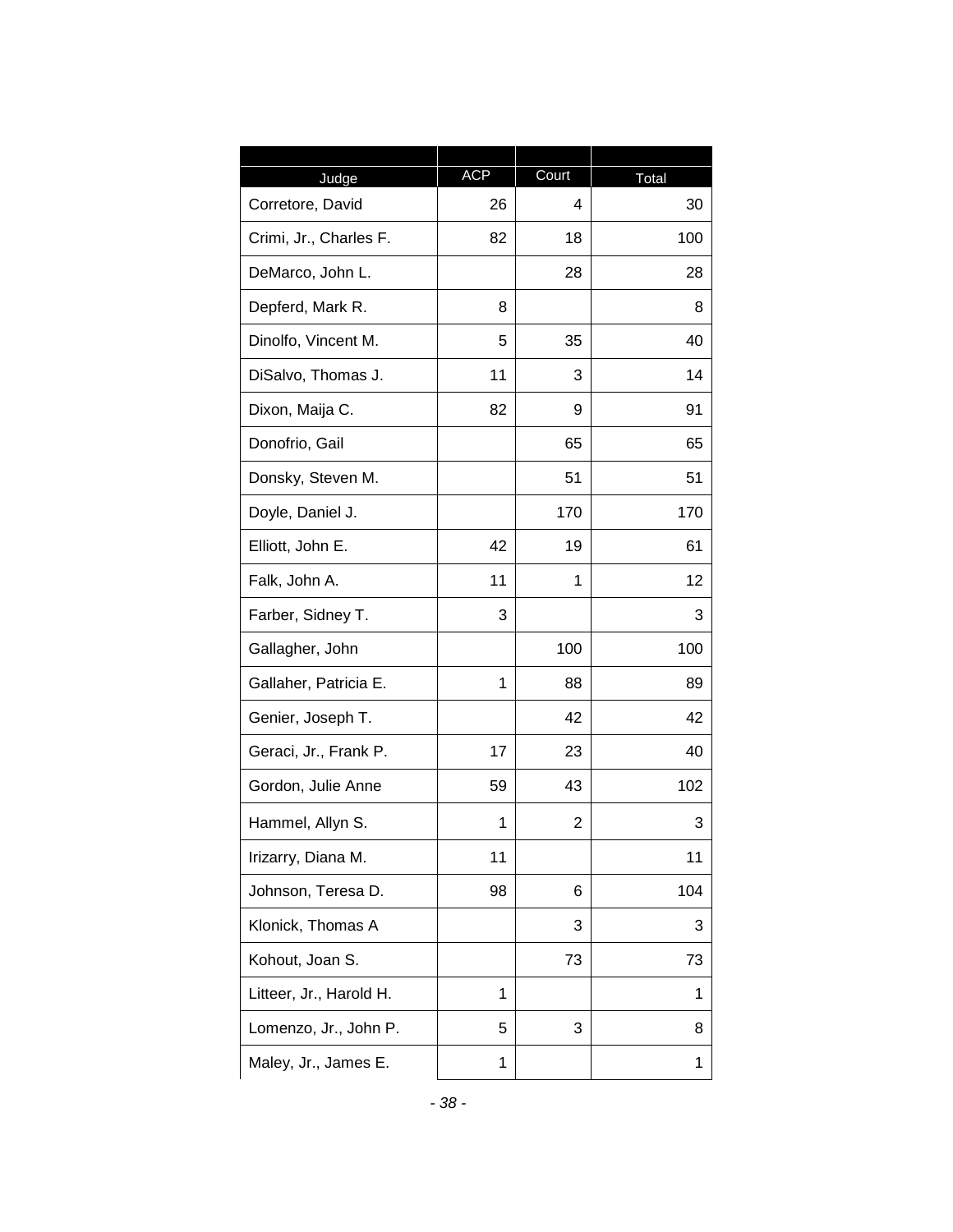| Judge                    | <b>ACP</b>     | Court | Total |
|--------------------------|----------------|-------|-------|
| Miller, Stephen T.       | 86             | 44    | 130   |
| Moffett, Richard W.      | 4              |       | 4     |
| Morris, Karen            | 18             | 4     | 22    |
| Morse, Thomas Rainbow    | 562            | 124   | 686   |
| Mulley, James            | 6              | 1     | 7     |
| Murante, David A.        |                | 5     | 5     |
| Nesser, Joseph G.        | 1              | 50    | 51    |
| Nitti, Gino M.           | 57             | 26    | 83    |
| Odorisi, J. Scott        | 2              | 16    | 18    |
| Olver, Melvin L.         | $\overline{2}$ | 14    | 16    |
| Owlett, Deborah          | 7              | 2     | 9     |
| Pericak, John G.         |                | 33    | 33    |
| Piampiano, James J.      | 8              | 36    | 44    |
| Pietropaoli, Patrick     |                | 9     | 9     |
| Pilato, Linda Lohner     | 2              |       | 2     |
| Pisaturo, John J.        | 1              |       | 1     |
| Polito, Thomas W.        | 42             | 12    | 54    |
| Pupatelli, Peter P.      | 3              | 33    | 36    |
| Rao, Michael G.          | 7              |       | 7     |
| Renzi, Alexander         | $\overline{2}$ | 34    | 36    |
| Riordan, Paul M.         | 57             | 10    | 67    |
| Rivoli, John J.          | 6              | 5     | 11    |
| Ruhlmann, Dandrea L.     | 4              | 137   | 141   |
| Russi, Patrick           |                | 39    | 39    |
| Schiano, Jr., Charles A. | 3              | 58    | 61    |
| Schiano, Michael Patrick |                | 5     | 5     |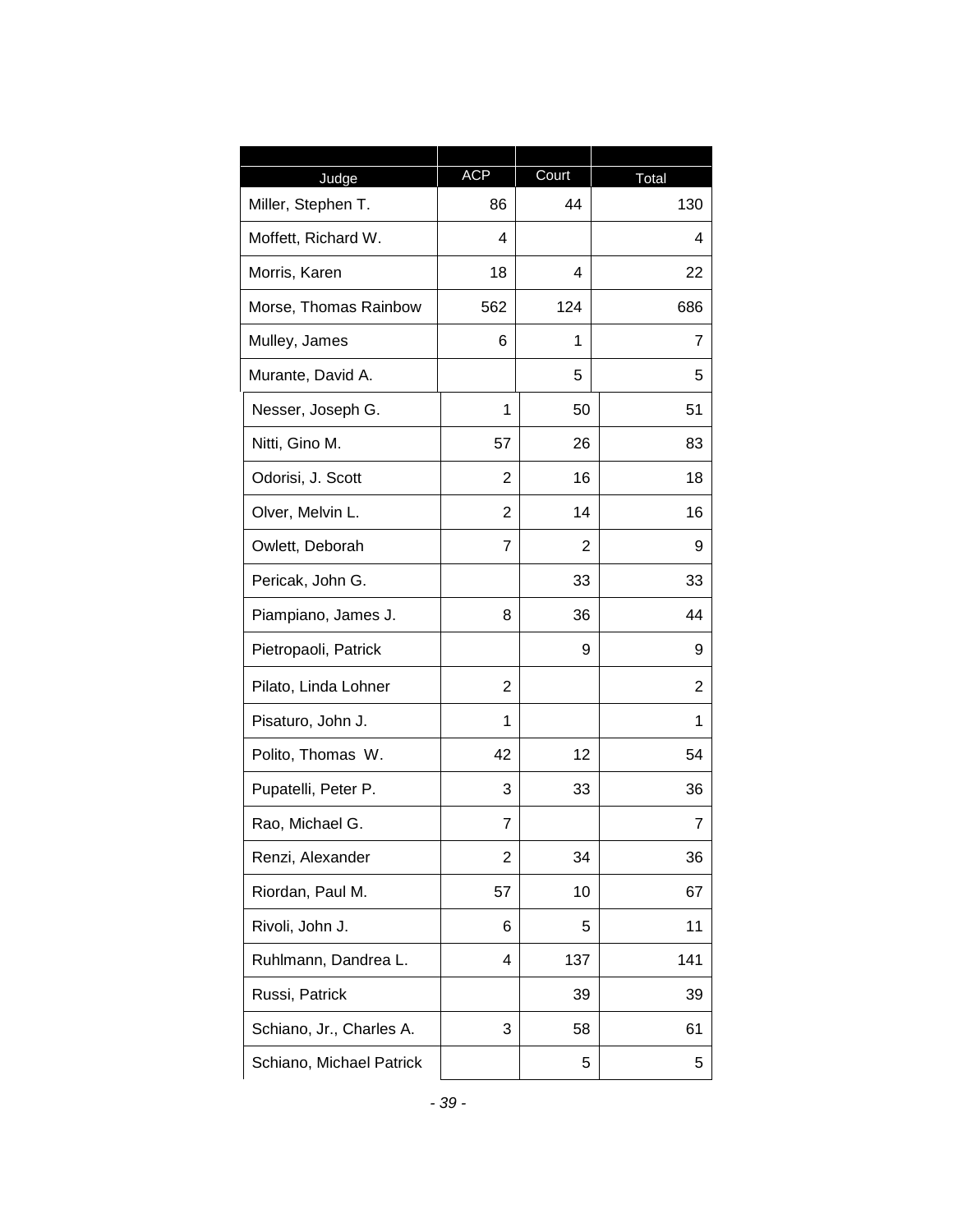| Judge                  | <b>ACP</b> | Court          | Total |
|------------------------|------------|----------------|-------|
| Schwartz, John R.      |            | $\overline{7}$ |       |
| Sciortino, Michael A.  | 5          | 3              | 8     |
| Smith, Jr., William A. | 1          | 3              | 4     |
| Stowe, Richard E.      | 1          | 3              | 4     |
| Valentino, Joseph J.   | 3          | 43             | 46    |
| Wilcox, Christopher T. | 1          |                | 1     |
| Winslow, Joanne M.     | 7          | 1              | 8     |
| Yacknin, Ellen M.      | 76         | 11             | 87    |
| <b>Grand Total</b>     | 1438       | 1554           | 2992  |
|                        |            |                |       |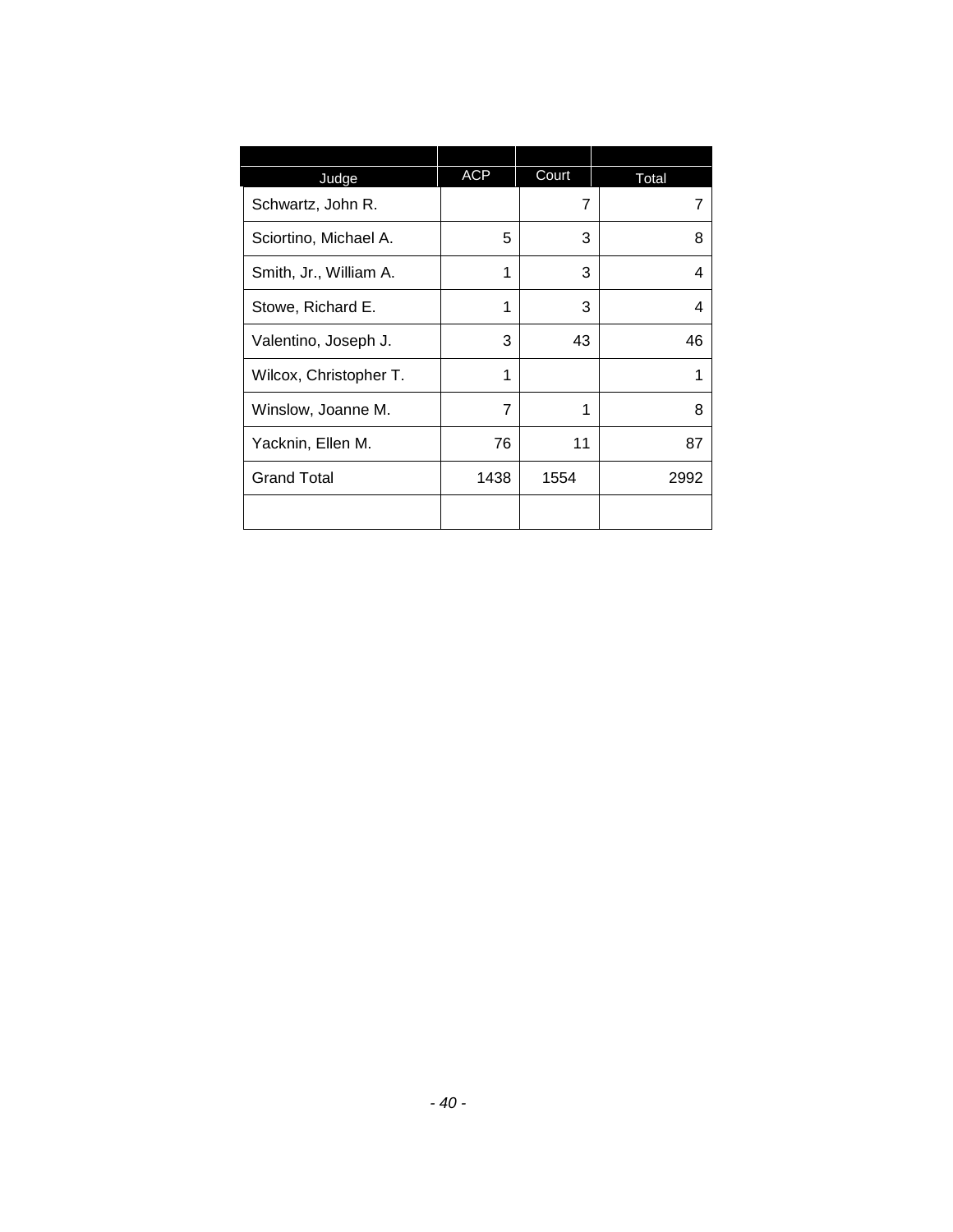# **2012 Case Dispositions**

| Abated by Death                    | 1   |
|------------------------------------|-----|
| <b>ACD</b>                         | 716 |
| Acquittal                          | 21  |
| <b>Admit Petition</b>              | 58  |
| Appeal Judgment - Dismissed        | 1   |
| Appeal Judgment - Modified         | 3   |
| Appeal Judgment - Reversed         | 1   |
| Appeal Sentence - Modified         | 3   |
| <b>Trial - Guilty Lesser</b>       | 29  |
| <b>Trial - Guilty Original</b>     | 28  |
| <b>Client Retained Own Counsel</b> | 107 |
| <b>Conflict of Interest</b>        | 44  |
| Consolidated - Other Charges       | 6   |
| Covered by Plea - Other Charge<    | 236 |
| Dismissed - CPL 30.30              | 440 |
| Dismissed - Felony Complaint       | 383 |
| Dismissed - Indictment             | 11  |
| Dismissed - Information            | 83  |
| Dismissed- Motion                  | 68  |
| Dismissed - Plea in Satisfaction   | 212 |
| <b>Extradition Granted</b>         | 1   |
| No Bill - Grand Jury               | 83  |
| No Conflict - PD Continued         | 3   |
| Other                              | 82  |
| <b>Petition Dismissed</b>          | 412 |